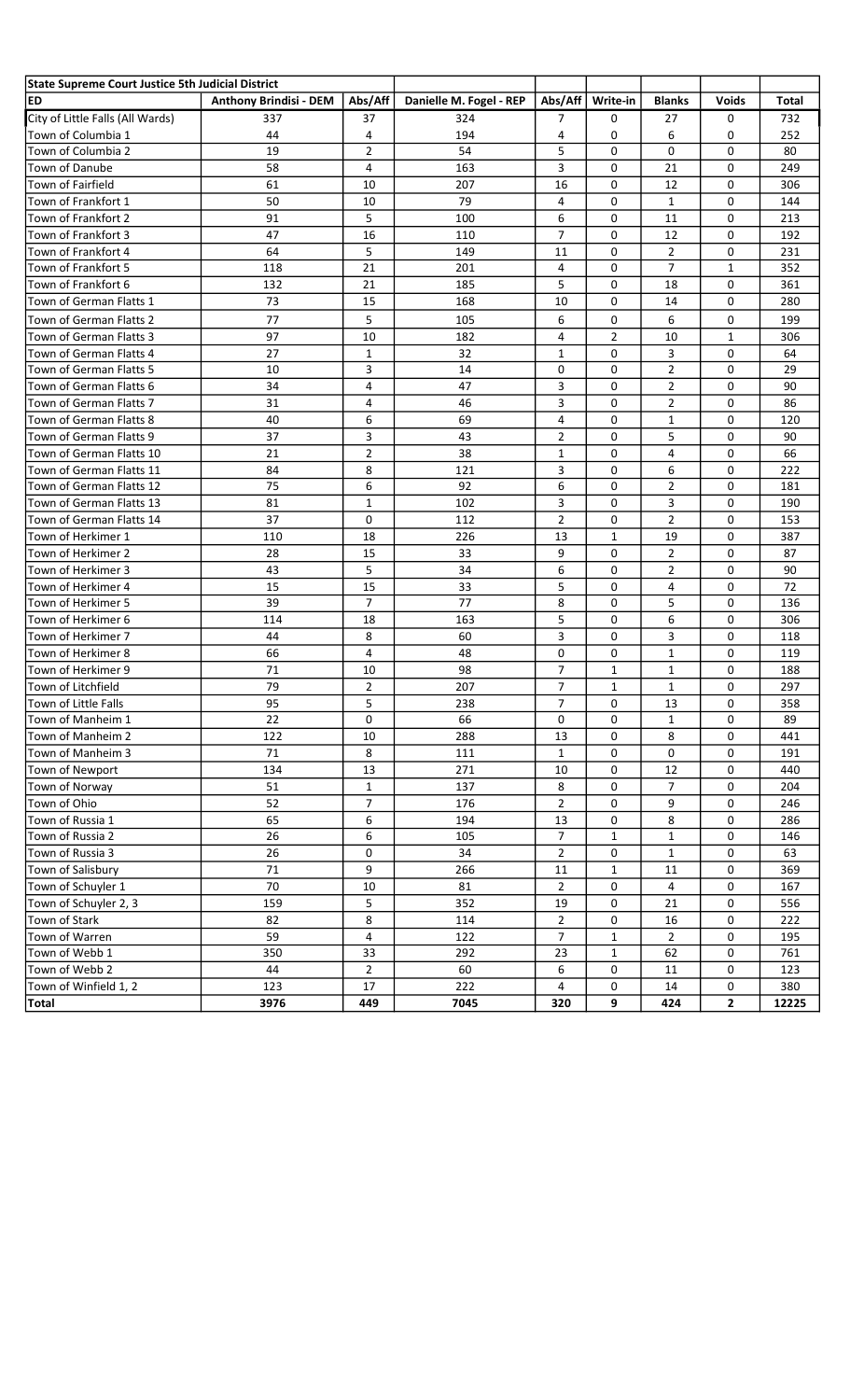# County & Surrogate Court Judge

| $100$ and $100$ and $100$ and $100$ and $100$<br>ED | John H. Crandall - REP |                | Abs/Aff   John H. Crandall - CON |                     | Abs/Aff   Write-in | <b>Blanks</b> | <b>Voids</b> | Total      |
|-----------------------------------------------------|------------------------|----------------|----------------------------------|---------------------|--------------------|---------------|--------------|------------|
| City of Little Falls (All Wards)                    | 335                    | 24             | 114                              | 8                   | $\overline{2}$     | 249           | 0            | 732        |
| Town of Columbia 1                                  | 189                    | $\overline{7}$ | 24                               | 1                   | 1                  | 30            | 0            | 252        |
| Town of Columbia 2                                  | 51                     | $\overline{7}$ | 14                               | 0                   | $\Omega$           | 8             | 0            | 80         |
| Town of Danube                                      | 177                    | 5              | 22                               | 3                   | 0                  | 42            | 0            | 249        |
| Town of Fairfield                                   | 217                    | 20             | 22                               | 3                   | 0                  | 44            | 0            | 306        |
| Town of Frankfort 1                                 | 94                     | 8              | 16                               | 3                   | 2                  | 21            | 0            | 144        |
| Town of Frankfort 2                                 | 115                    | 9              | 28                               | $\mathbf{1}$        | 0                  | 60            | 0            | 213        |
| Town of Frankfort 3                                 | 102                    | 10             | 29                               | 4                   | 0                  | 47            | 0            | 192        |
| Town of Frankfort 4                                 | 136                    | 10             | 37                               | 2                   | 0                  | 46            | 0            | 231        |
| Town of Frankfort 5                                 | 203                    | 11             | 53                               | 3                   | $\mathbf{1}$       | 80            | 1            | 352        |
| Town of Frankfort 6                                 | 212                    | 10             | 33                               | 3                   | 0                  | 103           | 0            | 361        |
| Town of German Flatts 1                             | 190                    | 17             | 22                               | 5                   | $\mathbf{1}$       | 45            | 0            | 280        |
| Town of German Flatts 2                             | 124                    | 8              | 23                               | 3                   | 0                  | 41            | 0            | 199        |
| Town of German Flatts 3                             | 199                    | 5              | 44                               | 3                   | $\mathbf{1}$       | 54            | 0            | 306        |
| Town of German Flatts 4                             | 43                     | $\overline{2}$ | 9                                | 0                   | 0                  | 10            | 0            | 64         |
| Town of German Flatts 5                             | 16                     | $\mathbf{1}$   | 3                                | $\mathbf{1}$        | 0                  | 8             | 0            | 29         |
| Town of German Flatts 6                             | 47                     | 4              | 18                               | 2                   | $\mathbf{1}$       | 18            | 0            | 90         |
| Town of German Flatts 7                             | 61                     | 4              | 11                               | $\mathbf{1}$        | 0                  | 9             | 0            | 86         |
| Town of German Flatts 8                             | 86                     | 6              | $\overline{7}$                   | 3                   | 0                  | 18            | 0            | 120        |
| Town of German Flatts 9                             | 49                     | 3              | 17                               | $\mathbf{1}$        | 0                  | 20            | 0            | 90         |
| Town of German Flatts 10                            | 42                     | $\mathbf{1}$   | 9                                | $\overline{2}$      | 0                  | 12            | 0            | 66         |
| Town of German Flatts 11                            | 145                    | $\overline{7}$ | 18                               | 2                   | 0                  | 50            | 0            | 222        |
| Town of German Flatts 12                            | 109                    | 8              | 31                               | $\overline{2}$      | 0                  | 31            | 0            | 181        |
| Town of German Flatts 13                            | 119                    | 0              | 29                               | $\overline{2}$      | 0                  | 40            | 0            | 190        |
| Town of German Flatts 14                            | 114                    | $\overline{2}$ | 20                               | 0                   | 0                  | 17            | 0            | 153        |
| Town of Herkimer 1                                  | 252                    | 22             | 40                               | 5                   | 2                  | 66            | 0            | 387        |
| Town of Herkimer 2                                  | 36                     | 16             | 12                               | 4                   | 0                  | 19            | 0            | 87         |
| Town of Herkimer 3                                  | 42                     | 9              | 9                                | $\mathbf{1}$        | 0                  | 29            | 0            | 90         |
| Town of Herkimer 4                                  | 30                     | 10             | 10                               | 4                   | 0                  | 18            | 0            | 72         |
| Town of Herkimer 5                                  | 84                     | 10             | 19                               | $\overline{2}$      | 0                  | 21            | 0            | 136        |
| Town of Herkimer 6                                  | 188                    | 14             | 38                               | 4                   | 0                  | 62            | 0            | 306        |
| Town of Herkimer 7                                  | 72                     | 8              | 14                               | 1                   | 0                  | 23            | 0            | 118        |
| Town of Herkimer 8                                  | 65                     | $\mathbf{1}$   | 19                               | 0                   | $\mathbf{1}$       | 33            | 0            | 119        |
| Town of Herkimer 9                                  | 115                    | 10             | 18                               | $\overline{2}$      | 0                  | 43            | 0            | 188        |
| Town of Litchfield                                  | 200                    | 8              | 41                               | 1                   | $\mathbf{1}$       | 46            | 0            | 297        |
| Town of Little Falls                                | 223                    | 11             | 35                               | $\mathbf{1}$        | $\mathbf 0$        | 88            | 0            | 358        |
| Town of Manheim 1                                   | 67                     | 0              | 8                                | 0                   | 0                  | 14            | 0            | 89         |
| Town of Manheim 2                                   | 304                    | 15             | 51                               | 4                   | $\mathbf{1}$       | 66            | 0            | 441        |
| Town of Manheim 3                                   | 119                    | 5              | 33                               | $\mathbf{1}$        | 0                  | 33            | 0            | 191        |
| Town of Newport                                     | 290                    | 14<br>6        | 54<br>13                         | 3<br>$\overline{2}$ | 0<br>0             | 79<br>33      | 0<br>0       | 440<br>204 |
| Town of Norway<br>Town of Ohio                      | 150<br>169             | 3              | 21                               | $\overline{2}$      | $\overline{2}$     | 49            | 0            |            |
|                                                     |                        |                | 39                               | 3                   | 0                  | 49            | 0            | 246        |
| Town of Russia 1<br>Town of Russia 2                | 184<br>92              | 11<br>9        | 12                               | 0                   | $\mathbf{1}$       | 32            | 0            | 286<br>146 |
| Town of Russia 3                                    | 45                     | $\mathbf{1}$   | $\overline{7}$                   | 0                   | 0                  | 10            | 0            | 63         |
| Town of Salisbury                                   | 264                    | 13             | 30                               | $\overline{2}$      | 0                  | 60            | 0            | 369        |
| Town of Schuyler 1                                  | 105                    | 4              | $17\,$                           | $1\,$               | 0                  | 40            | 0            | 167        |
| Town of Schuyler 2, 3                               | 356                    | 20             | 68                               | 3                   | $\mathbf{1}$       | 108           | 0            | 556        |
| Town of Stark                                       | 128                    | 4              | 34                               | 4                   | 0                  | 52            | 0            | 222        |
| Town of Warren                                      | 120                    | 4              | 40                               | 6                   | $\mathbf{1}$       | 24            | 0            | 195        |
| Town of Webb 1                                      | 398                    | 30             | $71\,$                           | 9                   | $\overline{2}$     | 251           | 0            | 761        |
| Town of Webb 2                                      | 74                     | 6              | 14                               | $1\,$               | 0                  | 28            | 0            | 123        |
| Town of Winfield 1, 2                               | 243                    | 10             | 53                               | 3                   | 0                  | 71            | 0            | 380        |
| Total                                               | 7590                   | 463            | 1473                             | 127                 | 21                 | 2550          | 1            | 12225      |
|                                                     |                        |                |                                  |                     |                    |               |              |            |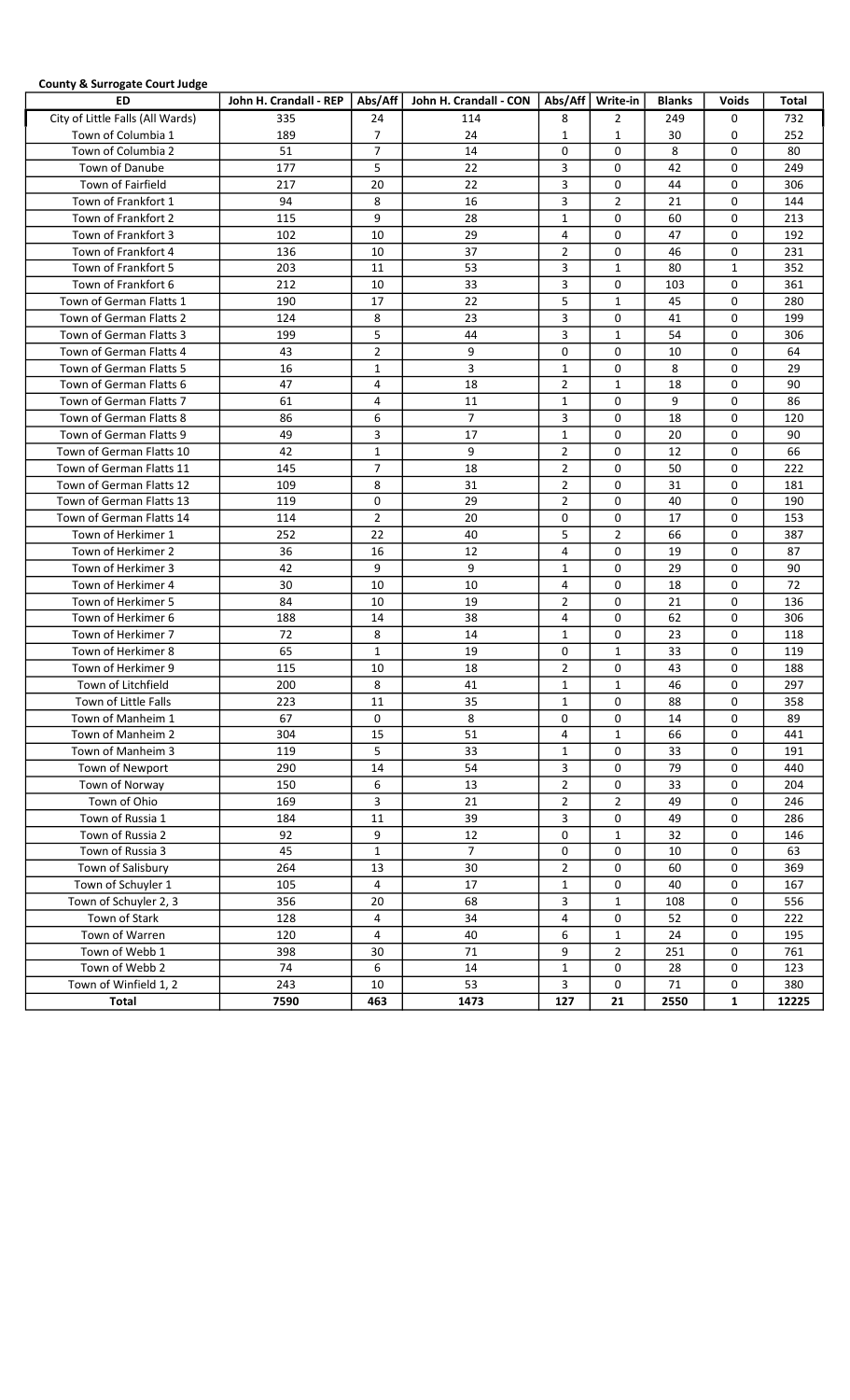| <b>ED</b>                      | $. - REP$<br>Gregory Malta, Sr. | Abs/Aff  | <b>Gregory Malta, Sr. - CON</b> | Abs/Aff | Write-in | <b>Blanks</b> | <b>Voids</b> | Total |
|--------------------------------|---------------------------------|----------|---------------------------------|---------|----------|---------------|--------------|-------|
| <b>Town of German Flatts 2</b> | 126                             | 10       | 26                              |         |          | $\sim$        |              | 199   |
| Town of Herkimer 5             | 86                              | . .      | 20                              |         |          |               |              | 136   |
| <b>Town of Herkimer 8</b>      | ๒ฮ                              |          | 20                              | o       |          |               |              | 119   |
| <b>Total</b>                   | 275                             | - -<br>" | 66                              |         |          | 86            |              | 454   |

# County Legislator District 2

| <b>IED</b>                | <b>Mark Gaworecki - REP</b> | Abs/Aff | <b>Mark Gaworecki - CON</b> | Abs/Aff | Write-in | <b>Blanks</b> | <b>Voids</b> | Total |
|---------------------------|-----------------------------|---------|-----------------------------|---------|----------|---------------|--------------|-------|
| <b>Town of Herkimer 1</b> | 247                         | 23      | 38                          |         |          | 70            |              | 387   |
| <b>Town of Herkimer 2</b> | つつ<br>∍∠                    | 15      | --                          | n       |          | כר            |              | 87    |
| <b>Town of Herkimer 3</b> | 38                          |         | ᅭ                           | O.      |          | 30            |              | 90    |
| <b>Town of Herkimer 4</b> | 34                          |         |                             |         |          | 16            |              | --    |
| <b>Total</b>              | 351                         | 55      | 69                          | 14      |          | 142           |              | 636   |

# County Legislator District 3

| <b>ED</b>                 | <b>Robert J. Schrader - REP</b> | Abs/Aff | <b>Robert J. Schrader - CON</b> | Abs/Aff | Write-in | <b>Blanks</b> | <b>Voids</b> | <b>Total</b> |
|---------------------------|---------------------------------|---------|---------------------------------|---------|----------|---------------|--------------|--------------|
| <b>Town of Herkimer 6</b> | 193                             | 14      | л -<br>42                       |         |          | --            |              | 306          |
| <b>Town of Herkimer 7</b> |                                 |         | ᅩ                               |         |          | 28            |              | 118          |
| <b>Town of Herkimer 9</b> | 108                             |         | 20                              |         |          | 48            |              | 188          |
| <b>Total</b>              | 372                             | 30      |                                 |         |          | 129           |              | 612          |

# County Legislator District 4

| ied                            | <b>Robert D. Hollum - REP</b> | Abs/Aff | <b>Robert D. Hollum - CON</b> | Abs/Aff | Write-in | <b>Blanks</b>       | <b>Voids</b> | Total |
|--------------------------------|-------------------------------|---------|-------------------------------|---------|----------|---------------------|--------------|-------|
| <b>Town of German Flatts 3</b> | 201                           |         | 41                            |         |          |                     |              | 306   |
| <b>Town of German Flatts 7</b> | OT.                           |         | --                            |         |          |                     |              | 86    |
| <b>Town of German Flatts 9</b> | 45                            |         | 19                            |         |          | $\sim$<br>--        |              | 90    |
| <b>Total</b>                   | 307                           | ᆦ       | 74                            |         |          | o <sub>3</sub><br>൦ |              | 482   |

| <b>IED</b>                      | <b>Raymond S. Johnson - REP</b> | Abs/Aff | Write-in | <b>Blanks</b> | <b>Voids</b> | <b>Total</b> |
|---------------------------------|---------------------------------|---------|----------|---------------|--------------|--------------|
| <b>Town of German Flatts 4</b>  | 48                              |         |          | 13            |              | 64           |
| <b>Town of German Flatts 8</b>  | 95                              |         |          | 15            |              | 120          |
| <b>Town of German Flatts 10</b> | 49                              |         |          | 14            |              | 66           |
| <b>Town of German Flatts 13</b> | 139                             |         |          | 49            |              | 190          |
| <b>Town of German Flatts 14</b> | 128                             |         |          | 23            |              | 153          |
| <b>Total</b>                    | 459                             | 17      |          | 114           |              | 593          |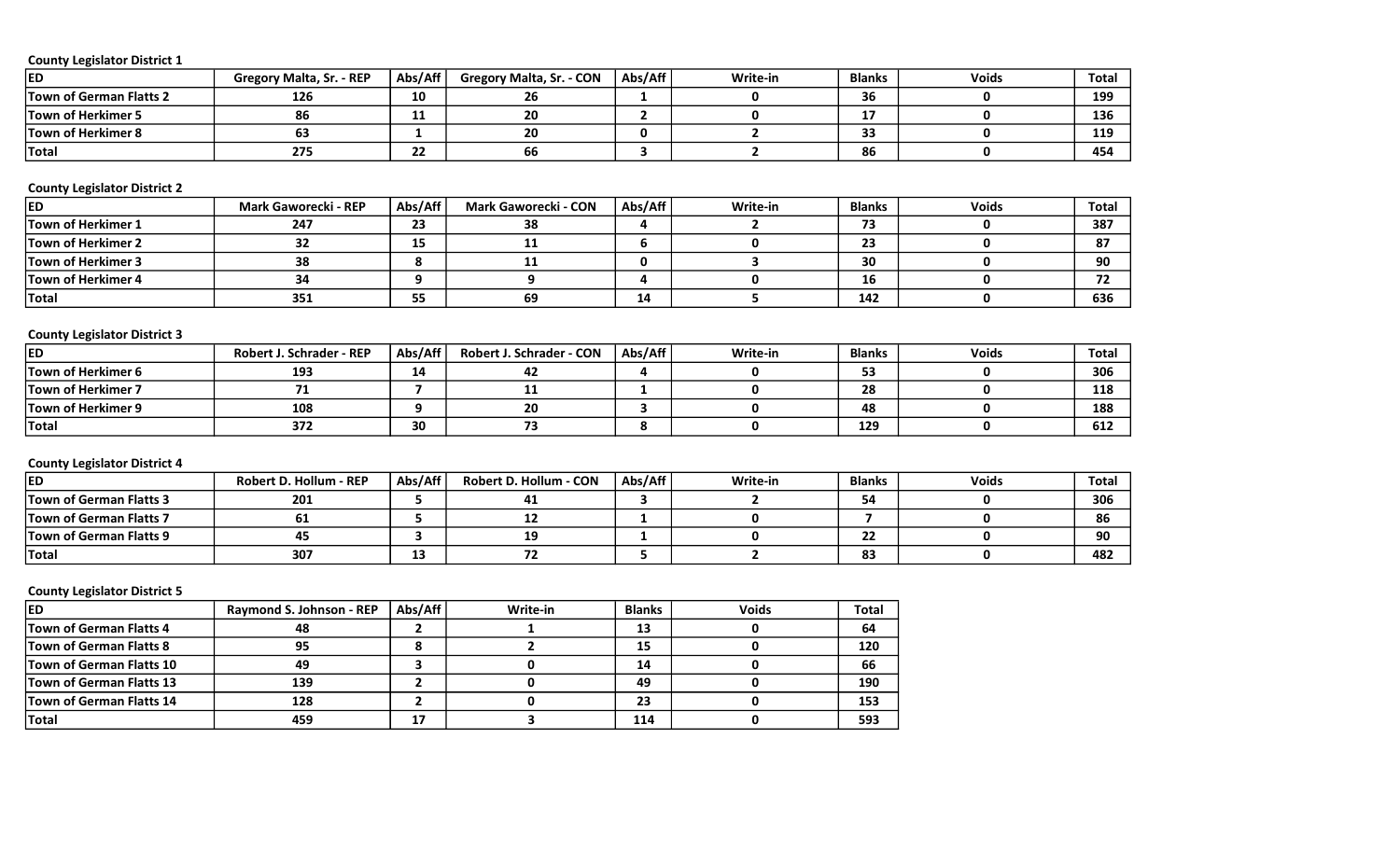| ED                              | John P. Stephens - REP | Abs/Aff | John P. Stephens - Squ | Abs/Aff | Cynthia A. Bennett - AAA |            | Write-in | <b>Blanks</b> | <b>Voids</b> | Total |
|---------------------------------|------------------------|---------|------------------------|---------|--------------------------|------------|----------|---------------|--------------|-------|
| <b>Town of German Flatts 5</b>  |                        |         |                        |         |                          |            |          |               |              | 20.   |
| <b>Town of German Flatts 6</b>  | э,                     |         |                        |         |                          |            |          | 11            |              | 90    |
| <b>Town of German Flatts 11</b> | 99                     |         |                        |         | 98                       |            |          |               |              | 222   |
| <b>Town of German Flatts 12</b> | 100                    |         |                        |         | 58                       |            |          |               |              | 181   |
| <b>Total</b>                    | 248                    | 18      |                        |         | 195                      | <b>. .</b> |          | 36            |              | 522   |

# County Legislator District 7

| <b>IED</b>                     | William E. Keeler, Sr. - REP | Abs/Aff | Write-in | <b>Blanks</b> | <b>Voids</b> | <b>Total</b> |
|--------------------------------|------------------------------|---------|----------|---------------|--------------|--------------|
| <b>Town of Columbia 1</b>      | 211                          |         |          | 33            |              | 252          |
| <b>Town of German Flatts 1</b> | 199                          | 19      |          | 61            |              | 280          |
| <b>Town of Warren 1</b>        | 150                          |         |          | 35            |              | 195          |
| <b>Total</b>                   | 560                          | 35      |          | 129           |              | 727          |

# County Legislator District 8

| <b>ED</b>                  | John L. Brezinski - DEM | Abs/Aff   | John L. Brezinski - CON | Abs/Aff | Write-in | <b>Blanks</b> | <b>Voids</b> | Total |
|----------------------------|-------------------------|-----------|-------------------------|---------|----------|---------------|--------------|-------|
| <b>Town of Frankfort 1</b> | $\sim$                  |           | 45                      |         |          | 49            |              | 144   |
| <b>Town of Frankfort 4</b> | 54                      |           | 101                     |         |          | 64            |              | 231   |
| <b>Town of Frankfort 5</b> | 103                     | --<br>. . | 134                     |         |          | 94            |              | 352   |
| <b>Total</b>               | 194                     | דר<br>"   | 280                     | ∸       |          | 207           |              | 727   |

#### County Legislator District 9

| <b>ED</b>                  | Peter F. Manno - REP | Abs/Aff | Peter F. Manno - CON | Abs/Aff | Randy Arena - Ind | Abs/Aff | Write-in | <b>Blanks</b>        | <b>Voids</b> | <b>Total</b> |
|----------------------------|----------------------|---------|----------------------|---------|-------------------|---------|----------|----------------------|--------------|--------------|
| <b>Town of Frankfort 2</b> | 105                  |         |                      |         |                   |         |          | 10                   |              | 213          |
| <b>Town of Frankfort 3</b> | 98                   | ∸∸      | 20                   |         |                   |         |          | $\ddot{\phantom{1}}$ |              | 192          |
| <b>Town of Frankfort 6</b> | 198                  | . .     | $\sim$<br>49         |         |                   |         |          |                      |              | 361          |
| <b>Total</b>               | 401                  | 30      |                      |         | 197               |         |          |                      |              | 766          |

| ied                              | <b>Rodney Swartz - REP</b> | Abs/Aff | John Maguire - CON | Abs/Aff | Write-in | <b>Blanks</b> | <b>Voids</b> | <b>Total</b> |
|----------------------------------|----------------------------|---------|--------------------|---------|----------|---------------|--------------|--------------|
| <b>City of Little Falls 3w2d</b> | 69                         |         | 30                 |         |          | 25            |              | 126          |
| <b>Town of Manheim 1</b>         | 64                         |         |                    | O       |          |               |              | 89           |
| <b>Town of Manheim 2</b>         | 274                        | 16      | 123                |         |          | 23            |              | 441          |
| <b>Town of Manheim 3</b>         | 111                        |         | 56                 |         |          | 15            |              | 191          |
| <b>Total</b>                     | 518                        | 24      | 230                |         |          | 67            |              | 847          |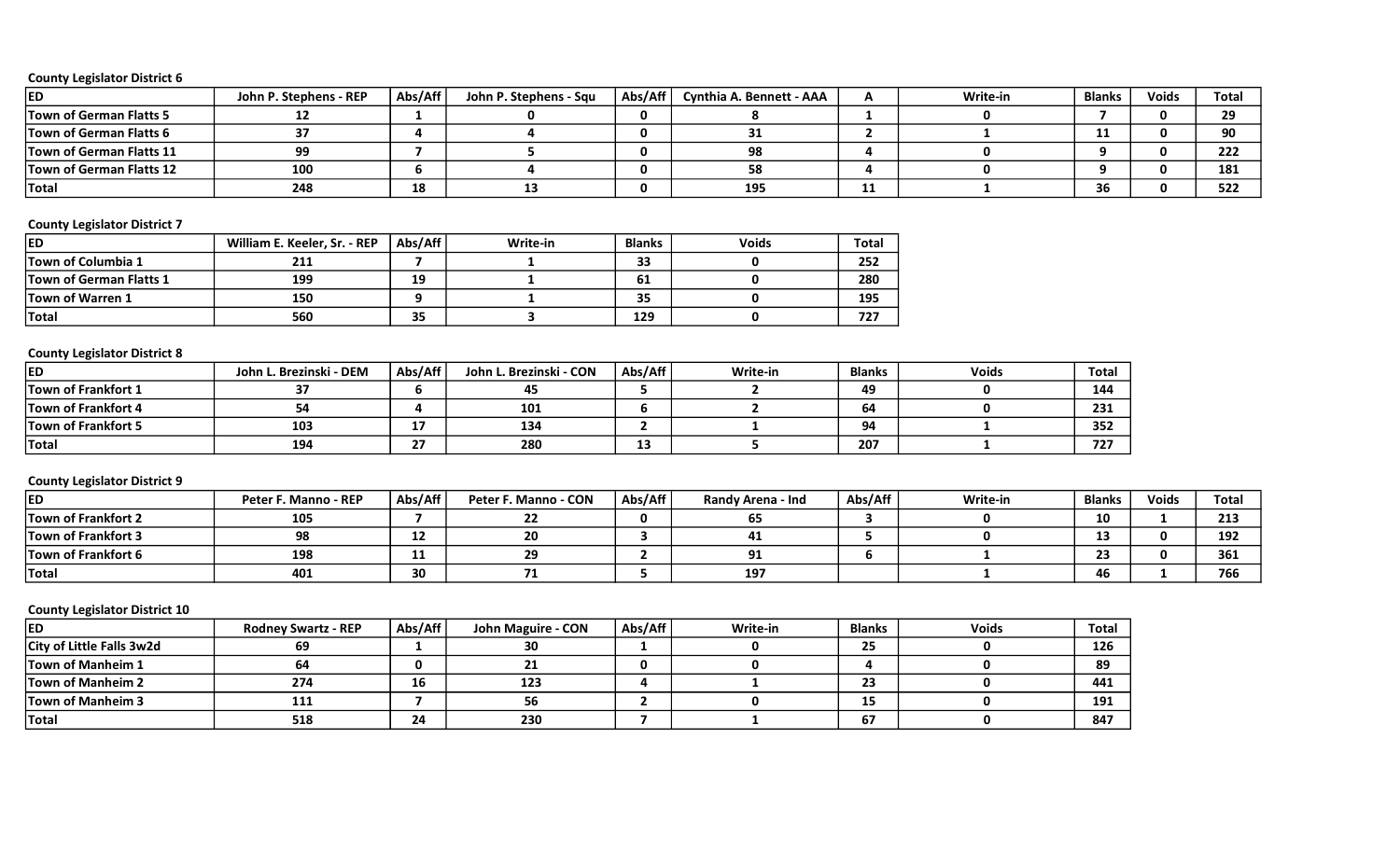| ED                    | Vincent J. Bono - REP | Abs/Aff      | Bono - CON<br>Vincent J. | Abs/Aff | Write-in | <b>Blanks</b> | <b>Voids</b> | Total |
|-----------------------|-----------------------|--------------|--------------------------|---------|----------|---------------|--------------|-------|
| Town of Schuyler 1    | 102                   |              | 20                       |         |          | 40            |              | 167   |
| Town of Schuyler 2, 3 | 371                   | 18           |                          |         |          | 88            |              | 556   |
| <b>Total</b>          | 473                   | $\sim$<br>22 | $\sim$<br>--             |         |          | 128           |              | 723   |

#### County Legislator District 12

| <b>IED</b>                       | Kurt J. Ackerman - REP | Abs/Aff | Kurt J. Ackerman - CON | Abs/Aff                | Write-in | <b>Blanks</b> | <b>Voids</b> | <b>Total</b> |
|----------------------------------|------------------------|---------|------------------------|------------------------|----------|---------------|--------------|--------------|
| City of Little Falls 1w1d        |                        |         |                        |                        |          |               |              |              |
| City of Little Falls 2w1d        | 307                    | 22      | 82                     | 0                      |          | 183           |              | 606          |
| City of Little Falls 3w1d        |                        |         |                        |                        |          |               |              |              |
| <b>City of Little Falls 4w1d</b> |                        |         |                        |                        |          |               |              |              |
| <b>Total</b>                     | 307                    | 22      | 82                     | $\bullet$<br>$\bullet$ |          | 183           |              | 606          |

# County Legislator District 13

| <b>IED</b>                | $-$ REP<br>Raymond J. Donley | Abs/Aff  | Raymond J. Donley - CON | Abs/Aff | Write-in | <b>Blanks</b> | <b>Voids</b> | Total      |
|---------------------------|------------------------------|----------|-------------------------|---------|----------|---------------|--------------|------------|
| <b>Town of Columbia 2</b> |                              |          | --                      |         |          |               |              | 80         |
| <b>Town of Litchfield</b> | 198                          |          | 40                      |         |          | 49            |              | 297        |
| Town of Winfield, 12      | 255                          | 10       | --<br>ככ                |         |          |               |              | 380        |
| <b>Total</b>              | 500                          | ~~<br>25 | 108                     |         |          | 117           |              | ---<br>75. |

# County Legislator District 14

| <b>IED</b>                    | <b>Peter J. Campione - REP</b> | Abs/Aff   | Peter J. Campione - CON | Abs/Aff | Write-in | <b>Blanks</b> | <b>Voids</b> | Total |
|-------------------------------|--------------------------------|-----------|-------------------------|---------|----------|---------------|--------------|-------|
| <b>Town of Danube 1</b>       | 186                            |           | 23                      |         |          |               |              | 249   |
| <b>Town of Little Falls 1</b> | 248                            | --        | 39                      |         |          |               |              | 358   |
| <b>Town of Stark 1</b>        | 138                            |           | 32                      |         |          | 43            |              | 222   |
| <b>Total</b>                  | 572                            | -14<br>41 | 94                      |         |          | 131           |              | 829   |

| <b>ED</b>               | <b>Patrick E. Russell - REP</b> | Abs/Aff | Patrick E. Russell - Lib | Abs/Aff | Write-in | <b>Blanks</b> | <b>Voids</b> | Total |
|-------------------------|---------------------------------|---------|--------------------------|---------|----------|---------------|--------------|-------|
| Town of Ohio 1          | 181                             |         |                          | O.      |          | ◡             |              | 246   |
| <b>Town of Russia 2</b> | 103                             | o       |                          | 0       |          |               |              | 146   |
| Town of Webb 1          | 436                             | 36      | 1 L                      |         |          | 207           |              | 761   |
| Town of Webb 2          | 78                              | O       | ᅭ                        |         |          | 57            |              | 123   |
| Total                   | 798                             | 56      | 92                       |         |          | 316           |              | 1276  |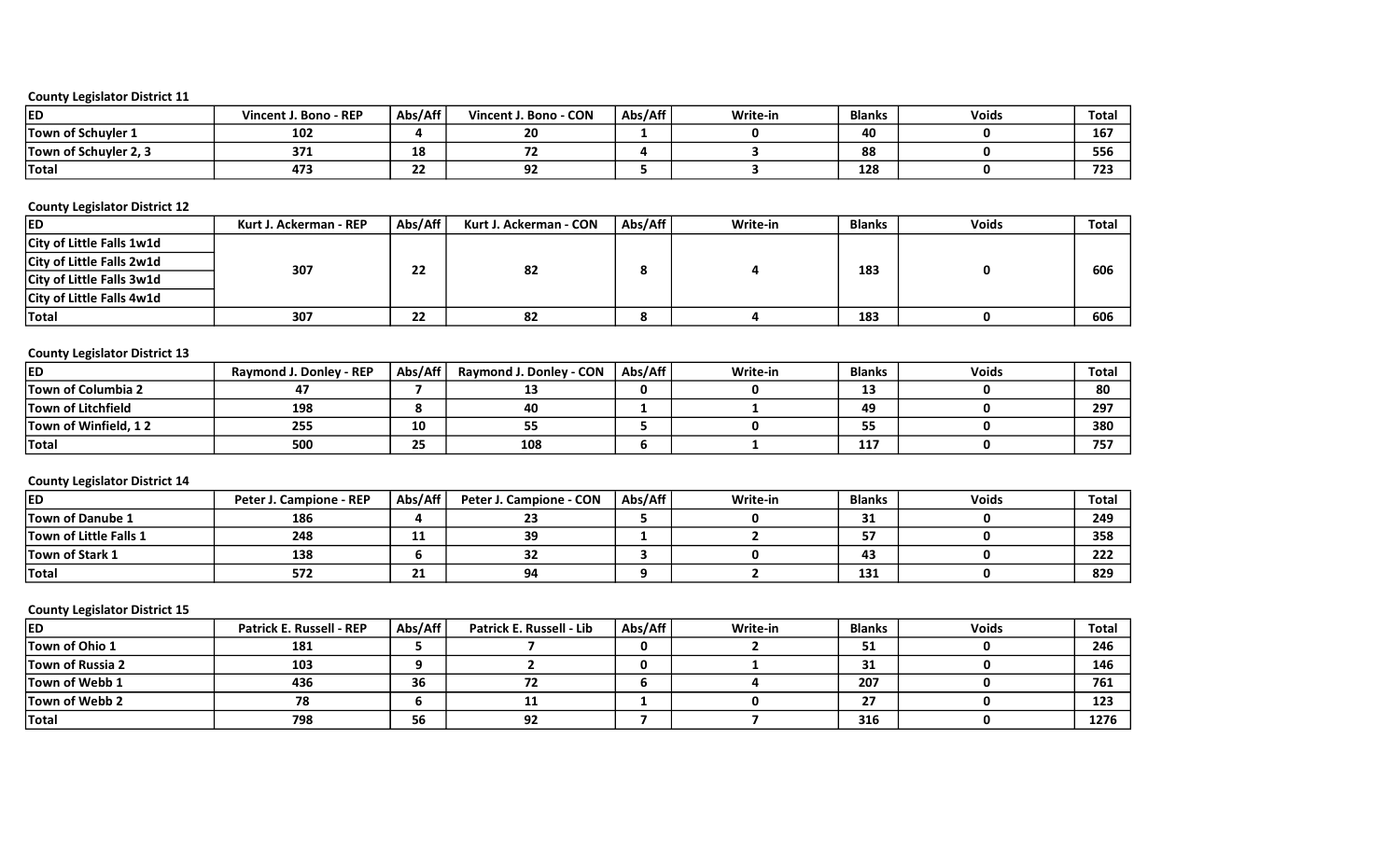| ied                        | <b>Evan Movnihan - DEM</b> | Abs/Aff | Evan Movnihan - WOR | Abs/Aff   Frederick J. Shaw, Jr. - REP |    | Abs/Aff   Frederick J. Shaw, Jr. - Hon | Abs/Aff   Write-in | <b>Blanks</b> | <b>Voids</b> | Tota  |
|----------------------------|----------------------------|---------|---------------------|----------------------------------------|----|----------------------------------------|--------------------|---------------|--------------|-------|
| <b>Town of Fairfield</b>   |                            |         |                     | 44                                     | 20 |                                        |                    |               |              | 306   |
| <b>Town of Norway 1</b>    |                            |         |                     | 136                                    |    |                                        |                    | 14            |              | 204   |
| <b>Town of Salisbury 1</b> |                            |         |                     | 270                                    |    |                                        |                    |               |              | 369   |
| <b>Total</b>               | 120                        |         |                     | 623                                    |    |                                        |                    |               |              | - 076 |

| <b>IED</b>              | William W. Weakley - REP | Abs/Aff | Write-in | <b>Blanks</b> | <b>Voids</b> | Total |
|-------------------------|--------------------------|---------|----------|---------------|--------------|-------|
| Town of Newport 1       | 341                      | 17      |          | 82            |              | 440   |
| <b>Town of Russia 1</b> | 223                      | 18      |          | 44            |              | 286   |
| <b>Town of Russia 3</b> | 56                       |         |          |               |              | 63    |
| <b>Total</b>            | 620                      | 36      |          | 132           |              | 789   |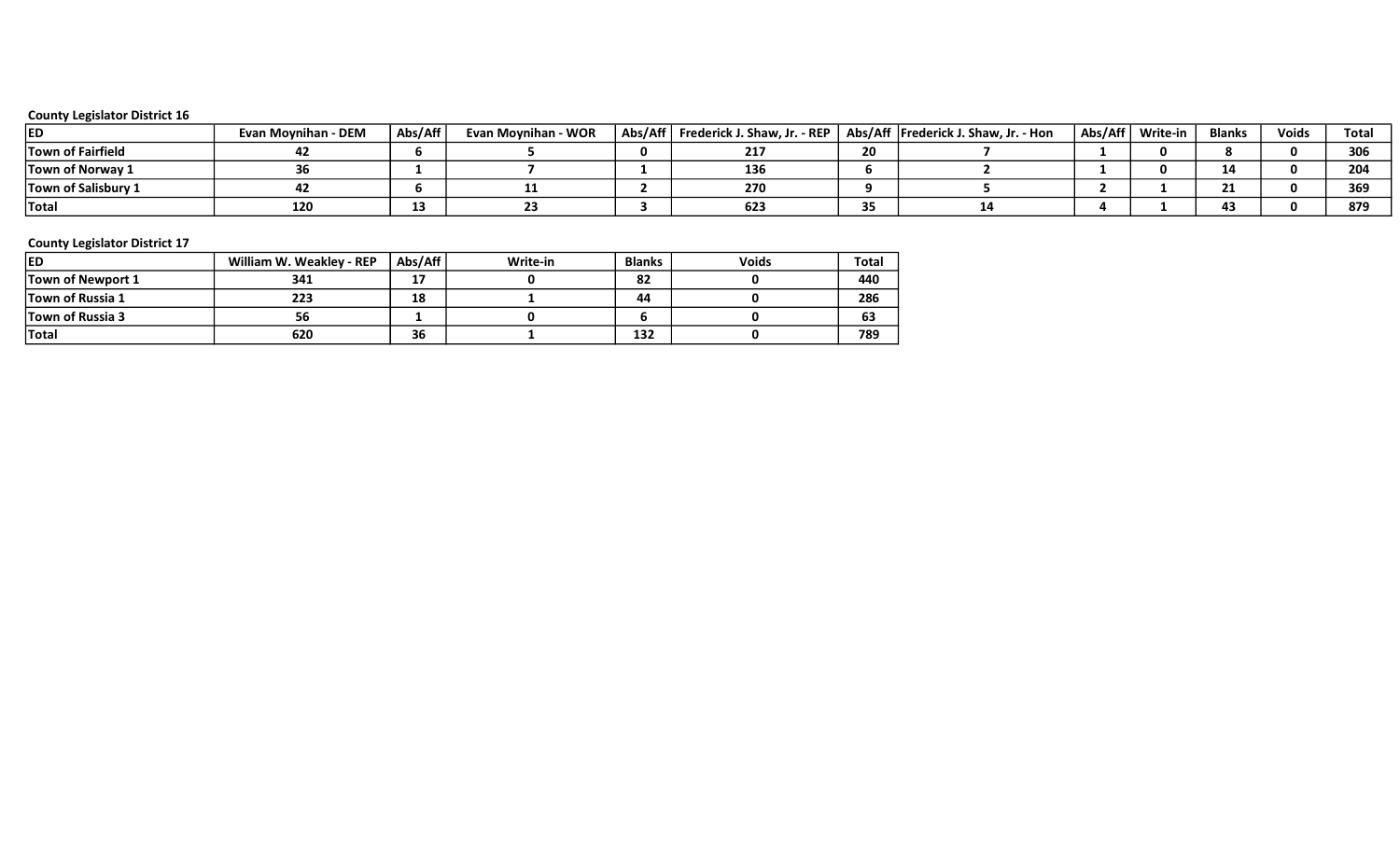# City Clerk

| <b>ED</b>                        | Kira M. Miller<br><b>DEM</b> | Abs/Aff | Write-in | <b>Blanks</b> | <b>Voids</b> | <b>Total</b> |
|----------------------------------|------------------------------|---------|----------|---------------|--------------|--------------|
| City of Little Falls (All Wards) | $E \Omega$<br>-22            | 36      |          | 167           |              | 722<br>2د ا  |
| Total                            | 524                          | 36      |          | 167           |              | 723<br>232   |

# City Treasurer

| <b>ED</b>                             | <b>Anthony T. Federico - Act</b> | Abs/Aff       | Write-in | <b>Blanks</b> | <b>Voids</b> | Total                           |
|---------------------------------------|----------------------------------|---------------|----------|---------------|--------------|---------------------------------|
| f Little Falls (All Wards)<br>City of | 398                              | $\sim$<br>ັ   | --       | 292           |              | $\overline{\phantom{a}}$<br>ے ر |
| <b>Total</b>                          | 398                              | $\sim$<br>ے ت | ᅩV       | 292           |              | 732                             |

# Alderman Ward 1

| <b>ED</b>                       | <b>DEM</b><br>imothy<br>Lvon | Abs/Aff | <b>DEN</b><br><b>Shaffer</b><br>Jonathan | Abs/Aff | Write-in | <b>Blanks</b>      | <b>Voids</b> | Tota.               |
|---------------------------------|------------------------------|---------|------------------------------------------|---------|----------|--------------------|--------------|---------------------|
| Little Falls<br>City of<br>1w1d | $\sim$<br>⊥∪                 |         | $1 \cap E$<br>⊥∪⊸                        |         |          | $\Lambda^r$<br>--- |              | 27c<br><b>D</b> / C |

### Alderman Ward 2

| <b>IED</b>                                       | <b>DEM</b><br><b>Welvczko</b><br>- -<br>Justin | Abs/Aff | <b>HDillon</b><br>_<br><b>DEM</b><br>rodd | Abs/Aff                | Write-in | <b>Blanks</b> | . .<br><b>Voids</b> | Total |
|--------------------------------------------------|------------------------------------------------|---------|-------------------------------------------|------------------------|----------|---------------|---------------------|-------|
| City of<br>ittle<br>-2w1d<br>$\sim$ $\sim$<br>-4 |                                                | --      | $\ddot{\phantom{1}}$<br>--                | ے ا<br><u>. на стр</u> |          | .             |                     | 462   |

# Alderman Ward 3

| <b>ED</b>                 | <b>Brian Marhaver - DEM</b> | Abs/Aff | <b>Caroline Bridgeman - Voi</b> | Abs/Aff | <b>Mark Ruffing - DEM</b> | Abs/Aff | Write-in | <b>Blanks</b>      | <b>Voids</b> | Total           |
|---------------------------|-----------------------------|---------|---------------------------------|---------|---------------------------|---------|----------|--------------------|--------------|-----------------|
| City of Little Falls 3w1d | าก                          |         |                                 |         |                           |         |          | $\sim$<br>≺ч<br>-- |              | 13 <sub>C</sub> |
| City of Little Falls 3w2d |                             |         | --                              |         | ხყ                        |         |          |                    |              | 252             |
| Total                     | 96                          |         | 76                              |         | 98                        |         |          | 96                 |              | 382             |

# Alderman Ward 4

| <b>ED</b>                    | <b>DEM</b><br><b>Daniel Carter</b> | Abs/Aff | $-$ REP<br>l Carpineti<br>David | Abs/Aff | Write-in | <b>Blanks</b> | <b>Voids</b> | <b>Total</b>  |
|------------------------------|------------------------------------|---------|---------------------------------|---------|----------|---------------|--------------|---------------|
| City of<br>Little Falls 4w1d | --                                 |         | $- -$                           |         |          | 108           |              | $\sim$<br>242 |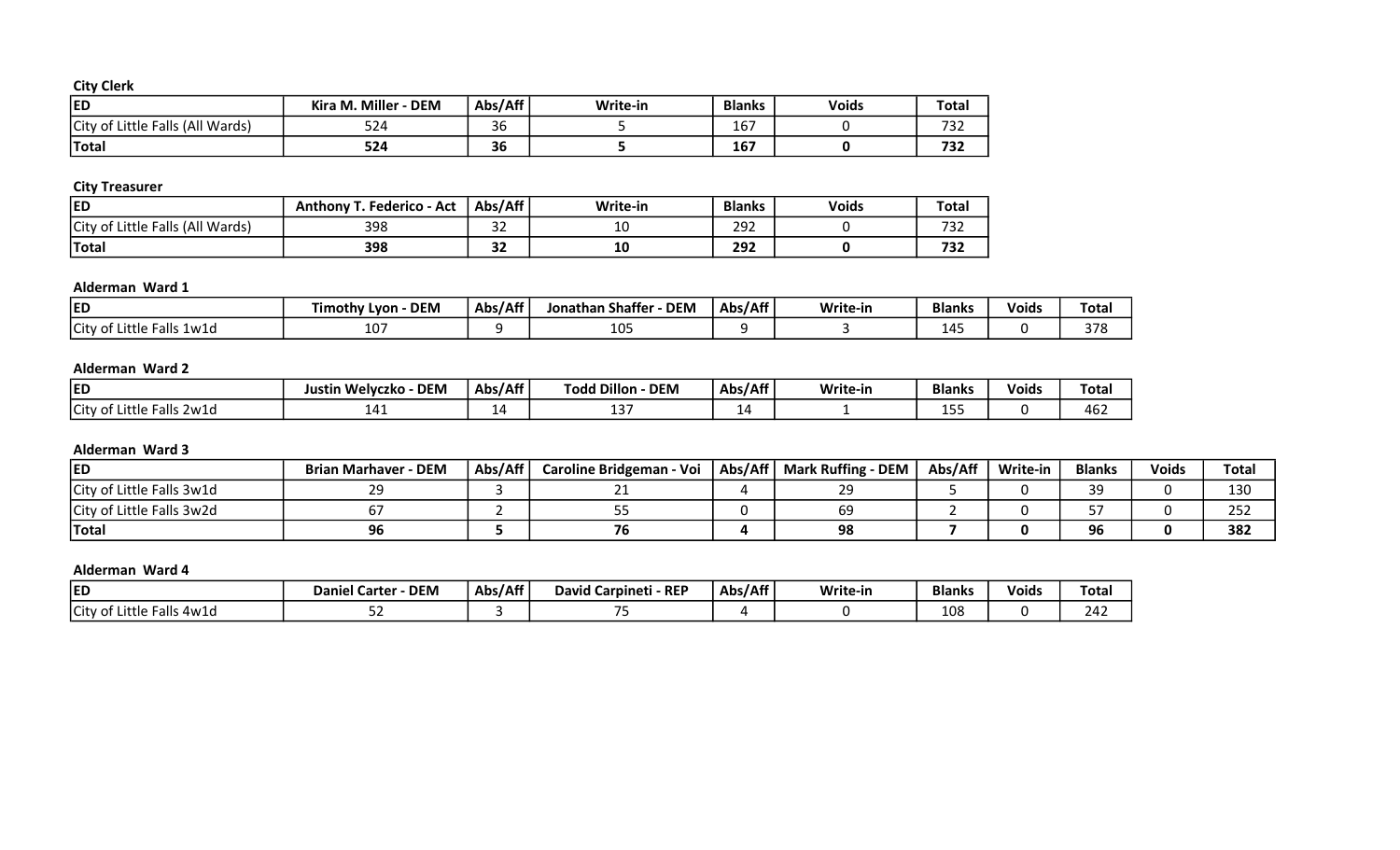| IED                       | George W. Weiss - REP | Abs/Aff | Write-in | <b>Blanks</b> | <b>Voids</b> | Total |
|---------------------------|-----------------------|---------|----------|---------------|--------------|-------|
| <b>Town of Columbia 1</b> | 198                   |         |          | 45            |              | 252   |
| <b>Town of Columbia 2</b> | 54                    |         |          | 19            |              | 80    |
| <b>Total</b>              | 252                   | 14      |          | 64            |              | 332   |

# Councilmember

| <b>ED</b>                 | <b>Bruce R. Learned - REP</b> | Abs/Aff | James B. Cotton - REP |    | Abs/Aff   Write-in   Blanks   Voids   Total |     |     |
|---------------------------|-------------------------------|---------|-----------------------|----|---------------------------------------------|-----|-----|
| <b>Town of Columbia 1</b> | 203                           |         | 182                   |    |                                             | 102 | 504 |
| <b>Town of Columbia 2</b> | 56                            |         | 51                    |    |                                             | 39  | 160 |
| <b>Total</b>              | 259                           | 14      | 233                   | -- |                                             | 141 | 664 |

# Town Clerk

| led                       | Patricia A. Woytowich - REP | Abs/Aff | Write-in | <b>Blanks</b> | <b>Voids</b> | Total |
|---------------------------|-----------------------------|---------|----------|---------------|--------------|-------|
| <b>Town of Columbia 1</b> | 207                         |         |          |               |              | 252   |
| <b>Town of Columbia 2</b> |                             |         |          | 41            |              | 80    |
| <b>Total</b>              | 259                         | 14      |          | 58            |              | 332   |

# Superintendent of Highways

| led                       | <b>Robert Mark Buddle - REP</b> | Abs/Aff | Write-in | <b>Blanks</b> | <b>Voids</b> | Total |
|---------------------------|---------------------------------|---------|----------|---------------|--------------|-------|
| <b>Town of Columbia 1</b> | 199                             |         |          | 44            |              | 252   |
| <b>Town of Columbia 2</b> |                                 |         |          | 14            |              | 80    |
| <b>Total</b>              | 257                             | 15      |          | 58            |              | 332   |

| <b>IED</b>                | <b>Keith G. VanNort - REP</b> | Abs/Aff | Write-in | <b>Blanks</b> | <b>Voids</b> | <b>Total</b> |
|---------------------------|-------------------------------|---------|----------|---------------|--------------|--------------|
| <b>Town of Columbia 1</b> | 212                           |         |          | 31            |              | 252          |
| <b>Town of Columbia 2</b> | 49                            |         |          | 24            |              | 80           |
| <b>Total</b>              | 261                           | 15      |          | 55            |              | 332          |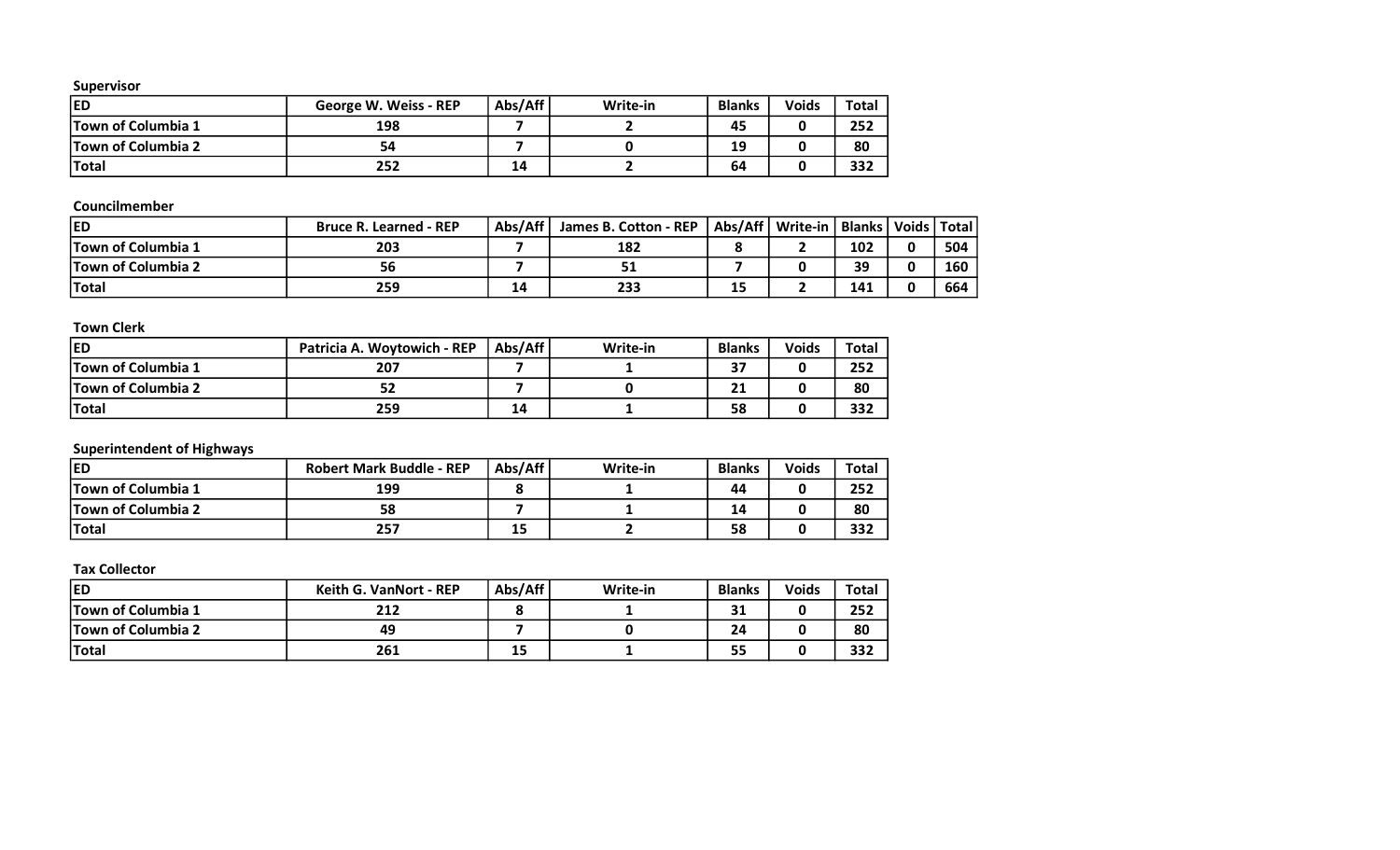| ED                                      | / Pellerin - Pel<br>Jeremy | Abs/Aff | Write-in | Abs/Aff | <b>Blanks</b>                        | .<br>Voids | Total               |
|-----------------------------------------|----------------------------|---------|----------|---------|--------------------------------------|------------|---------------------|
| t Danube ⊥<br>Town<br>$\sim$ $+$ $\sim$ | QR<br>J U                  |         |          |         | 1 <sub>1</sub><br>. .<br><u>д</u> т. |            | 249<br>— т <i>у</i> |

# Councilmember

| <b>IED</b>                             | · REP<br>' Oldick<br>Chad | Abs/Aff | Chad J. Oldick<br>- Cha | Abs/Aff | Alecia M. Seeley - REP | Abs/Aff | Write In   Blanks  Voids |            | Total |
|----------------------------------------|---------------------------|---------|-------------------------|---------|------------------------|---------|--------------------------|------------|-------|
| <sup>F</sup> Danube 1<br><b>Town o</b> |                           |         | $\sim$ $\sim$<br>--     |         | .                      |         |                          | <b>для</b> | 498   |

# Town Clerk

| <b>ED</b>                       | <b>REP</b><br>Mary !<br>, Lou Herringshaw | Abs/Aff | Write-in | <b>Blanks</b> | <b>Voids</b> | Tota |
|---------------------------------|-------------------------------------------|---------|----------|---------------|--------------|------|
| . .<br>-<br>of Danube<br>i lown | TOD                                       |         | oo       | --            |              | 249  |

# Superintendent of Highways

| ED                           | $-$ REP<br>render<br>_oren<br>Hor <sup>,</sup> | ./Aff<br>Abs/ | Write-in | <b>Blanks</b> | <b>Voids</b> | Total |
|------------------------------|------------------------------------------------|---------------|----------|---------------|--------------|-------|
| <b>Town</b> √<br>of Danube 1 | $\sim$<br>- 1 U                                |               |          | ັ             |              | 249   |

| <b>ED</b>                     | $\cdot$ REP<br>$\sim$<br>Aaron M.<br><b>Seelev</b> | ,/Aff<br>Abs, | Write-in | <b>Blanks</b> | <b>Voids</b> | Tota. |
|-------------------------------|----------------------------------------------------|---------------|----------|---------------|--------------|-------|
| . .<br>Danube<br>⊥l ∩wr<br>Λt | $\sim$<br>120                                      |               | 64       |               |              | 249   |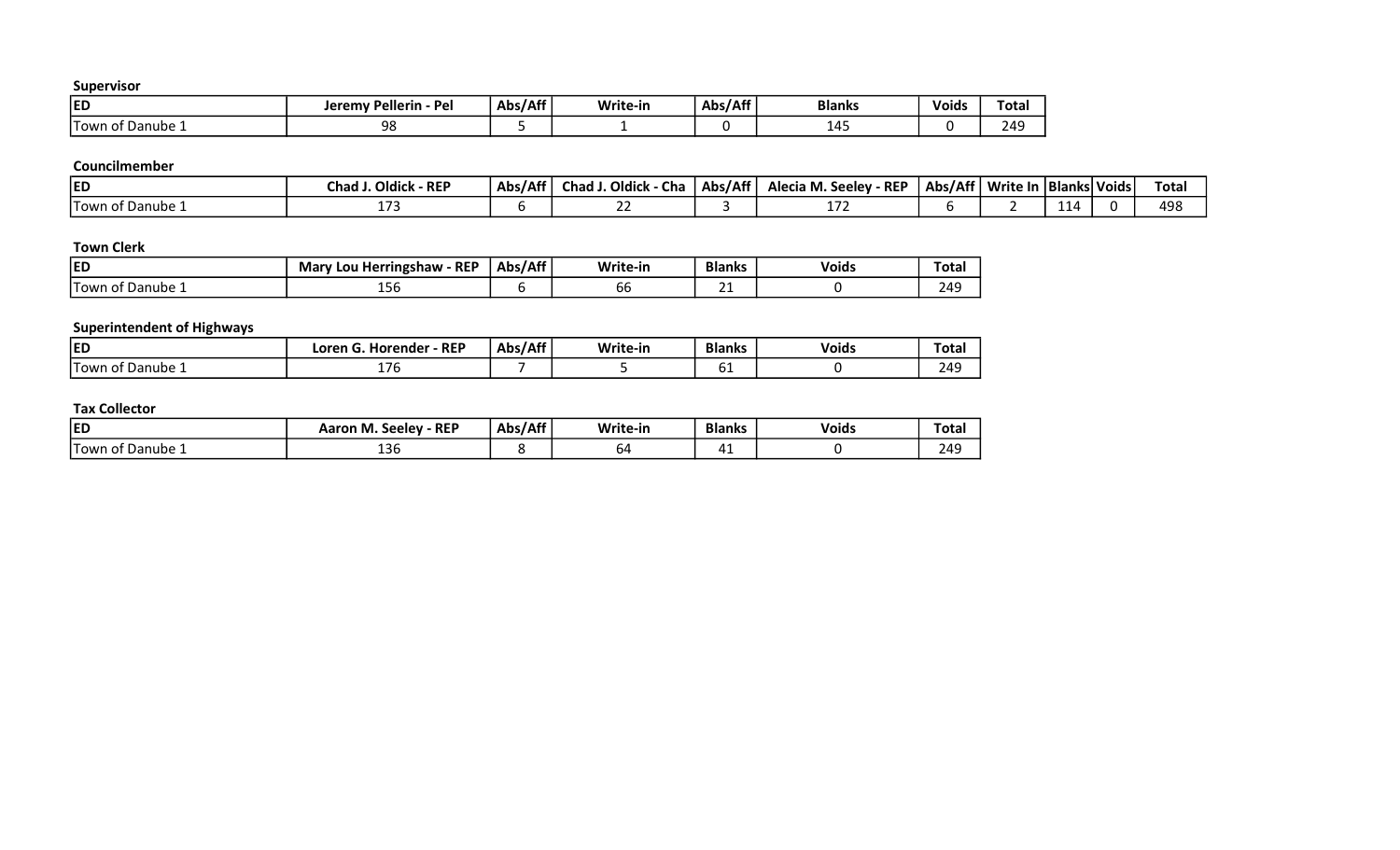| <b>ED</b>                             | <b>REP</b><br><b>Richard K.</b><br>Lindsav | Abs/Aff | Write-in | <b>Blanks</b> | <b>Voids</b> | <b>Total</b> |
|---------------------------------------|--------------------------------------------|---------|----------|---------------|--------------|--------------|
| <b>Town</b><br>. .<br>-airfield<br>O1 | $\sim$ $\sim$ $\sim$<br>ر ب                | $\sim$  |          | 4১            |              | 306          |

#### Councilmember

| <b>IED</b>                   | James R. Hall<br><b>REP</b> | Abs/Aff  | . Dillenbeck<br>$\cdot$ - REP<br>Daniel I | Abs/Aff  | Write-in | <b>Blanks</b> | Voids | Total |
|------------------------------|-----------------------------|----------|-------------------------------------------|----------|----------|---------------|-------|-------|
| .<br>'Town ∈<br>of Fairfield | ን10<br>∠⊥こ                  | าย<br>-- | 206                                       | า٢<br>ᅀᄔ |          | 140           |       | 61Z   |

# Town Clerk

| <b>ED</b>              | Dineen - REP<br>- -<br><b>Mary</b><br>$\mathbf{r}$ | Abs/Aff | Write-in | <b>Blanks</b> | .<br>Voids | ota: |
|------------------------|----------------------------------------------------|---------|----------|---------------|------------|------|
| Town of .<br>Fairfield | $\sim$ $\sim$ $\sim$<br>ررے                        | $\sim$  |          | <u>. </u>     |            | 306  |

# Superintendent of Highways

| <b>ED</b>                             | <b>Phillips</b><br><b>REP</b><br>Scott A. | Abs/Aff             | Write-in | <b>Blanks</b>                   | <b>Voids</b> | <b>Total</b> |
|---------------------------------------|-------------------------------------------|---------------------|----------|---------------------------------|--------------|--------------|
| .<br>. –<br>Fairfield<br>Town<br>. OT | $\sim$ $\sim$<br>ےرے                      | $\sim$ $\sim$<br>__ |          | $ \overline{\phantom{a}}$<br>-- |              | 306          |

| <b>ED</b>                                | - REP<br>Me<br><b>Brewer</b><br>elanie. | $J$ $\Lambda$ ff<br>. .<br><b>Ahe</b> | $M = 1 + 1$<br>-in<br>w. | <b>Blanks</b>   | Voids | Tota. |
|------------------------------------------|-----------------------------------------|---------------------------------------|--------------------------|-----------------|-------|-------|
| . .<br>'-<br>tield<br>∙airt<br>Town<br>ി | 244                                     | $\sim$ $-$                            |                          | $\sim$ $-$<br>້ |       | 306   |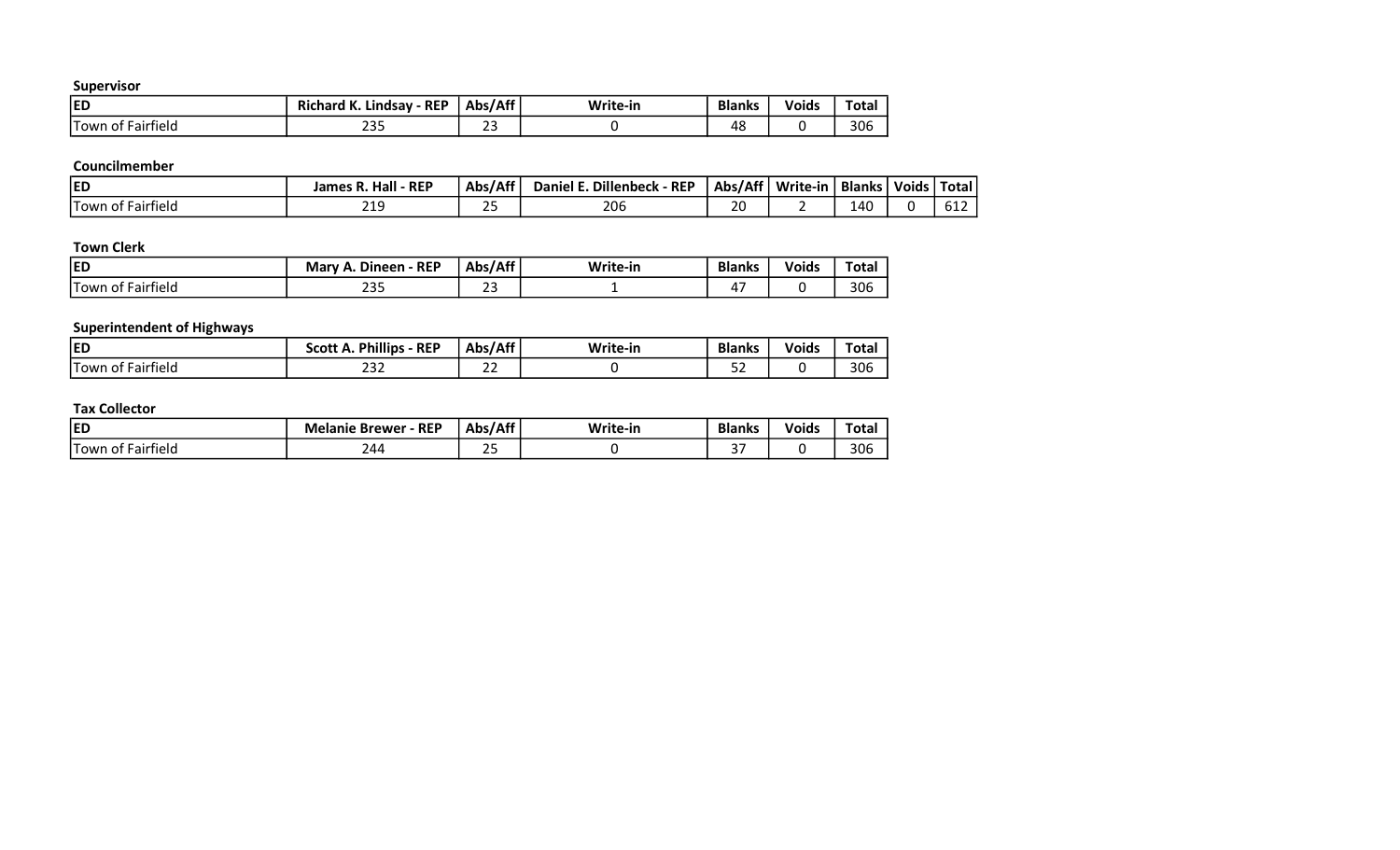#### Town Justice

| <b>ED</b>                  | Cory Zennamo - REP | Abs/Aff | Write-in | <b>Blanks</b> | <b>Voids</b> | <b>Total</b> |
|----------------------------|--------------------|---------|----------|---------------|--------------|--------------|
| Town of Frankfort 1        | 101                |         |          | 33            |              | 144          |
| Town of Frankfort 2        | 134                |         |          | 71            |              | 213          |
| Town of Frankfort 3        | 123                | 12      |          | 57            |              | 192          |
| Town of Frankfort 4        | 164                |         |          | 58            |              | 231          |
| <b>Town of Frankfort 5</b> | 242                | 13      |          | 95            |              | 352          |
| Town of Frankfort 6        | 234                | 11      |          | 114           |              | 361          |
| Total                      | 998                | 61      |          | 428           |              | 1493         |

# Councilmember

| <b>IED</b>                 | <b>Michael A. Perritano - REP</b> | Abs/Aff | <b>Michael A. Perritano - Mic</b> | Abs/Aff | <b>Christopher J. Evans - REP</b> |    | Abs/Aff   Write-in   Blanks |     | Voids   Total |      |
|----------------------------|-----------------------------------|---------|-----------------------------------|---------|-----------------------------------|----|-----------------------------|-----|---------------|------|
| <b>Town of Frankfort 1</b> | 112                               |         |                                   |         | 108                               |    |                             | 42  | 0             | 288  |
| Town of Frankfort 2        | 152                               |         |                                   |         | 157                               |    |                             | 86  | 0             | 426  |
| Town of Frankfort 3        | 127                               | 10      |                                   |         | 130                               | 15 |                             | 85  | 0             | 384  |
| <b>Town of Frankfort 4</b> | 159                               | 10      | 10                                |         | 161                               |    |                             | 113 | $\mathbf{0}$  | 462  |
| Town of Frankfort 5        | 239                               | 12      | 10                                |         | 237                               | 14 |                             | 188 | $\mathbf{0}$  | 704  |
| <b>Town of Frankfort 6</b> | 262                               | 13      | 19                                |         | 282                               | 14 |                             | 128 | 0             | 722  |
| Total                      | 1051                              | 62      | 72                                |         | 1075                              | 68 | 10                          | 642 | $\mathbf{0}$  | 2986 |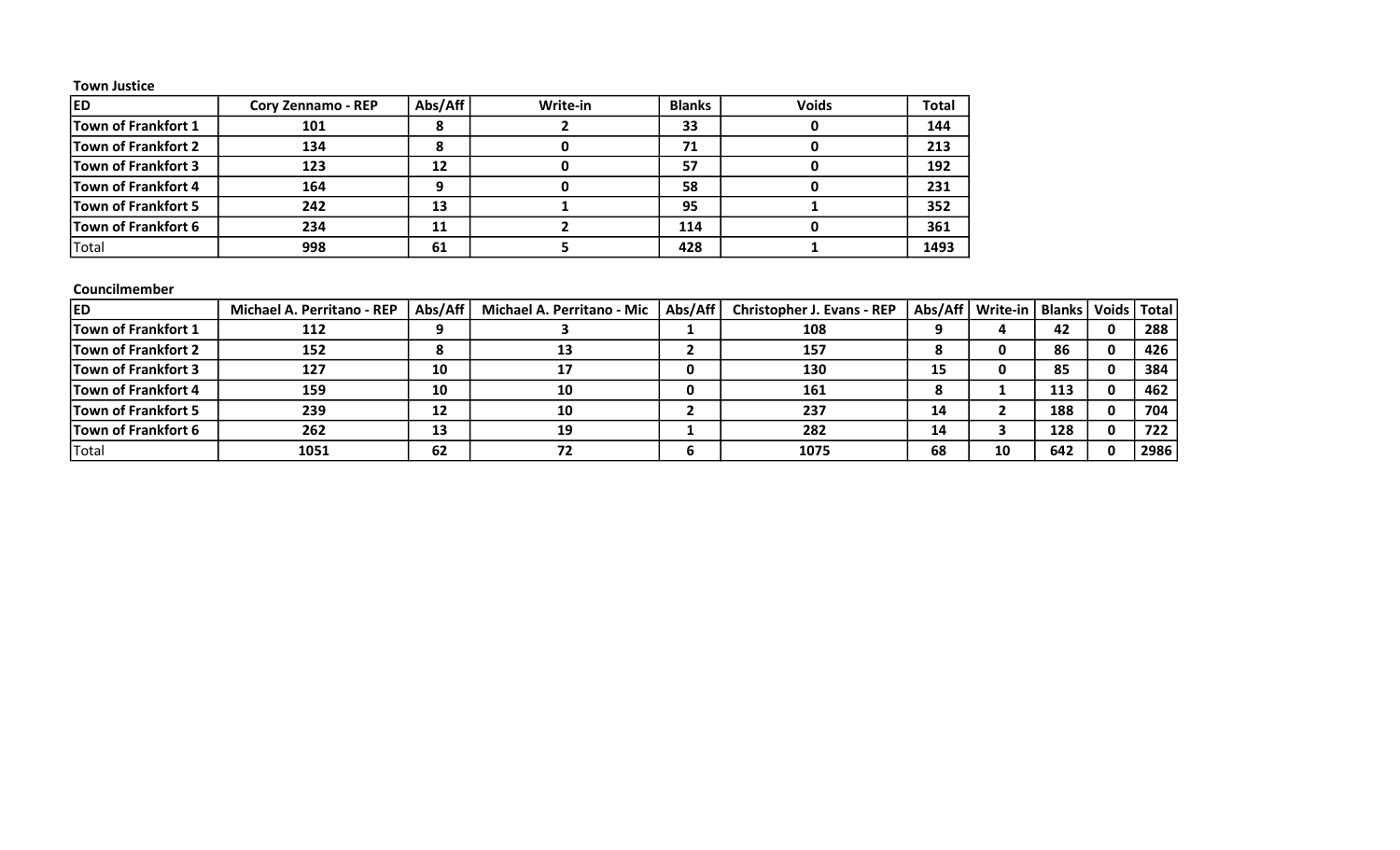| Supervisor                      |                             |             |                             |              |              |               |              |              |
|---------------------------------|-----------------------------|-------------|-----------------------------|--------------|--------------|---------------|--------------|--------------|
| <b>ED</b>                       | L. Peter Rovazzi, III - REP | Abs/Aff     | L. Peter Rovazzi, III - CON | Abs/Aff      | Write-in     | <b>Blanks</b> | <b>Voids</b> | <b>Total</b> |
| <b>Town of German Flatts 1</b>  | 186                         | 17          | 20                          |              |              | 53            | 0            | 280          |
| <b>Town of German Flatts 2</b>  | 122                         | 10          | 21                          |              | $\mathbf{0}$ | 45            | O            | 199          |
| <b>Town of German Flatts 3</b>  | 184                         | 5.          | 41                          |              | $\mathbf{0}$ | 71            | 2            | 306          |
| <b>Town of German Flatts 4</b>  | 42                          | $2^{\circ}$ |                             | 0            |              | 12            | O            | 64           |
| <b>Town of German Flatts 5</b>  | 15                          | 0           |                             |              | $\bf{0}$     | 10            | O            | 29           |
| <b>Town of German Flatts 6</b>  | 44                          | 4           | 16                          | $\mathbf{2}$ |              | 23            | O            | 90           |
| <b>Town of German Flatts 7</b>  | 58                          | 5.          | 10                          |              | $\Omega$     | 12            | ŋ            | 86           |
| <b>Town of German Flatts 8</b>  | 83                          | 4           | 8                           | 4            |              | 20            | O            | 120          |
| <b>Town of German Flatts 9</b>  | 47                          | 3           | 20                          |              | $\mathbf{0}$ | 19            | 0            | 90           |
| <b>Town of German Flatts 10</b> | 43                          |             | я                           | $\mathbf{z}$ | $\mathbf{0}$ | 12            | O            | 66           |
| <b>Town of German Flatts 11</b> | 142                         |             | 20                          | 3            | $\mathbf{0}$ | 50            | ŋ            | 222          |
| <b>Town of German Flatts 12</b> | 107                         | 8           | 26                          |              | $\mathbf 0$  | 38            | 0            | 181          |
| <b>Town of German Flatts 13</b> | 110                         | 0           | 28                          | $\mathbf{2}$ | $\mathbf{0}$ | 50            | ŋ            | 190          |
| <b>Town of German Flatts 14</b> | 107                         | 2           | 22                          | 0            | $\mathbf{0}$ | 22            | O            | 153          |
| Total                           | 1290                        | 68          | 250                         | 25           |              | 437           |              | 2076         |

#### Councilmember

| <b>ED</b>                      | John R. Brewer - REP | Abs/Aff | John R. Brewer - CON | Abs/Aff      | <b>Scott C. Hendrix - REP</b> | Abs/Aff      | <b>Scott C. Hendrix - CON</b> | Abs/Aff | Write-in | <b>Blanks</b> | Voids | <b>Total</b> |
|--------------------------------|----------------------|---------|----------------------|--------------|-------------------------------|--------------|-------------------------------|---------|----------|---------------|-------|--------------|
| Town of German Flatts 1        | 190                  | 18      | 19                   |              | 179                           | 17           | 16                            |         |          | 113           |       | 560          |
| <b>Town of German Flatts 2</b> | 117                  | 9       | 22                   |              | 115                           | q            | 24                            |         | 0        | 98            | U     | 398          |
| <b>Town of German Flatts 3</b> | 194                  | 5       | 44                   | 3            | 191                           |              | 42                            | З       |          | 122           |       | 612          |
| Town of German Flatts 4        | 45                   |         | Q                    | $\mathbf{0}$ | 43                            |              |                               | 0       |          | 21            |       | 128          |
| <b>Town of German Flatts 5</b> | 14                   | 0       |                      |              | 13                            | 0            |                               |         | 0        | 22            |       | 58           |
| Town of German Flatts 6        | 50                   | з       | 14                   |              | 50                            | - 4          | 14                            |         |          | 39            |       | 180          |
| Town of German Flatts 7        | 54                   | כ       | 11                   |              | 58                            | д            | 10                            |         | 0        | 27            |       | 172          |
| Town of German Flatts 8        | 83                   | 5       |                      | З            | 80                            | - 5          |                               |         |          | 46            |       | 240          |
| Town of German Flatts 9        | 43                   | 3       | 20                   |              | 48                            | -5           | 18                            |         | 0        | 43            |       | 180          |
| Town of German Flatts 10       | 42                   |         | q                    |              | 41                            |              | q                             |         |          | 25            |       | 132          |
| Town of German Flatts 11       | 140                  |         | 19                   |              | 149                           |              | 21                            | з       |          | 94            |       | 444          |
| Town of German Flatts 12       | 107                  | 8       | 30                   |              | 113                           |              | 30                            |         | 0        | 63            | o     | 362          |
| Town of German Flatts 13       | 111                  | 0       | 26                   |              | 118                           | $\mathbf{0}$ | 30                            |         |          | 91            |       | 380          |
| Town of German Flatts 14       | 109                  |         | 17                   | 0            | 111                           | 0            | 19                            | 0       |          | 49            |       | 306          |
| Total                          | 1299                 | 67      | 250                  | 25           | 1309                          | 62           | 250                           | 27      | 10       | 853           |       | 4152         |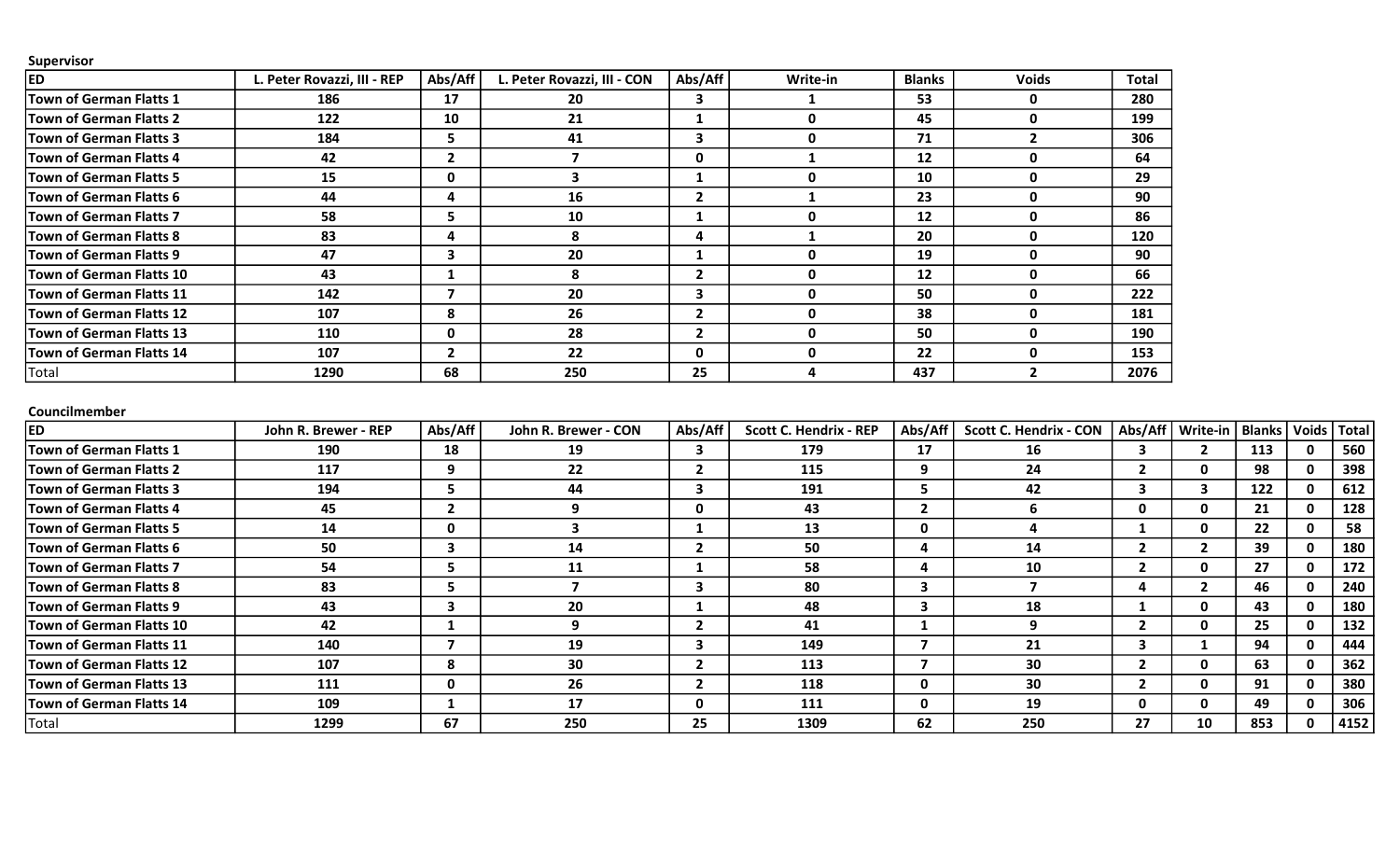### Town Clerk

| <b>ED</b>                       | Pamela A. Jones - REP | Abs/Aff        | Pamela A. Jones - CON | Abs/Aff      | Write-in | <b>Blanks</b> | <b>Voids</b> | <b>Total</b> |
|---------------------------------|-----------------------|----------------|-----------------------|--------------|----------|---------------|--------------|--------------|
| Town of German Flatts 1         | 204                   | 18             | 23                    |              |          | 31            | 0            | 280          |
| <b>Town of German Flatts 2</b>  | 131                   | 9              | 25                    | $\mathbf{2}$ |          | 32            | 0            | 199          |
| Town of German Flatts 3         | 207                   | 6              | 48                    | 4            | O        | 41            | 0            | 306          |
| <b>Town of German Flatts 4</b>  | 45                    |                | 6                     | $\mathbf 0$  |          | 11            | 0            | 64           |
| Town of German Flatts 5         | 14                    | 0              |                       |              |          | 11            | 0            | 29           |
| Town of German Flatts 6         | 45                    | 3              | 15                    |              |          | 24            | 0            | 90           |
| <b>Town of German Flatts 7</b>  | 58                    | 4              | 11                    | $\mathbf{2}$ |          | 11            | 0            | 86           |
| <b>Town of German Flatts 8</b>  | 83                    | 3              | 8                     | 4            |          | 22            | 0            | 120          |
| Town of German Flatts 9         | 45                    | 3              | 18                    |              | 0        | 23            | 0            | 90           |
| Town of German Flatts 10        | 46                    |                | 8                     | $\mathbf{2}$ |          | 9             | 0            | 66           |
| Town of German Flatts 11        | 149                   |                | 19                    | 3            |          | 44            | <sup>0</sup> | 222          |
| <b>Town of German Flatts 12</b> | 107                   | 8              | 30                    |              |          | 34            | 0            | 181          |
| <b>Town of German Flatts 13</b> | 107                   | $\mathbf 0$    | 27                    |              |          | 54            | 0            | 190          |
| Town of German Flatts 14        | 109                   | $\overline{2}$ | 21                    | $\Omega$     |          | 21            | <sup>0</sup> | 153          |
| Total                           | 1350                  | 66             | 262                   | 28           |          | 368           | ŋ            | 2076         |

# Superintendent of Highways

| <b>ED</b>                       | Carmen C. Newtown - REP | Abs/Aff                 | Carmen C. Newtown - Wor | Abs/Aff      | <b>Terence Spillane - CON</b> | Abs/Aff | Write-in | <b>Blanks</b> | <b>Voids</b> | Total |
|---------------------------------|-------------------------|-------------------------|-------------------------|--------------|-------------------------------|---------|----------|---------------|--------------|-------|
| Town of German Flatts 1         | 143                     | 9                       | b                       |              | 96                            | 10      |          | 14            | 0            | 280   |
| Town of German Flatts 2         | 93                      | ь                       |                         | 0            | 72                            |         |          | 16            | 0            | 199   |
| Town of German Flatts 3         | 147                     | ь                       |                         |              | 120                           |         | Ω        | 23            | 0            | 306   |
| <b>Town of German Flatts 4</b>  | 47                      |                         |                         | 0            | 11                            |         |          | 4             | 0            | 64    |
| Town of German Flatts 5         | $12 \overline{ }$       | $\mathbf{0}$            |                         |              | 6                             | 0       | n        |               | $\mathbf{0}$ | 29    |
| <b>Town of German Flatts 6</b>  | 48                      | 3                       |                         | 0            | 22                            |         |          | 9             | $\mathbf{0}$ | 90    |
| Town of German Flatts 7         | 63                      | 5                       |                         |              | 8                             |         |          |               | 0            | 86    |
| Town of German Flatts 8         | 82                      |                         |                         | 0            | 19                            |         | Ω        | 8             | $\mathbf{0}$ | 120   |
| Town of German Flatts 9         | 50                      | 3                       |                         | 0            | 20                            |         |          | 14            | 0            | 90    |
| Town of German Flatts 10        | 30                      | $\overline{\mathbf{z}}$ |                         | 0            | 23                            |         |          |               | $\mathbf{0}$ | 66    |
| Town of German Flatts 11        | 144                     |                         |                         | 0            | 34                            |         |          | 25            | $\mathbf{0}$ | 222   |
| Town of German Flatts 12        | 116                     | 9                       |                         |              | 35                            | 0       |          | 12            | 0            | 181   |
| <b>Town of German Flatts 13</b> | 116                     |                         |                         | 0            | 36                            |         |          | 26            | $\mathbf{0}$ | 190   |
| Town of German Flatts 14        | 115                     |                         |                         | $\mathbf{0}$ | 25                            | 0       |          | 8             | 0            | 153   |
| Total                           | 1206                    | 60                      | 63                      | э.           | 527                           | 34      |          | 178           | 0            | 2076  |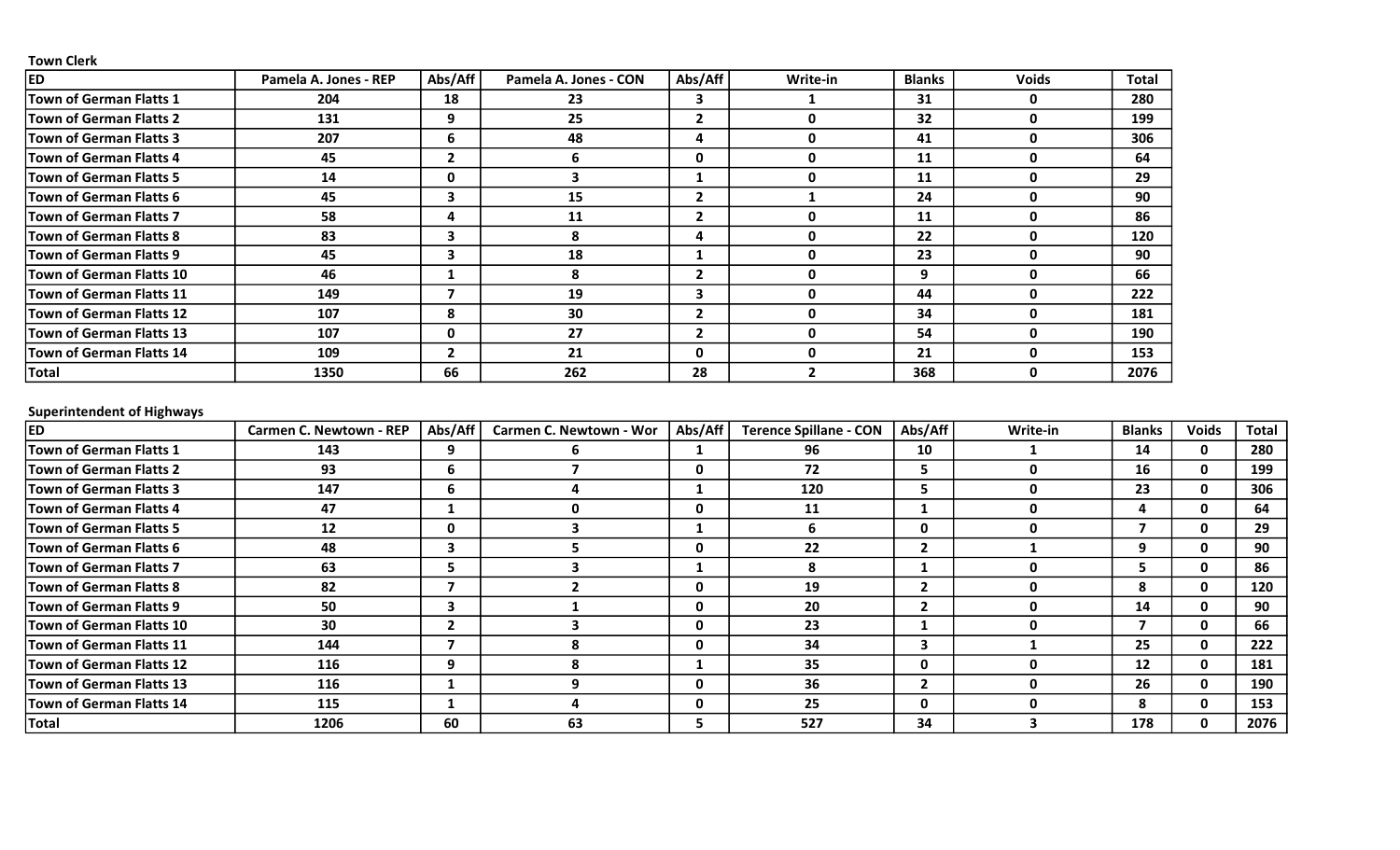### Receiver of Taxes

| <b>ED</b>                       | Cherri L. Hyer - REP | Abs/Aff        | Cherri L. Hyer - CON | Abs/Aff      | Write-in | <b>Blanks</b> | <b>Voids</b> | <b>Total</b> |
|---------------------------------|----------------------|----------------|----------------------|--------------|----------|---------------|--------------|--------------|
| <b>Town of German Flatts 1</b>  | 199                  | 18             | 24                   | 3            |          | 35            | 0            | 280          |
| Town of German Flatts 2         | 130                  | 10             | 29                   |              |          | 29            | 0            | 199          |
| Town of German Flatts 3         | 197                  | 7              | 49                   | 4            |          | 48            | 0            | 306          |
| Town of German Flatts 4         | 46                   | $\overline{2}$ | 8                    | 0            |          | 8             | 0            | 64           |
| Town of German Flatts 5         | 14                   |                |                      |              |          | 9             | 0            | 29           |
| Town of German Flatts 6         | 57                   | 4              | 16                   | $\mathbf{2}$ |          | 10            | 0            | 90           |
| Town of German Flatts 7         | 61                   | 4              | 12                   | $\mathbf{2}$ |          |               | 0            | 86           |
| Town of German Flatts 8         | 89                   | 4              | 8                    | 5.           |          | 14            | 0            | 120          |
| Town of German Flatts 9         | 46                   | 3              | 19                   | 1            |          | 21            | <sup>0</sup> | 90           |
| Town of German Flatts 10        | 44                   |                | 9                    | $\mathbf{2}$ |          | 10            | 0            | 66           |
| Town of German Flatts 11        | 161                  | 6              | 22                   | 3            |          | 30            | 0            | 222          |
| Town of German Flatts 12        | 115                  | 9              | 31                   | $\mathbf{2}$ |          | 24            | $\mathbf{0}$ | 181          |
| Town of German Flatts 13        | 122                  | 0              | 27                   | $\mathbf{2}$ |          | 39            | 0            | 190          |
| <b>Town of German Flatts 14</b> | 116                  | $\overline{2}$ | 22                   | $\mathbf{0}$ |          | 13            | 0            | 153          |
| Total                           | 1397                 | 71             | 280                  | 28           |          | 297           | 0            | 2076         |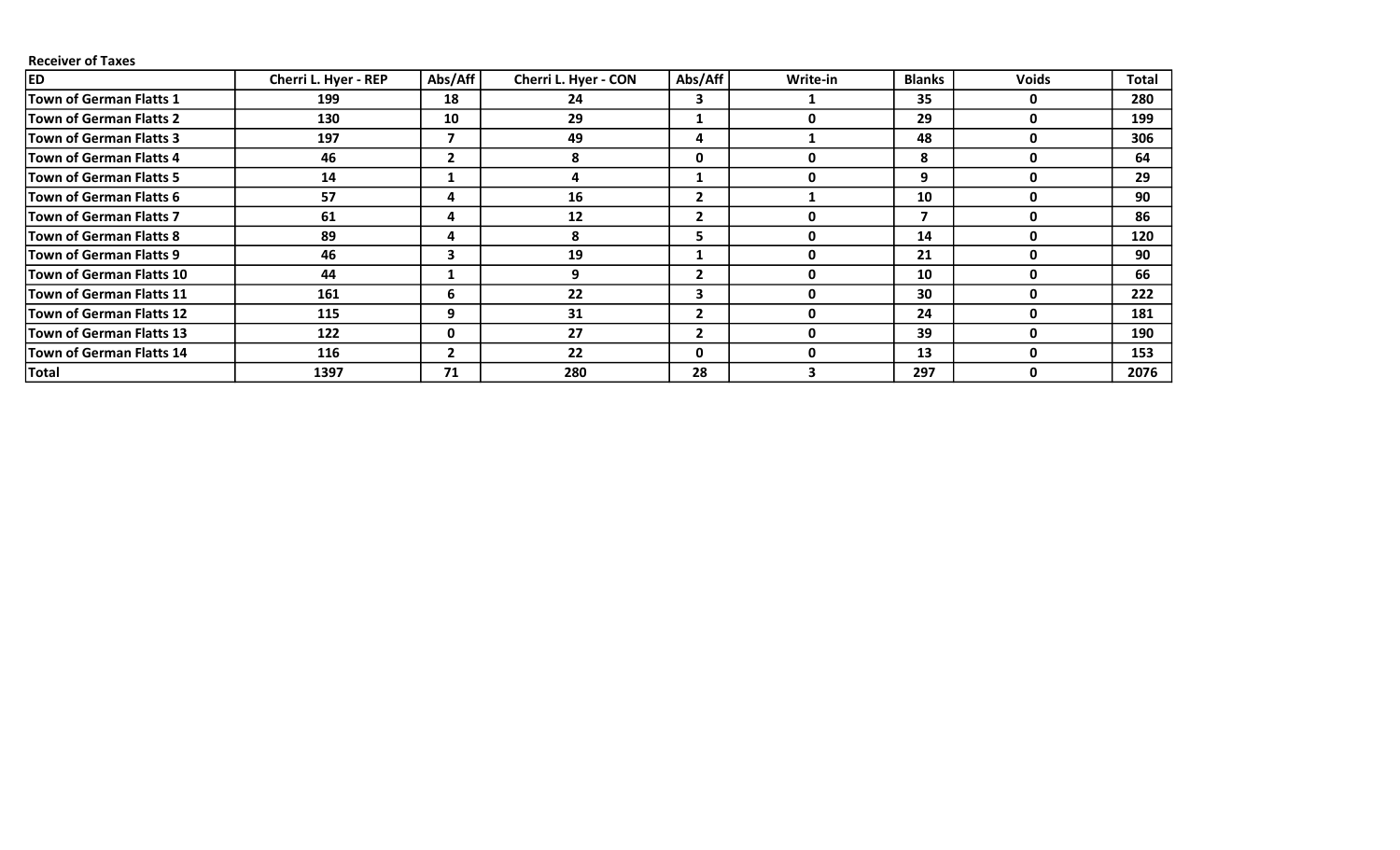| <b>ED</b>          | <b>Dominic Frank - REP</b> | Abs/Aff | <b>Dominic Frank - CON</b> | Abs/Aff | Write-in | <b>Blanks</b> | <b>Voids</b> | <b>Total</b> |
|--------------------|----------------------------|---------|----------------------------|---------|----------|---------------|--------------|--------------|
| Town of Herkimer 1 | 242                        | 23      | 37                         |         |          | 81            |              | 387          |
| Town of Herkimer 2 | 38                         | 17      | 10                         |         |          | 19            |              | 87           |
| Town of Herkimer 3 | 41                         | 9       | 12                         |         |          | 27            |              | 90           |
| Town of Herkimer 4 | 33                         | 10      |                            |         |          | 17            |              | 72           |
| Town of Herkimer 5 | 77                         | 10      | 19                         |         |          | 28            |              | 136          |
| Town of Herkimer 6 | 176                        | 13      | 38                         |         |          | 73            |              | 306          |
| Town of Herkimer 7 | 74                         |         | 12                         |         |          | 23            |              | 118          |
| Town of Herkimer 8 | 62                         |         | 16                         | 0       |          | 39            |              | 119          |
| Town of Herkimer 9 | 101                        | 8       | 18                         |         |          | 59            |              | 188          |
| Total              | 844                        | 98      | 170                        | 21      |          | 366           |              | 1503         |

#### Councilmember

| <b>ED</b>                 | <b>Vito Carbone - REP</b> | Abs/Aff | Vito Carbone - CON | Abs/Aff | Daniel D. Stalteri - REP | Abs/Aff | Daniel D. Stalteri - CON | Abs/Aff | Write-in | Blanks   Voids   Total |       |
|---------------------------|---------------------------|---------|--------------------|---------|--------------------------|---------|--------------------------|---------|----------|------------------------|-------|
| Town of Herkimer 1        | 236                       | 25      | 37                 |         | 222                      | 22      | 35                       |         |          | 191                    | 774 I |
| <b>Town of Herkimer 2</b> | 34                        | 15      | 10                 |         | 29                       | 12      | 11                       |         |          | 56                     | 174   |
| Town of Herkimer 3        | 41                        |         | 10                 |         | 40                       |         | 10                       |         |          | 59                     | 180   |
| Town of Herkimer 4        | 34                        | 16      | 10                 |         | 32                       |         |                          |         |          | 28                     | 144   |
| Town of Herkimer 5        | 78                        | 8       | 20                 |         | 75                       |         | 19                       |         |          | 58                     | 272   |
| Town of Herkimer 6        | 175                       | 11      | 32                 |         | 166                      | 12      | 33                       |         |          | 171                    | 612   |
| Town of Herkimer 7        | 69                        | 8       | 14                 |         | 69                       |         | 12                       |         |          | 55                     | 236   |
| <b>Town of Herkimer 8</b> | 61                        | 0       | 16                 | 0       | 57                       |         | 14                       |         |          | 87                     | 238   |
| Town of Herkimer 9        | 100                       | 8       | 18                 |         | 95                       |         | 17                       |         |          | 128                    | 376   |
| Total                     | 828                       | 100     | 167                | 22      | 785                      | 86      | 158                      | 20      |          | 833                    | 3006  |

#### Town Clerk

| <b>ED</b>          | Jennifer M. DeMetro - REP | Abs/Aff | Jennifer M. DeMetro - CON | Abs/Aff | Write-in | <b>Blanks</b> | <b>Voids</b> | <b>Total</b> |
|--------------------|---------------------------|---------|---------------------------|---------|----------|---------------|--------------|--------------|
| Town of Herkimer 1 | 243                       | 24      | 37                        |         |          | 81            |              | 387          |
| Town of Herkimer 2 | 35                        | 15      |                           |         |          | 23            |              | 87           |
| Town of Herkimer 3 | 39                        |         | 10                        |         |          | 31            |              | 90           |
| Town of Herkimer 4 | 32                        | o       |                           | 4       |          | 18            |              | 72           |
| Town of Herkimer 5 | 81                        | 10      | 20                        |         |          | 23            |              | 136          |
| Town of Herkimer 6 | 187                       | 12      | 34                        |         |          | 67            |              | 306          |
| Town of Herkimer 7 | 75                        |         | 13                        |         |          | 22            |              | 118          |
| Town of Herkimer 8 | 60                        |         | 16                        | 0       |          | 40            |              | 119          |
| Town of Herkimer 9 | 100                       | q       | 18                        |         |          | 59            |              | 188          |
| Total              | 852                       | 97      | 166                       | 21      |          | 364           |              | 1503         |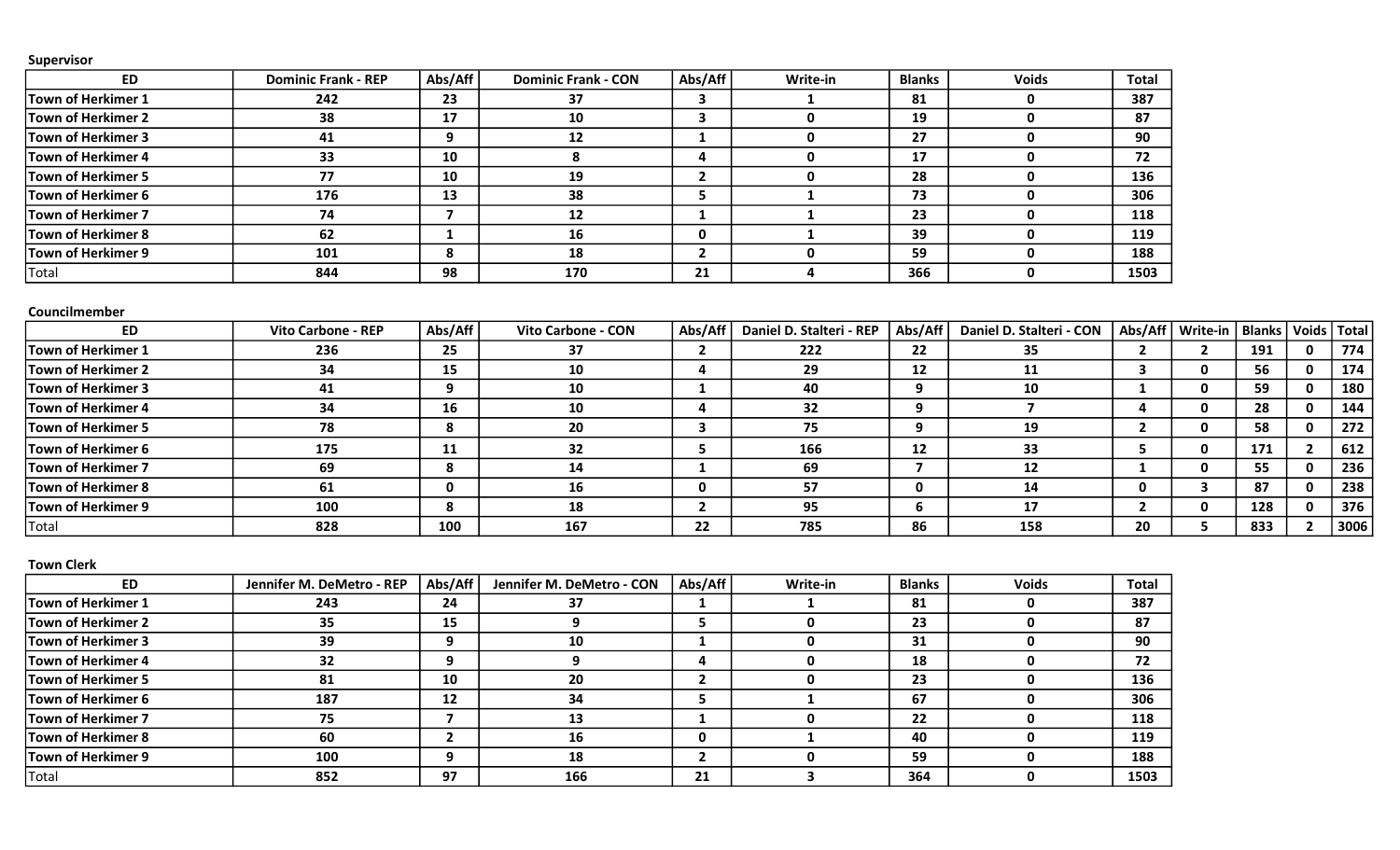# Superintendent of Highways

| <b>ED</b>                 | <b>Kenneth Ward - REP</b> | Abs/Aff                 | John M. Cancellino - CON | Abs/Aff      | Write-in       | <b>Blanks</b> | <b>Voids</b> | <b>Total</b> |
|---------------------------|---------------------------|-------------------------|--------------------------|--------------|----------------|---------------|--------------|--------------|
| <b>Town of Herkimer 1</b> | 293                       | 23                      | 45                       | 4            | 0              | 22            | $\mathbf 0$  | 387          |
| <b>Town of Herkimer 2</b> | 41                        | 14                      | 11                       | 6            | 0              | 15            | $\pmb{0}$    | 87           |
| <b>Town of Herkimer 3</b> | 48                        | 9                       | 11                       | 1            | 0              | 21            | 0            | 90           |
| <b>Town of Herkimer 4</b> | 27                        | $\overline{\mathbf{z}}$ | 16                       | 11           | 0              | 11            | $\mathbf 0$  | 72           |
| <b>Town of Herkimer 5</b> | 75                        | 9                       | 27                       | 6            | 0              | 19            | $\mathbf 0$  | 136          |
| <b>Town of Herkimer 6</b> | 195                       | 15                      | 43                       | 5            | 1              | 47            | $\mathbf 0$  | 306          |
| <b>Town of Herkimer 7</b> | 75                        | 8                       | 16                       | 0            | 0              | 19            | $\mathbf{0}$ | 118          |
| <b>Town of Herkimer 8</b> | 64                        | 1                       | 23                       | 0            | 1              | 30            | $\mathbf 0$  | 119          |
| Town of Herkimer 9        | 117                       | 8                       | 31                       | 4            | 0              | 28            | $\mathbf 0$  | 188          |
| Total                     | 935                       | 94                      | 223                      | 37           | $\overline{2}$ | 212           | 0            | 1503         |
| <b>Receiver of Taxes</b>  |                           |                         |                          |              |                |               |              |              |
| <b>ED</b>                 | <b>Jodi Rivers - REP</b>  | Abs/Aff                 | <b>Jodi Rivers - CON</b> | Abs/Aff      | Write-in       | <b>Blanks</b> | <b>Voids</b> | <b>Total</b> |
| <b>Town of Herkimer 1</b> | 260                       | 25                      | 39                       | 2            | 1              | 60            | 0            | 387          |
| <b>Town of Herkimer 2</b> | 36                        | 16                      | 9                        | 3            | 0              | 23            | 0            | 87           |
| <b>Town of Herkimer 3</b> | 41                        | 9                       | 10                       | 1            | 0              | 29            | $\mathbf 0$  | 90           |
| <b>Town of Herkimer 4</b> | 32                        | 9                       | 11                       | 4            | 0              | 16            | $\mathbf 0$  | 72           |
| <b>Town of Herkimer 5</b> | 79                        | 9                       | 21                       | $\mathbf{2}$ | 0              | 25            | $\mathbf 0$  | 136          |
| Town of Herkimer 6        | 176                       | 14                      | 36                       | 5            | 0              | 75            | $\mathbf 0$  | 306          |
| <b>Town of Herkimer 7</b> | 76                        | $\overline{\mathbf{z}}$ | 11                       | 1            | 0              | 23            | $\mathbf 0$  | 118          |
| <b>Town of Herkimer 8</b> | 65                        | 0                       | 16                       | 0            | $\mathbf{1}$   | 37            | 0            | 119          |
| <b>Town of Herkimer 9</b> | 105                       | 8                       | 19                       | $\mathbf{2}$ | $\mathbf 0$    | 54            | $\mathbf 0$  | 188          |
| Total                     | 870                       | 97                      | 172                      | 20           | $\mathbf{2}$   | 342           | $\mathbf 0$  | 1503         |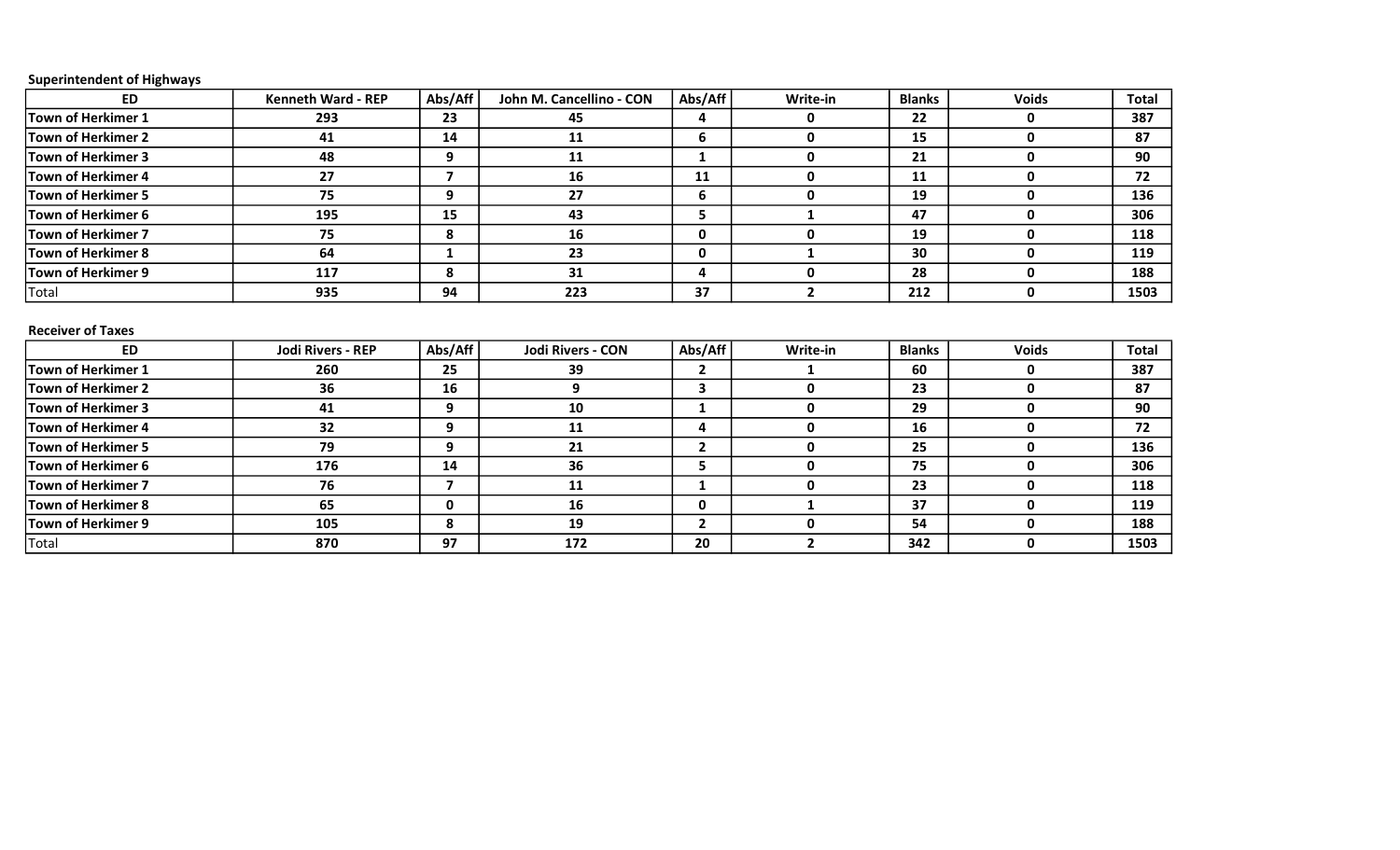| ED                                | ——<br>Entwistle - .<br>James D<br>LLL | Abs/Aff | Write-in | <b>Blanks</b> | <b>Voids</b> | <b>Total</b> |
|-----------------------------------|---------------------------------------|---------|----------|---------------|--------------|--------------|
| .<br>Litchfield<br>. Town<br>. ot | 200                                   |         |          | ΩO<br>ပေ      |              | דמר<br>رے    |

### Town Justice

| <b>ED</b>                       | Entwistle - CON<br><b>Matthew R</b><br>n. | Abs/Aff | Write-in | <b>Blanks</b> | <b>Voids</b> | Tota <sub>1</sub> |
|---------------------------------|-------------------------------------------|---------|----------|---------------|--------------|-------------------|
| <b>Town</b><br>Litchfield<br>0T | 206                                       |         |          | 84            |              | ־סמ<br>23         |

#### Councilmember

| <b>IED</b>         | Mark O'Sullivan<br><b>DEM</b> | Abs/Aff | Terry G. McKane - REP | Abs/Aff | Write-in | Blanks | Voids   Total |     |
|--------------------|-------------------------------|---------|-----------------------|---------|----------|--------|---------------|-----|
| Town of Litchfield | 98                            |         | าง<br><u>_ _ _</u>    |         |          | 264    |               | 594 |

# Town Clerk

| <b>IED</b>                      | $\cdot$ REP<br><b>Nicole</b><br>Edwards - | Abs/Aff | Write-in | <b>Blanks</b> | <b>Voids</b> | <b>Total</b> |
|---------------------------------|-------------------------------------------|---------|----------|---------------|--------------|--------------|
| .<br>.<br>Litchfield<br>Hown of | 244                                       |         |          | $\cap$<br>J - |              | 297          |

# Superintendent of Highways

| <b>ED</b>                       | 'J Coffin, Sr.<br><b>Clifford</b><br><b>REP</b> | Abs/Aff | Write-in | <b>Blanks</b>                  | <b>Voids</b> | Tota      |
|---------------------------------|-------------------------------------------------|---------|----------|--------------------------------|--------------|-----------|
| <b>Town</b><br>Litchfield<br>0T | $\sim$ $-$<br>2 J J<br>$ -$                     |         |          | $\overline{\phantom{a}}$<br>36 |              | 297<br>رے |

| <b>IED</b>                                     | Coffin<br>- REP<br>Ð<br>∟inda<br>D. | Abs/Aff | Write-in | <b>Blanks</b> | <b>Voids</b> | ota:     |
|------------------------------------------------|-------------------------------------|---------|----------|---------------|--------------|----------|
| . .<br>. –<br>.<br>: Litchfield<br>Town<br>.ot | - --                                |         |          | . .           |              | $29^{-}$ |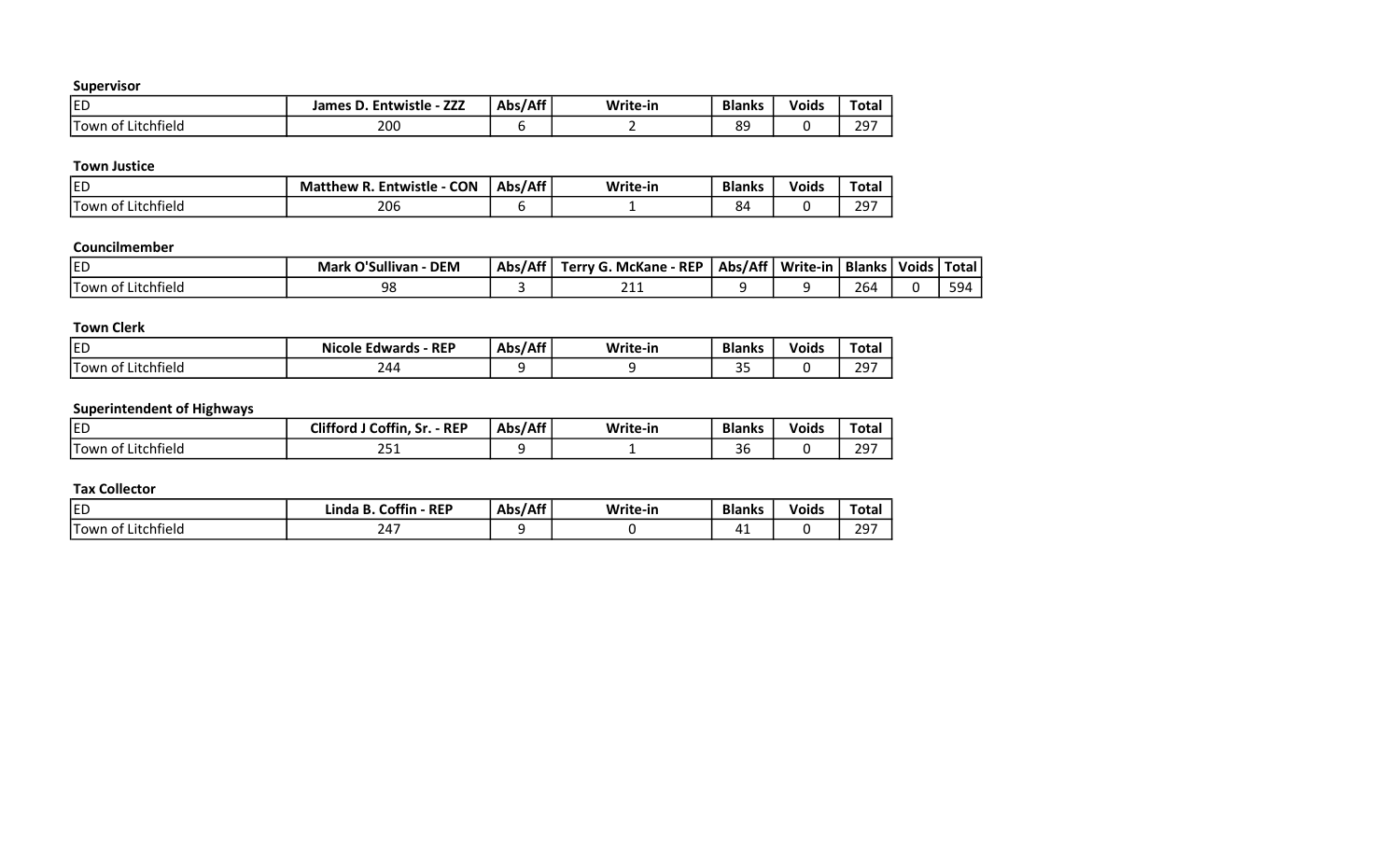| <b>IED</b>                                | Daniel W.<br><b>DEM</b><br><b>Casler</b> | Abs/Aff | Write-in | <b>Blanks</b> | <b>Voids</b> | Tota.      |
|-------------------------------------------|------------------------------------------|---------|----------|---------------|--------------|------------|
| Falls<br>. .<br>`Little .<br>Town<br>. of | 1 r n<br>⊥ບບ                             | . .     |          | 194           |              | 200<br>358 |

#### Town Justice

| <b>IED</b>                     | <b>Mitchell Q</b><br>$-$ REP<br>Soules, Jr.<br>. u. | -Aff/ة<br>Abs | Write-in | <b>Blanks</b> | <b>Voids</b> | <b>Total</b>            |
|--------------------------------|-----------------------------------------------------|---------------|----------|---------------|--------------|-------------------------|
| Little Falls 1<br>'Town<br>-01 | 240                                                 | ∸∸            |          | 106           |              | <b>OFO</b><br><b>bo</b> |

#### Councilmember

| ED                                         | <b>REP</b><br><b>Anthony Viscomi</b> | Abs/Aff | <b>Kevin Sullivan - REP</b> | Abs/Aff | <b>Blanks</b> | <b>Voids</b> | Total     |
|--------------------------------------------|--------------------------------------|---------|-----------------------------|---------|---------------|--------------|-----------|
| $\lceil$ Falls $\lceil$<br>lTown of Little | 242                                  | --      | $\sim$ $\sim$ $\sim$<br>ےرے | --      | 200           |              | 74<br>. . |

# Town Clerk

| <b>IED</b>                 | Sandra Regan - REP | Abs/Aff | Write-in | <b>Blanks</b> | Voids | <b>Total</b> |
|----------------------------|--------------------|---------|----------|---------------|-------|--------------|
| Falls 1<br>'Town of Little | 278                | --      |          | 68            |       | 358          |

| Superintendent of Highways |                            |         |          |               |              |              |
|----------------------------|----------------------------|---------|----------|---------------|--------------|--------------|
| <b>IED</b>                 | <b>Donald Cotton - REP</b> | Abs/Aff | Write-in | <b>Blanks</b> | <b>Voids</b> | <b>Total</b> |
| Town of Little Falls 1     | 261                        | ᆠ       |          | 85            |              | 358          |

| <b>ED</b>                                 | <b>DEM</b><br>Elizabeth Arcuri - | Abs/Aff | <b>Emily Pelzer - REP</b> | Abs/Aff | Write-in | <b>Blanks</b> | Voids, | Total             |
|-------------------------------------------|----------------------------------|---------|---------------------------|---------|----------|---------------|--------|-------------------|
| Falls 1<br><b>ITown</b><br>Little<br>. ot | $\overline{\phantom{a}}$         |         | ח רר<br>دے                |         |          | $\sim$        |        | <b>OFO</b><br>ەככ |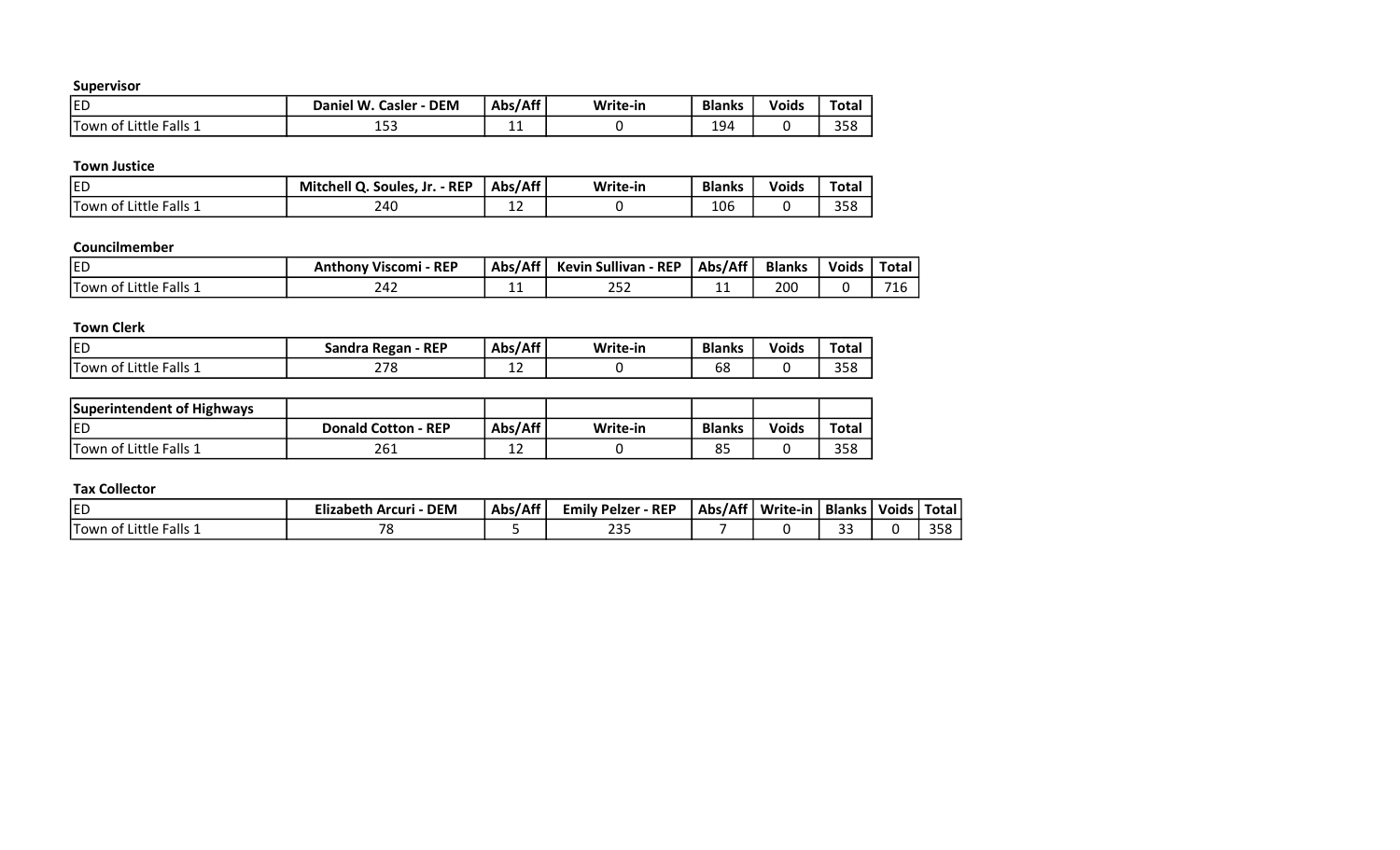#### Councilmember

| <b>IED</b>               | <b>Frederick Doerrer - REP</b> | Abs/Aff'     | Laura Madore - Mad | Abs/Aff | <b>Marie Gressler - REP</b> | Abs/Aff | Write-in | <b>Blanks</b> | Voids | Total |
|--------------------------|--------------------------------|--------------|--------------------|---------|-----------------------------|---------|----------|---------------|-------|-------|
| <b>Town of Manheim 1</b> | ЭZ                             |              | 39                 |         | 65                          |         |          | 22            |       | 178   |
| <b>Town of Manheim 2</b> | 261                            | 17           | 167                |         | 316                         | 14      |          | 99            |       | 882   |
| <b>Town of Manheim 3</b> | 120                            |              | 60                 |         | 141                         |         |          | 46            |       | 382   |
| 'Total                   | 433                            | $\sim$<br>22 | 266                |         | 522                         | 21      |          | 167           |       | 1442  |

# Town Clerk

| <b>IED</b>               | <b>Carrie Rockwell - REP</b> | Abs/Aff | Write-in | <b>Blanks</b> | <b>Voids</b> | Total |
|--------------------------|------------------------------|---------|----------|---------------|--------------|-------|
| <b>Town of Manheim 1</b> |                              |         |          | 14            |              | 89    |
| <b>Town of Manheim 2</b> | 326                          | 20      |          | 94            |              | 441   |
| Town of Manheim 3        | 151                          |         |          | 32            |              | 191   |
| <b>Total</b>             | 552                          | 28      |          | 140           |              | 721   |

# Proposal six, town

| proposition one          | Yes | Abs | No  | Abs | <b>Blanks</b> | <b>Voids</b> | <b>Total</b> |
|--------------------------|-----|-----|-----|-----|---------------|--------------|--------------|
| <b>Town of Manheim 1</b> |     |     | 80  |     |               |              | 89           |
| <b>Town of Manheim 2</b> | 92  |     | 317 | 14  | 10            |              | 441          |
| <b>Town of Manheim 3</b> | 44  |     | 132 |     |               |              | 191          |
| <b>Total</b>             | 143 | 12  | 529 | 19  | 18            |              | 721          |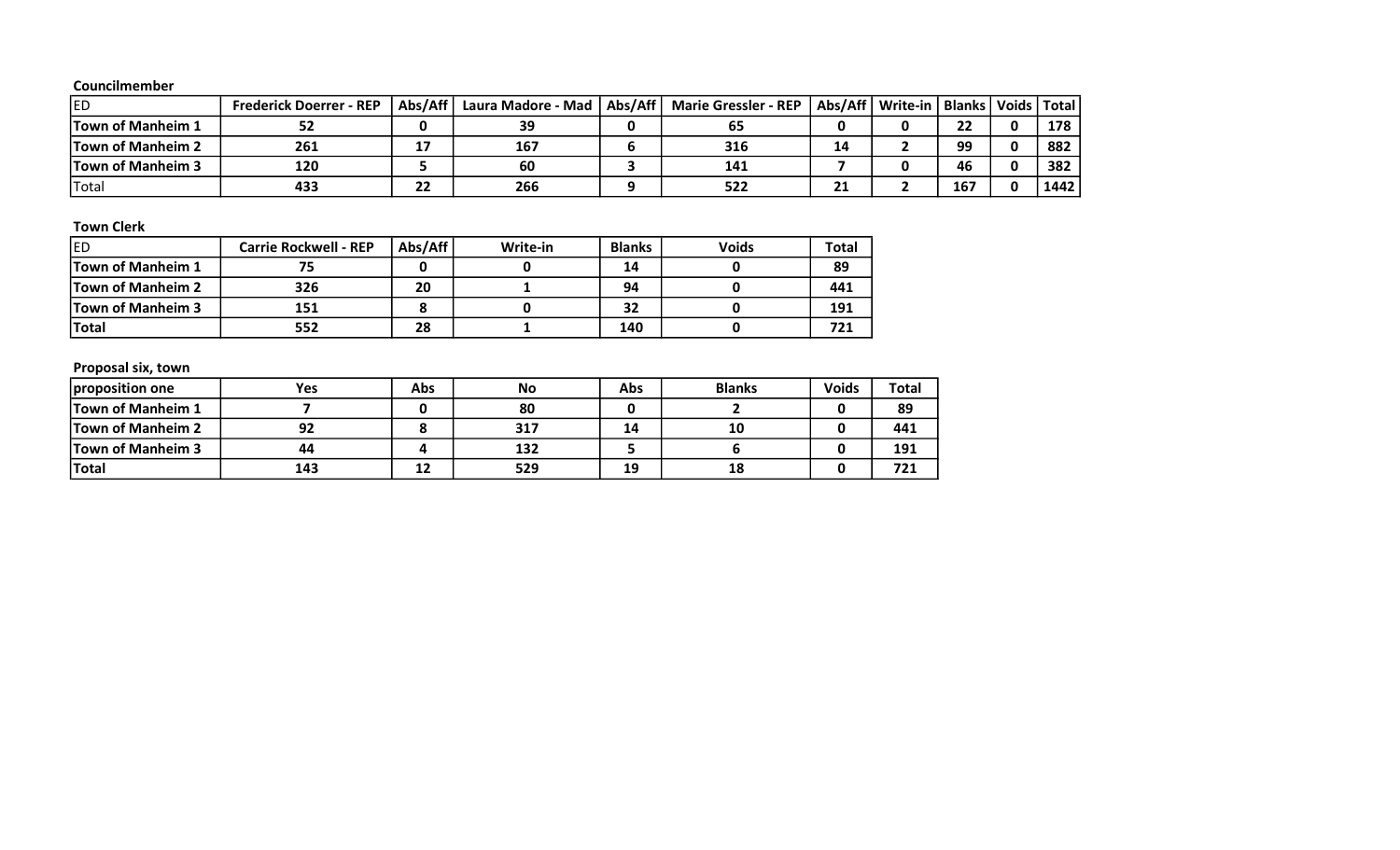| IED               | Michael D. McEvoy - DEM   Abs/Aff   Write-in |    | <b>Blanks</b> | Voids   Total |     |
|-------------------|----------------------------------------------|----|---------------|---------------|-----|
| Town of Newport 1 | 260                                          | 20 | 158           |               | 440 |

# Councilmember

| <b>IED</b>         | John Brucker - REP | Abs/Aff   | Write-in   | <b>Blanks</b> | <b>Voids</b> | Total |
|--------------------|--------------------|-----------|------------|---------------|--------------|-------|
| lTown of Newport 1 | 309                | 1 O<br>ΤC | $-$<br>. . | 7c            | -            | 880   |

Write in Winner: N. Lowell

# Town Clerk/ Tax Collector

| <b>IED</b>        | Write-in | <b>Blanks</b> | <b>Voids</b> | Total |
|-------------------|----------|---------------|--------------|-------|
| Town of Newport 1 | - 1      | .<br>42J      |              | 440   |

Write in Winner: S. McKarrow

# Superintendent of Highways

| <b>IED</b>               | Jason M. Coffin - REP | Abs/Aff | Write-in | <b>Blanks</b> | <b>Voids</b> | Total |
|--------------------------|-----------------------|---------|----------|---------------|--------------|-------|
| <b>Town of Newport 1</b> | 342                   | . .     |          | oт            |              | 440   |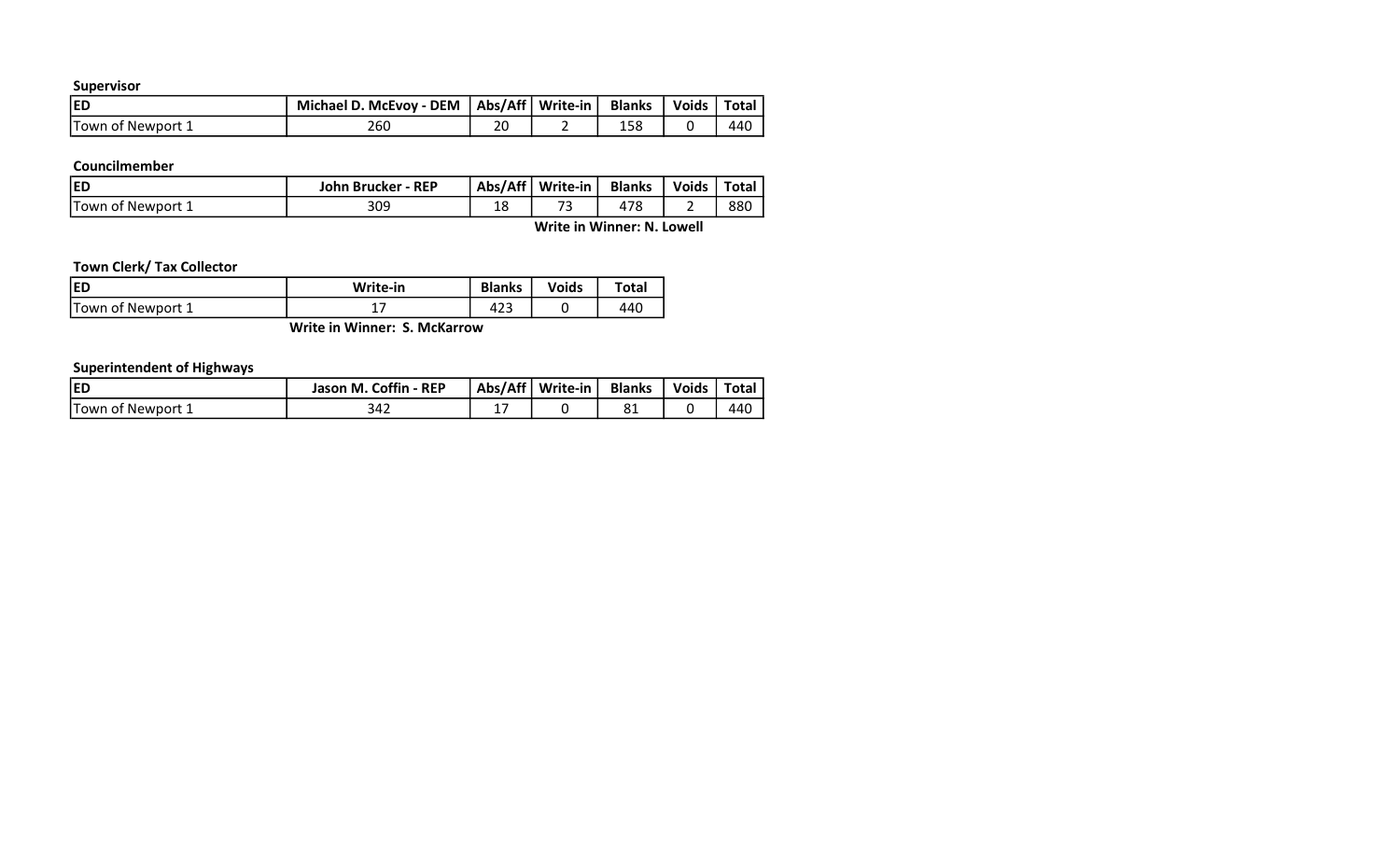| <b>IED</b>       | <b>REP</b><br>Judith Gokey · | Abs/Aff | Write-in | <b>Blanks</b> | <b>Voids</b> | Tota. |
|------------------|------------------------------|---------|----------|---------------|--------------|-------|
| . Town of Norway | ᅩJム                          |         |          | π<br>. .      |              | 204   |

# Councilmember

| EC                    | $\cdot$ REP<br>Gary<br>. Snvder | ∴/Δff<br>Abs. | Craig Gillespie - REP | Abs/Aff | Write-in | <b>Blanks   Voids  </b> | Total |
|-----------------------|---------------------------------|---------------|-----------------------|---------|----------|-------------------------|-------|
| <b>Town of Norway</b> | TOT                             |               | າຕິດ<br>ᅭ             |         |          | ۵۵<br>--                | 408   |

# Town Clerk

| <b>ED</b>                  | - REP<br>Lora<br>Grower | Abs/Aff | Write-in | <b>Blanks</b> | <b>Voids</b> | Total |
|----------------------------|-------------------------|---------|----------|---------------|--------------|-------|
| <b>Town of</b><br>: Norway | 166                     |         |          | $\sim$<br>ັ   |              | 204   |

# Superintendent of Highways

| led            | Howard A. Eaton - REP | :/Aff<br>Abs | Write-in | <b>Blanks</b> | <b>Voids</b> | Total |
|----------------|-----------------------|--------------|----------|---------------|--------------|-------|
| Hown of Norway | ىد                    |              | --       | 24            |              | 204   |

| <b>IED</b>                    | $\lambda$ - DEM $\lambda$<br><b>Dorothy Potucek</b> | Abs/Aff | Write-in | <b>Blanks</b> | Voids | <b>Total</b> |
|-------------------------------|-----------------------------------------------------|---------|----------|---------------|-------|--------------|
| <b>Town</b><br>Norway<br>. ot | 98                                                  |         |          | 98            |       | 204          |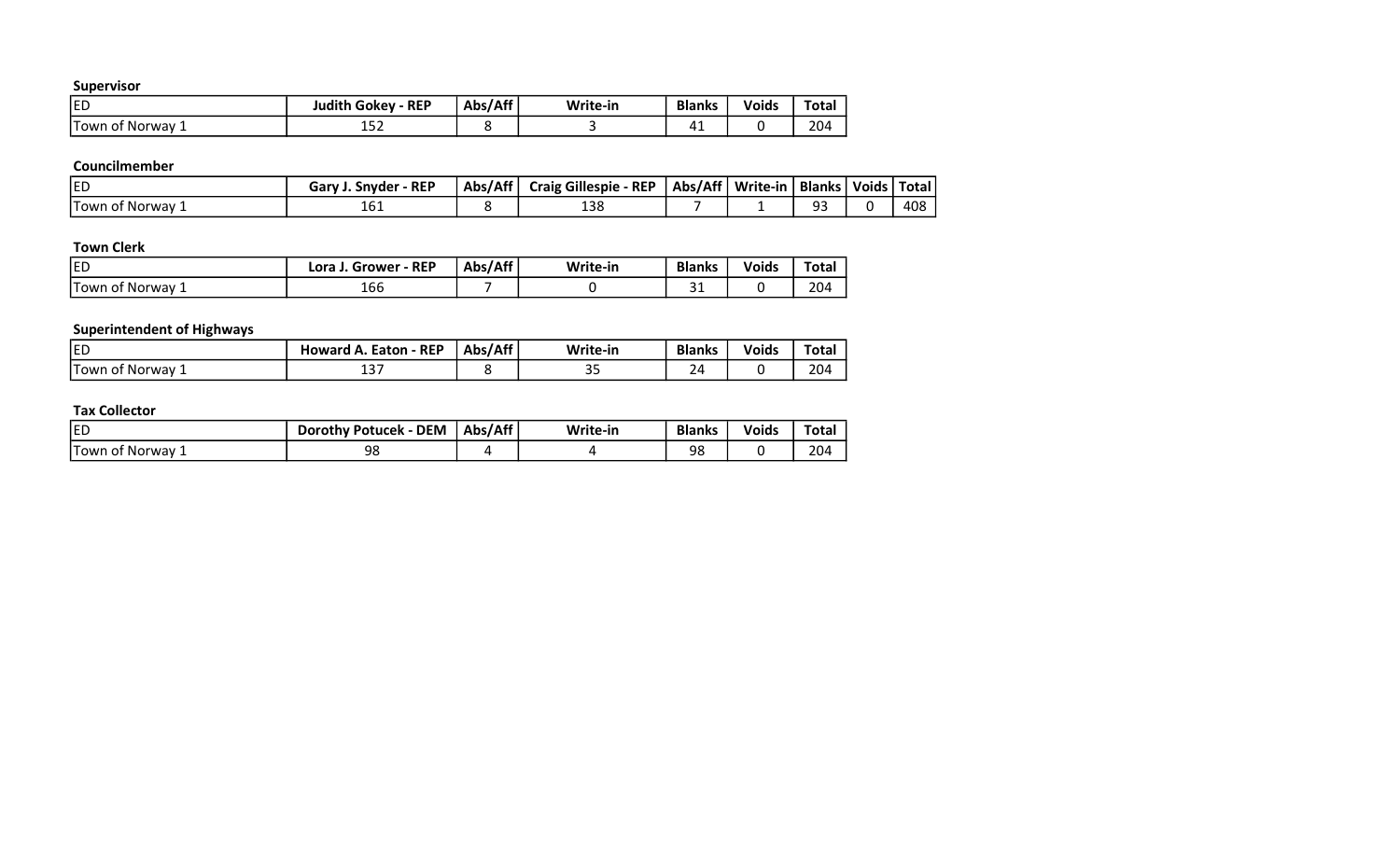| <b>JED</b>        | <b>Mowers - REP</b><br>Karen . | Abs/Aff | Write-in | <b>Blanks</b> | <b>Voids</b> | <b>Total</b> |
|-------------------|--------------------------------|---------|----------|---------------|--------------|--------------|
| Ohio 1<br>Town of | 10.<br>ᅩᆼᅩ                     |         | <u>_</u> | ΔC            |              | 246          |

# Councilmember

| <b>ED</b>                  | $-$ REP<br>Roark<br>Gor″<br>don | Abs/Aff | $-$ REP<br>d M.<br>Mower<br>David . | Abs/Aff   Write-in | <b>Blanks</b>          | Voids | ' Total |
|----------------------------|---------------------------------|---------|-------------------------------------|--------------------|------------------------|-------|---------|
| <b>'Town</b><br>Ohio<br>0T | $\neg$<br>⊥/∪                   |         | 181                                 | <u>_</u>           | .1 <sub>f</sub><br>--- |       | 492     |

# Town Clerk

| <b>IED</b>                             | .<br>Landers - REP<br>Julie  | :/Aff<br>Abs/ | Write-in | <b>Blanks</b> | Voids | Total |
|----------------------------------------|------------------------------|---------------|----------|---------------|-------|-------|
| <b>ITown of</b><br>f Ohio <sub>→</sub> | $\cdot$ $ -$<br>. <i>. .</i> |               |          | ьυ            |       | 246   |

# Superintendent of Highways

| <b>IED</b>                             | James Nightingale - REP | Abs/Aff | Write-in | <b>Blanks</b>       | <b>Voids</b> | <b>Total</b> |
|----------------------------------------|-------------------------|---------|----------|---------------------|--------------|--------------|
| <b>Town</b><br><sup>c</sup> Ohio<br>ОT | 180                     |         |          | $\overline{ }$<br>Ö |              | 246          |

### Tax Collector

| <b>IED</b>       | Write-in        | <b>Blanks</b>                       | /oids | ┖⌒∔⌒<br>ι υια. |
|------------------|-----------------|-------------------------------------|-------|----------------|
| Ohio 1<br>own of | <u>.</u><br>- 1 | $\sim$ $\sim$ $\sim$<br>ے ت<br>____ |       | ว 4 6<br>24 C  |

Write in Winner: T. Sperry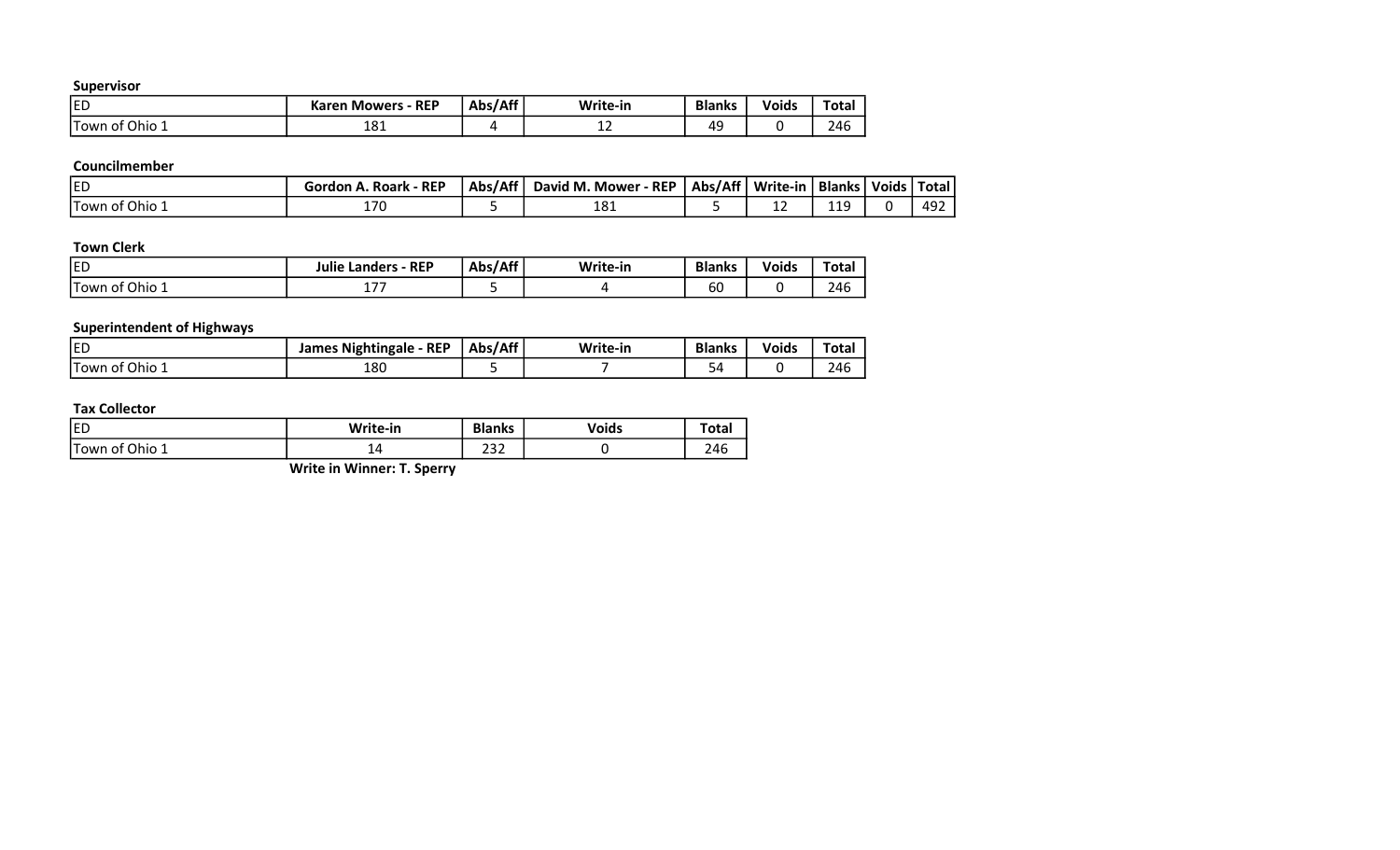| led              | <b>Frances J. Donley - REP</b> | Abs/Aff | Write-in | <b>Blanks</b> | <b>Voids</b> | Total |
|------------------|--------------------------------|---------|----------|---------------|--------------|-------|
| Town of Russia 1 | 210                            | 14      |          | 62            |              | 286   |
| Town of Russia 2 | 108                            | 10      |          | 26            |              | 146   |
| Town of Russia 3 | 51                             |         |          | 10            |              | 63    |
| Total            | 369                            | 25      |          | 98            |              | 495   |

### Town Justice

| <b>ED</b>        | John P. Bates - REP | Abs/Aff | Write-in | <b>Blanks</b> | <b>Voids</b> | <b>Total</b> |
|------------------|---------------------|---------|----------|---------------|--------------|--------------|
| Town of Russia 1 | 212                 | 15      |          | 59            |              | 286          |
| Town of Russia 2 | 103                 |         |          | 33            |              | 146          |
| Town of Russia 3 | 55                  |         |          |               |              | 63           |
| Total            | 370                 | 24      |          | 100           |              | 495          |

# Councilmember

| led              | <b>Christopher R. Gauthier - REP</b> | Abs/Aff | <b>Ronald Przelski - REP</b> | Abs/Aff | Write-in | <b>Blanks</b> | <b>Voids</b> | <b>Total</b> |
|------------------|--------------------------------------|---------|------------------------------|---------|----------|---------------|--------------|--------------|
| Town of Russia 1 | 221                                  | 16      | 211                          | 14      |          | 110           |              | 572          |
| Town of Russia 2 | 108                                  | 10      | 100                          | 10      |          | 61            |              | 292          |
| Town of Russia 3 |                                      |         | 54                           |         |          | 18            |              | 126          |
| Total            | 380                                  | 27      | 365                          | 25      |          | 189           |              | 990          |

# Superintendent of Highways

| <b>ED</b>        | <b>Ray Jenkins - REP</b> | Abs/Aff | Write-in | <b>Blanks</b> | <b>Voids</b> | <b>Total</b> |
|------------------|--------------------------|---------|----------|---------------|--------------|--------------|
| Town of Russia 1 | 220                      | 17      |          | 49            |              | 286          |
| Town of Russia 2 | 108                      | 10      |          | 26            |              | 146          |
| Town of Russia 3 | 56                       |         |          |               |              | 63           |
| Total            | 384                      | 28      |          | 81            |              | 495          |

### Tax Collector

| led              | <b>LuAnn Jenkins - REP</b> | Abs/Aff | Write-in | <b>Blanks</b> | <b>Voids</b> | <b>Total</b> |
|------------------|----------------------------|---------|----------|---------------|--------------|--------------|
| Town of Russia 1 | 219                        | 18      |          | 49            |              | 286          |
| Town of Russia 2 | 110                        | 11      |          | 23            |              | 146          |
| Town of Russia 3 | 55                         |         |          |               |              | 63           |
| Total            | 384                        | 30      |          | 79            |              | 495          |

# Proposal six, town proposition one

| <b>IED</b>       | Yes | Abs | <b>No</b> | Abs | <b>Blanks</b> | <b>Voids</b> | <b>Total</b> |
|------------------|-----|-----|-----------|-----|---------------|--------------|--------------|
| Town of Russia 1 | 102 | 16  | 154       |     | 11            |              | 286          |
| Town of Russia 2 | 60  |     | 69        |     |               |              | 146          |
| Town of Russia 3 | 38  |     | 23        |     |               |              | 63           |
| <b>Total</b>     | 200 | 20  | 246       | 14  | 15            |              | 495          |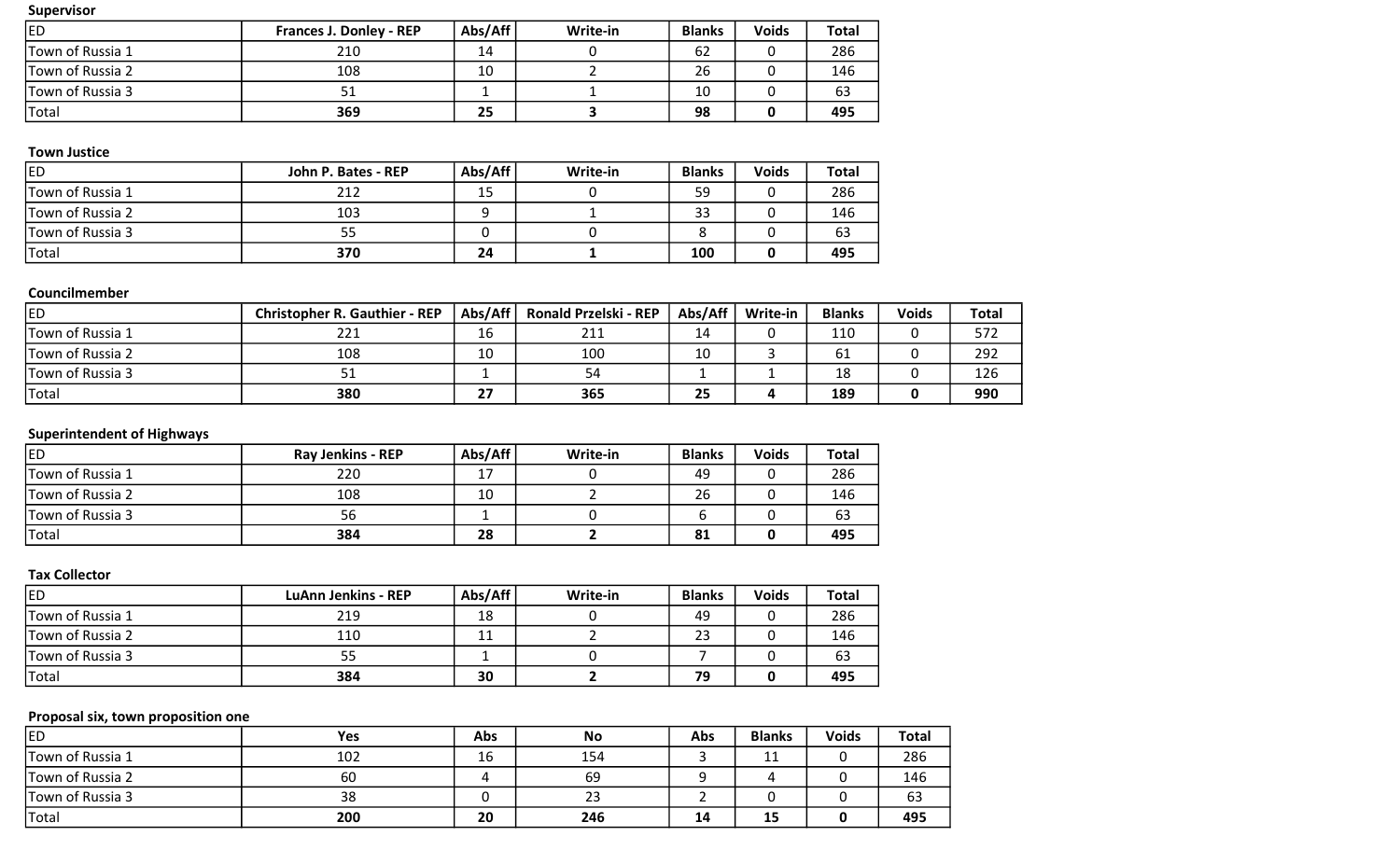| <b>IED</b>                     | Write-in | <b>Blanks</b> | <b>Voids</b> | 'ULG. |
|--------------------------------|----------|---------------|--------------|-------|
| IΤ<br>' own<br>Salisbury<br>ΩŤ | 04       | 305           |              | JUJ   |

Write in Winner: J. Mower

#### Town Justice

| EC                                 | <b>REP</b><br>Rathbur<br>omas<br>۱'n. | /∆ff<br>- -<br>Δhς.<br>, טר | Write-in            | <b>Blanks</b> | <b>Voids</b> | Total |
|------------------------------------|---------------------------------------|-----------------------------|---------------------|---------------|--------------|-------|
| . .<br>Salisbury<br>⊥l 0wr<br>. ot | 268                                   | . –<br>. .                  | $\mathcal{L}$<br>-- | $- -$<br>--   |              | 369   |

# Councilmember

| <b>ED</b>                     | <b>REP</b><br>-Guinup<br>Nora<br>Cool·<br>D. | Abs/Aff | <b>Colleen F</b><br>$\cdot$ - REP<br>Walrath | Abs/Aff <sup>1</sup> | Write-in | <b>Blanks</b> | Voids, | <b>Total</b> |
|-------------------------------|----------------------------------------------|---------|----------------------------------------------|----------------------|----------|---------------|--------|--------------|
| $\cdot$<br>'Town<br>Salisburv | $\sim$ $\sim$ $\sim$<br>ZO.                  | .       | 267                                          | ⊥≃                   |          | 17C           |        | 738          |

# Town Clerk

| <b>ED</b>                                   | <b>REP</b><br>.<br>$7 + \sim$<br>Bilinski | $1$ $\wedge$ ff<br>- -<br><b>Ahc</b><br>nw | Write-in | <b>Blanks</b> | .<br>. .<br>Void: | Total      |
|---------------------------------------------|-------------------------------------------|--------------------------------------------|----------|---------------|-------------------|------------|
| $\cdot$<br>'-<br>Salisburv<br>l own<br>וח ו | ∼∩ר<br>3UZ                                | -<br>ᅩᄔ                                    |          | - -           |                   | 200<br>369 |

# Superintendent of Highways

| ED                                           | <b>REP</b><br>.vle<br><b>Jenkins</b> | .<br>- -<br>∴Abs/A | Write-in | <b>Blanks</b> | Voids | Total |
|----------------------------------------------|--------------------------------------|--------------------|----------|---------------|-------|-------|
| .<br>--<br><b>Salisbury</b><br>. I owr<br>O1 | 288                                  | . –<br>--          |          | - -<br>bb     |       | 369   |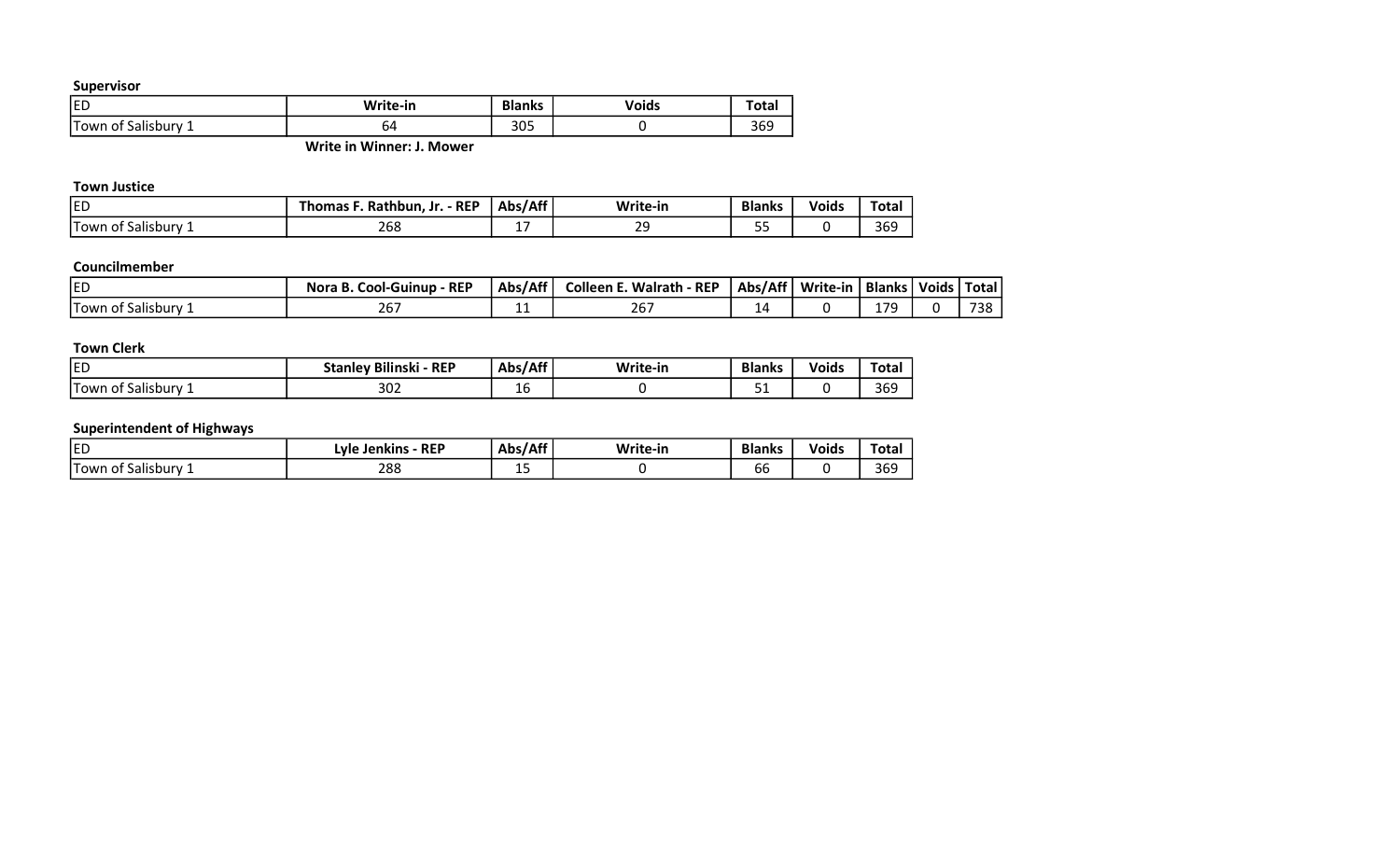| ED                         | Lucenti - REP<br>Anthony | Abs/Aff   | Anthony J. Lucenti - Ant | Abs/Aff | e J. Luther, III - Fre<br>George | Abs/Aff | Write-in | Write-in | <b>Blanks</b> | Voids | Total             |
|----------------------------|--------------------------|-----------|--------------------------|---------|----------------------------------|---------|----------|----------|---------------|-------|-------------------|
| Town of Schuyler 1         | 105                      |           |                          |         |                                  |         |          |          |               |       | 167               |
| .<br>Town of Schuyler 2, 3 | 326                      | 20        |                          |         | 130                              |         |          |          | --            |       | ---<br><b>JJ1</b> |
| Total                      | 431                      | --<br>Zb. |                          |         | - - -<br>ᆦᆦ                      |         |          |          | 78            |       | $-$<br>723        |

#### Town Justice

| ED                    | George J. Luther, II - REP | Abs/Aff   | Write-in | <b>Blanks</b> | <b>Voids</b> | Total |
|-----------------------|----------------------------|-----------|----------|---------------|--------------|-------|
| Town of Schuvler 1    | 118                        |           |          | 43            |              | 167   |
| Town of Schuyler 2, 3 | 427                        | ר ר<br>23 |          | 105           |              | 556   |
| <b>Total</b>          | 545                        | 29        |          | 148           |              | 723   |

### Councilmember

|                       | Katrina Weber - DEM | Abs/Aff | Rodney K. Dodge - REP | Abs/Aff | Rodney K. Dodge - Fut | Abs/Aff | Bette I. Szesny - REP | Abs/Aff丨 | Bette I. Szesny - Bet | Abs/Aff   Write-in | Blanks   Voids   Total |      |
|-----------------------|---------------------|---------|-----------------------|---------|-----------------------|---------|-----------------------|----------|-----------------------|--------------------|------------------------|------|
| Town of Schuyler 1    | 40                  |         | 110                   |         |                       |         | 110                   |          |                       |                    | - -                    | 334  |
| Town of Schuyler 2, 3 | 124                 |         | 398                   |         |                       |         |                       |          |                       |                    | 155                    | 1112 |
| <b>Total</b>          | 164                 |         | 508                   |         |                       |         | 45£                   | ۷b       |                       |                    | 202                    | 1446 |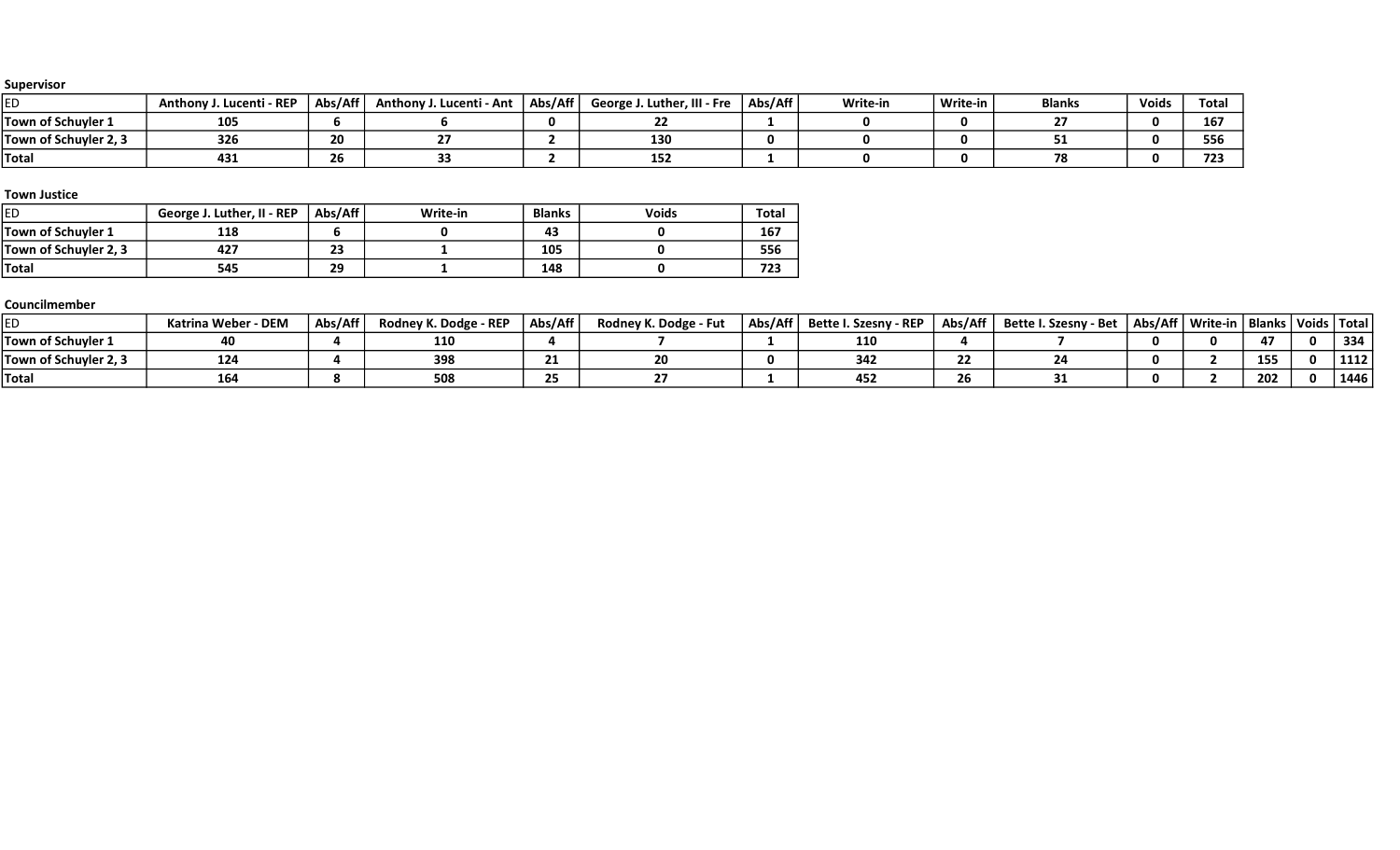| <b>IED</b>                     | <b>DEM</b><br>. .<br>Richard E.<br>. Bronner | Abs/Aff | Write-in | <b>Blanks</b> | <b>Voids</b> | Tota <sub>1</sub> |
|--------------------------------|----------------------------------------------|---------|----------|---------------|--------------|-------------------|
| . –<br>.<br>Stark 1<br>Town of | $\sim$ $\sim$<br>16Z                         | 10      |          | AC<br>. .     |              | $\sim$<br>---     |

# Councilmember

| ᄃ               | $\cdot$ REP<br>'' Voght<br>John H. | Abs/Aff | <br><b>Geoffrey Barnes</b><br>Geo | Abs/Aff | - REP<br>Emil M. Ziaja | Abs/Aff | Write-in | <b>Blanks</b> | .<br>Voids | Tota |
|-----------------|------------------------------------|---------|-----------------------------------|---------|------------------------|---------|----------|---------------|------------|------|
| Town of Stark 1 | .                                  |         | 108                               |         | ---                    |         |          | . റ           |            | 444  |

# Town Clerk

| <b>ED</b>                                              | <b>DEM</b><br>. KODAL-<br>vnn | .<br>, Abs/Af* | Write-in | <b>Blanks</b> | <b>Voids</b> | Tota.                       |
|--------------------------------------------------------|-------------------------------|----------------|----------|---------------|--------------|-----------------------------|
| ı —<br>$\sim$ $\sim$ $\sim$<br>۔ Stark<br>⊥l 0wr<br>01 | $\sim$<br>108                 | . .            |          | 4<br>᠇᠘       |              | $\sim$ $\sim$ $\sim$<br>--- |

# Superintendent of Highways

| ied                        | id Haiczewski - REP<br>David ' | Abs/Aff | - BBB<br>David Haiczewski | Abs/Aff | Jason Frasier<br>- Jar | Abs/Aff | Write-in | <b>Blanks</b> | Voids | Tota          |
|----------------------------|--------------------------------|---------|---------------------------|---------|------------------------|---------|----------|---------------|-------|---------------|
| ່າ of Stark ⊥<br>' Town of | л.<br>14 J                     |         |                           |         |                        |         |          |               |       | $\sim$<br>بےے |

| <b>IED</b>                      | $-$ REP<br>.<br>smith<br>Eleanor | $\Delta$ hc/ $\Delta$ ff'<br>nw<br>. רור<br>. | Write-in | <b>Blanks</b> | <b>Voids</b> | $\overline{\phantom{a}}$<br>⊺otal |
|---------------------------------|----------------------------------|-----------------------------------------------|----------|---------------|--------------|-----------------------------------|
| . .<br>Stark 1<br>l own<br>. of | റി<br>고ㅇ스                        | $\sim$<br>ᅭ                                   |          | $\sim$<br>υc  |              | $\sim$<br>ᅩᅩ                      |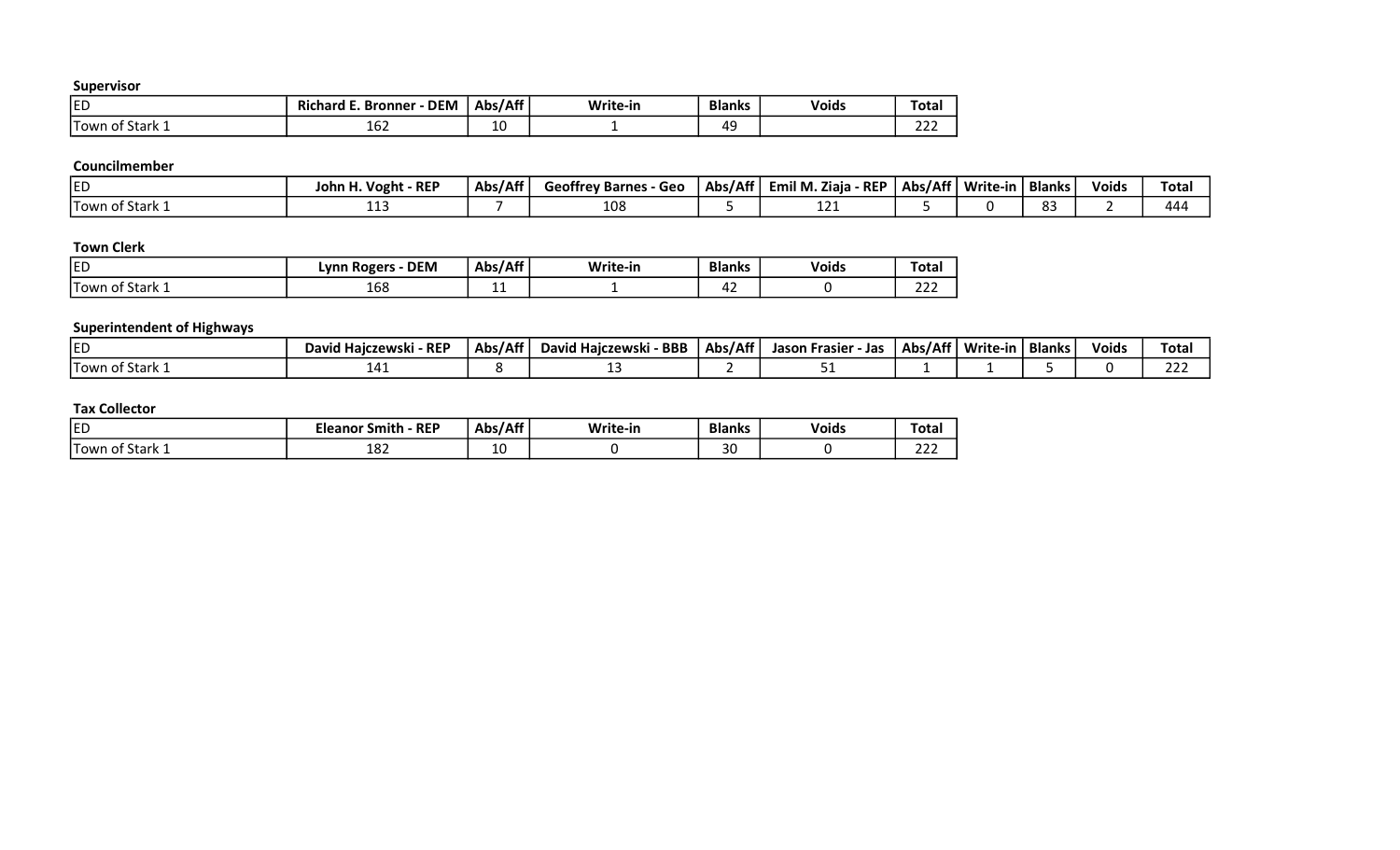#### Town Justice

| ED                | Write-in | Abs/Aff | <b>Blanks</b> | Voids | Total |
|-------------------|----------|---------|---------------|-------|-------|
| 'Town of Warren 1 | -- --    |         | 184           |       | ∸ → → |

Write-in Winner: K. Miller

#### Councilmember

| <b>IED</b>        | Jeffrey Crockett - REP   Abs/Aff   Leslie Miller - Agr   Abs/Aff   Write-in   Blanks   Voids   Total |     |    |     |     |
|-------------------|------------------------------------------------------------------------------------------------------|-----|----|-----|-----|
| lTown of Warren 2 | 119                                                                                                  | 148 | 10 | 105 | 390 |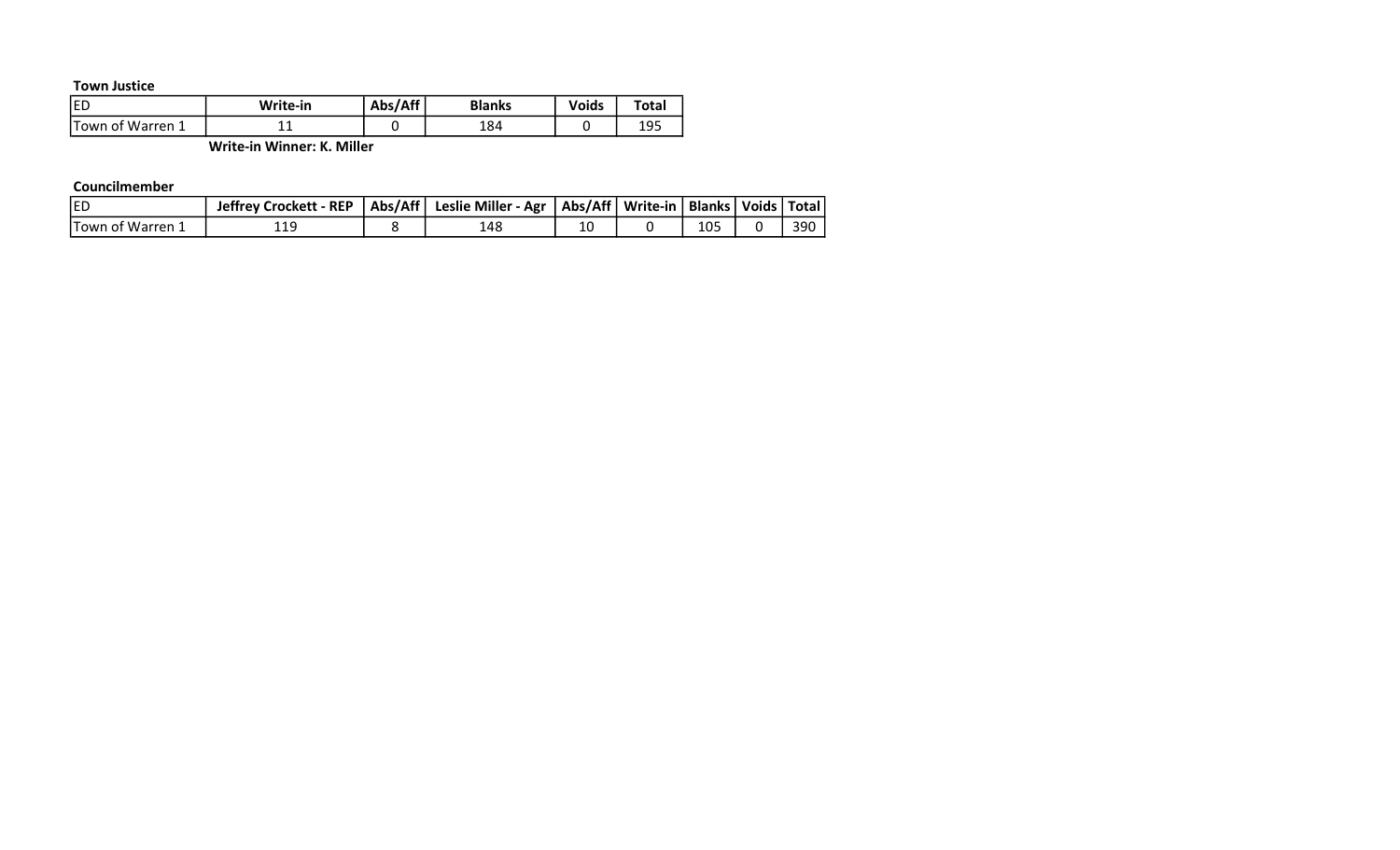| ED.                               | David W. Berkstresser - DEM   | Abs/Aff                 | David W. Berkstresser - Had | Abs/Aff                 | Bonnie Baker - Har      | Abs/Aff        | Megan Ulrich - Sha    | Abs/Aff      | Write-in              | <b>Blanks</b> | <b>Voids</b>                | Total |              |  |
|-----------------------------------|-------------------------------|-------------------------|-----------------------------|-------------------------|-------------------------|----------------|-----------------------|--------------|-----------------------|---------------|-----------------------------|-------|--------------|--|
| Town of Webb 1                    | 241                           | 27                      | 32                          | 3                       | 380                     | 12             | 10                    | 8            | 6                     | 42            | 0                           | 761   |              |  |
| Town of Webb 2                    | 50                            |                         | 10                          | 1                       | 48                      | $\overline{2}$ | 3                     | $\mathbf 0$  | 0                     | 5             | 0                           | 123   |              |  |
| Total                             | 291                           | 31                      | 42                          |                         | 428                     | 14             | 13                    | 8            | 6                     | 47            | $\mathbf{0}$                | 884   |              |  |
| Councilmember                     |                               |                         |                             |                         |                         |                |                       |              |                       |               |                             |       |              |  |
| led.                              | Donald R. Haehl - REP         | Abs/Aff                 | Donald R. Haehl - Ste       | Abs/Aff                 | Tom Greco - The         | Abs/Aff        | Michael A. Ross - REP | Abs/Aff      | Michael A. Ross - For |               | Abs/Aff   Write-in   Blanks |       | <b>Voids</b> |  |
| Town of Webb 1                    | 220                           | 24                      | 32                          | $\mathbf{3}$            | 345                     | 22             | 317                   | 31           | 66                    | 5             | 233                         | 224   | $\mathbf 0$  |  |
| Town of Webb 2                    | 62                            | 6                       | 5                           | $\mathbf 0$             | 43                      | $\overline{2}$ | 71                    | 5            | 11                    |               | з                           | 37    | $\mathbf 0$  |  |
| Total                             | 282                           | 30 <sub>2</sub>         | 37                          | $\overline{\mathbf{3}}$ | 388                     | 24             | 388                   | 36           | 77                    | 6             | 236                         | 261   | $\mathbf 0$  |  |
| Town of Webb 1                    | Nanci T. Russell - REP<br>555 | Abs/Aff<br>46           | Write-in<br>5               | <b>Blanks</b><br>155    | Voids<br>$\mathbf 0$    | Total<br>761   |                       |              |                       |               |                             |       |              |  |
| <b>Town Clerk</b><br>ED.          |                               |                         |                             |                         |                         |                |                       |              |                       |               |                             |       |              |  |
| Town of Webb 2                    | 89                            | $\overline{\mathbf{z}}$ | $\Omega$                    | 27                      | 0                       | 123            |                       |              |                       |               |                             |       |              |  |
| Total                             | 644                           | 53                      |                             | 182                     | $\mathbf 0$             | 884            |                       |              |                       |               |                             |       |              |  |
| <b>Superintendent of Highways</b> |                               |                         |                             |                         |                         |                |                       |              |                       |               |                             |       |              |  |
| ED                                | <b>Casey Crofut - REP</b>     | Abs/Aff                 | <b>Casey Crofut - Thu</b>   | Abs/Aff                 | Write-in                | <b>Blanks</b>  | Voids                 | <b>Total</b> |                       |               |                             |       |              |  |
| Town of Webb 1                    | 532                           | 42                      | 70                          | 4                       | 3                       | 110            | 0                     | 761          |                       |               |                             |       |              |  |
| Town of Webb 2                    | 91                            | 5                       | $\overline{ }$              | 1                       | $\mathbf 0$             | 19             | $\mathbf 0$           | 123          |                       |               |                             |       |              |  |
|                                   | 623                           | 47                      | 77                          | 5                       | $\overline{\mathbf{3}}$ | 129            | $\mathbf 0$           | 884          |                       |               |                             |       |              |  |

| .              |                               |         |          |               |              |              |  |  |  |  |
|----------------|-------------------------------|---------|----------|---------------|--------------|--------------|--|--|--|--|
| <b>ED</b>      | <b>Kelly J. Hunkins - DEM</b> | Abs/Aff | Write-in | <b>Blanks</b> | <b>Voids</b> | <b>Total</b> |  |  |  |  |
| Town of Webb 1 | 564                           | 47      |          | 150           |              | 761          |  |  |  |  |
| Town of Webb 2 | 91                            |         |          | 26            |              | 123          |  |  |  |  |
| 'Total         | 655                           | 53      |          | 176           |              | 884          |  |  |  |  |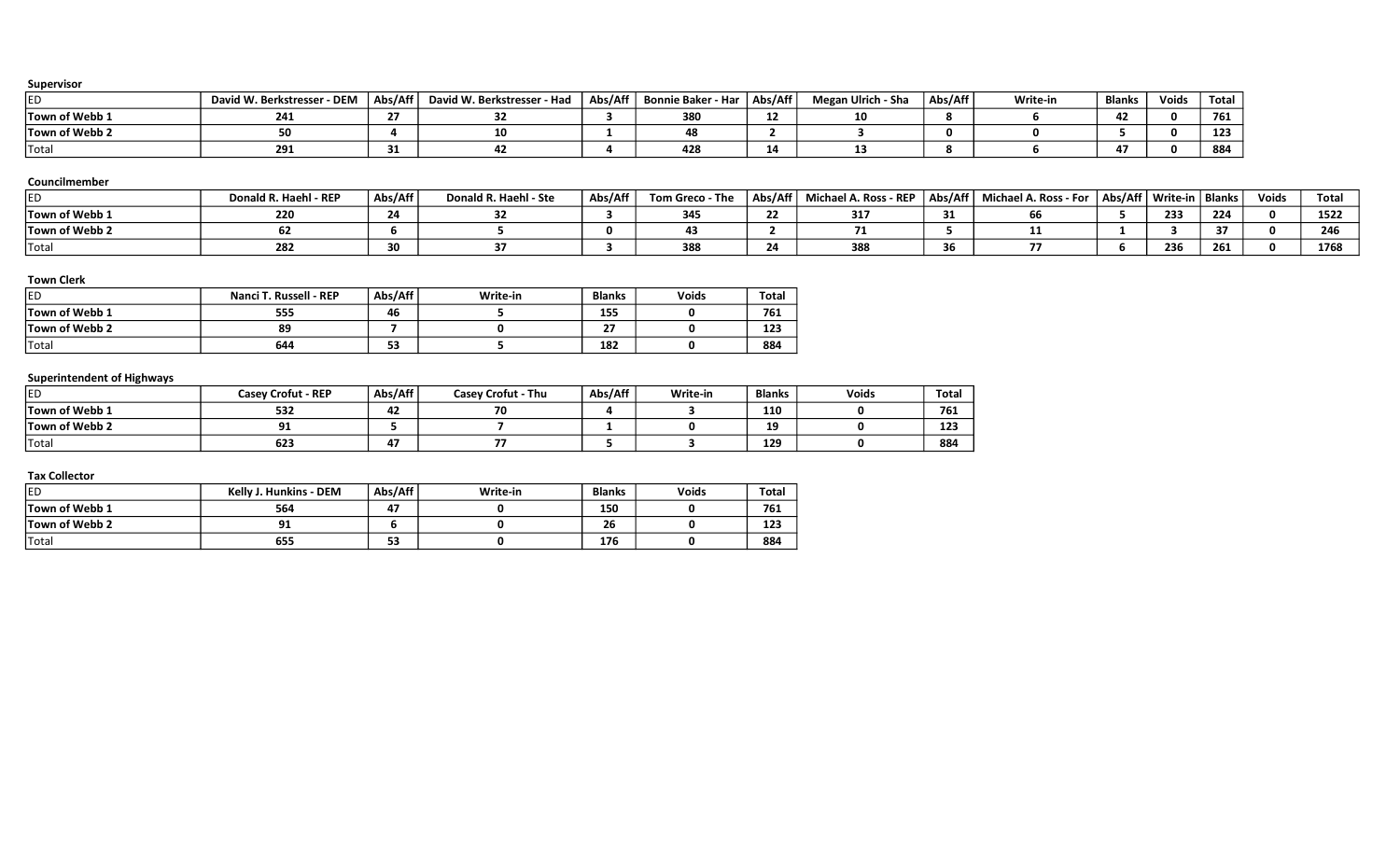Town Justice

| <b>IED</b>                        | <b>Steven Mezik - CCC</b> | Abs/Aff | Write-in | <b>Blanks</b> | Voids | <b>Total</b> |
|-----------------------------------|---------------------------|---------|----------|---------------|-------|--------------|
| ITown of<br>Winfield .<br><b></b> | 249                       | Τp      |          | 11 O<br>⊥⊥∪   |       | 38C          |

#### Councilmember

| <b>IED</b>              | - DEM<br>. Korosec | ∣Abs/Aff | Michael P. Peo - CON | Abs/Aff | Write-in | <b>Blanks</b> | <i><b>Noids</b></i> | <b>Total</b> |
|-------------------------|--------------------|----------|----------------------|---------|----------|---------------|---------------------|--------------|
| : Winfield .<br>Hown of |                    | ۱C<br>-- | 0د∠                  |         |          | 292           |                     | 760          |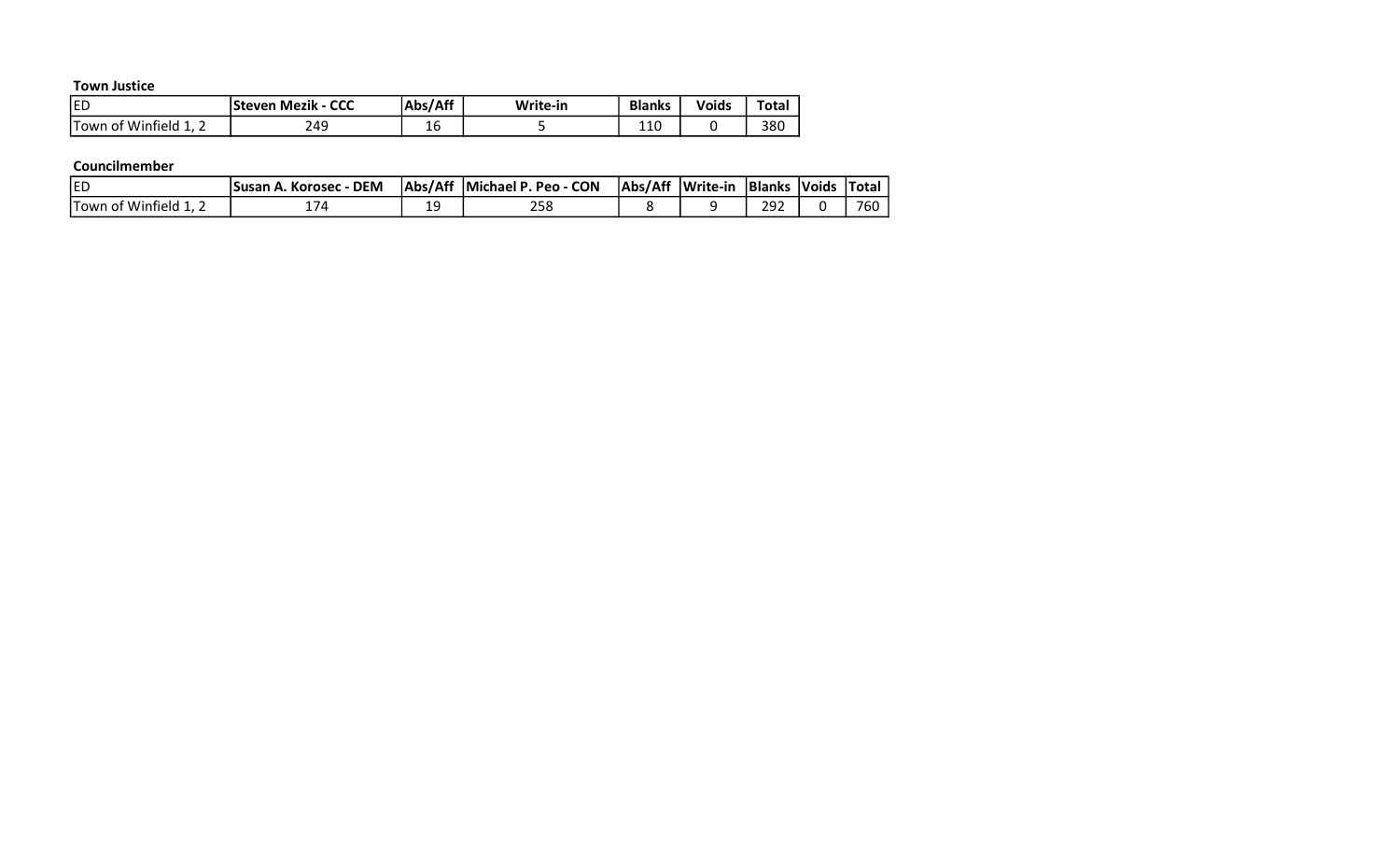| Proposal one, an amendment       |      |                |           |                |                |              |              |  |  |  |  |
|----------------------------------|------|----------------|-----------|----------------|----------------|--------------|--------------|--|--|--|--|
| <b>ED</b>                        | Yes  | Abs/Aff        | <b>No</b> | Abs/Aff        | <b>Blanks</b>  | <b>Voids</b> | <b>Total</b> |  |  |  |  |
| City of Little Falls (All Wards) | 223  | 23             | 440       | 21             | 25             | 0            | 732          |  |  |  |  |
| Town of Columbia 1               | 36   | 4              | 204       | 3              | 5              | 0            | 252          |  |  |  |  |
| Town of Columbia 2               | 3    | $\overline{2}$ | 70        | 3              | $\overline{2}$ | 0            | 80           |  |  |  |  |
| Town of Danube                   | 30   | 3              | 193       | $\overline{7}$ | 16             | 0            | 249          |  |  |  |  |
| Town of Fairfield                | 29   | 4              | 243       | 20             | 10             | 0            | 306          |  |  |  |  |
| Town of Frankfort 1              | 24   | $\overline{7}$ | 101       | 5              | $\overline{7}$ | 0            | 144          |  |  |  |  |
| Town of Frankfort 2              | 49   | 8              | 141       | $\overline{2}$ | 13             | 0            | 213          |  |  |  |  |
| Town of Frankfort 3              | 28   | 10             | 136       | 10             | 8              | 0            | 192          |  |  |  |  |
| Town of Frankfort 4              | 26   | 5              | 184       | 10             | 6              | 0            | 231          |  |  |  |  |
| Town of Frankfort 5              | 59   | 16             | 260       | $\overline{7}$ | 10             | 0            | 352          |  |  |  |  |
| Town of Frankfort 6              | 72   | 13             | 253       | $\overline{7}$ | 16             | 0            | 361          |  |  |  |  |
| Town of German Flatts 1          | 33   | $\overline{7}$ | 214       | 18             | $\overline{7}$ | 1            | 280          |  |  |  |  |
| Town of German Flatts 2          | 37   | 4              | 143       | $\overline{7}$ | $\overline{7}$ | 1            | 199          |  |  |  |  |
| Town of German Flatts 3          | 43   | 7              | 241       | $\overline{7}$ | 8              | 0            | 306          |  |  |  |  |
| Town of German Flatts 4          | 13   | 0              | 48        | $\overline{2}$ | $\mathbf{1}$   | 0            | 64           |  |  |  |  |
| Town of German Flatts 5          | 6    | $\mathbf{1}$   | 20        | $\mathbf{1}$   | 1              | 0            | 29           |  |  |  |  |
| Town of German Flatts 6          | 25   | 4              | 55        | 3              | 3              | 0            | 90           |  |  |  |  |
| Town of German Flatts 7          | 16   | 5              | 59        | $\mathbf{1}$   | 5              | 0            | 86           |  |  |  |  |
| Town of German Flatts 8          | 25   | $\overline{7}$ | 80        | $\overline{2}$ | 6              | 0            | 120          |  |  |  |  |
| Town of German Flatts 9          | 24   | $\overline{2}$ | 53        | $\mathbf{1}$   | 10             | 0            | 90           |  |  |  |  |
| Town of German Flatts 10         | 19   | $\overline{2}$ | 43        | $\overline{2}$ | 0              | 0            | 66           |  |  |  |  |
| Town of German Flatts 11         | 50   | 6              | 150       | 3              | 13             | 0            | 222          |  |  |  |  |
| Town of German Flatts 12         | 47   | 9              | 114       | $\mathbf{1}$   | 10             | 0            | 181          |  |  |  |  |
| Town of German Flatts 13         | 45   | $\mathbf{1}$   | 123       | 3              | 18             | 0            | 190          |  |  |  |  |
| Town of German Flatts 14         | 22   | 0              | 127       | 1              | 3              | 0            | 153          |  |  |  |  |
| Town of Herkimer 1               | 55   | 13             | 273       | 17             | 29             | 0            | 387          |  |  |  |  |
| Town of Herkimer 2               | 20   | 13             | 42        | 10             | $\overline{2}$ | 0            | 87           |  |  |  |  |
| Town of Herkimer 3               | 29   | 9              | 44        | 1              | $\overline{7}$ | 0            | 90           |  |  |  |  |
| Town of Herkimer 4               | 11   | $\overline{7}$ | 36        | $\overline{7}$ | 11             | 0            | 72           |  |  |  |  |
| Town of Herkimer 5               | 27   | 6              | 87        | 6              | 10             | 0            | 136          |  |  |  |  |
| Town of Herkimer 6               | 58   | 12             | 208       | 12             | 16             | 0            | 306          |  |  |  |  |
| Town of Herkimer 7               | 32   | 3              | 75        | 8              | 0              | 0            | 118          |  |  |  |  |
| Town of Herkimer 8               | 40   | 0              | 72        | 3              | $\overline{4}$ | 0            | 119          |  |  |  |  |
| Town of Herkimer 9               | 38   | 4              | 125       | 10             | 11             | 0            | 188          |  |  |  |  |
| Town of Litchfield               | 38   | $\overline{2}$ | 243       | 6              | 8              | 0            | 297          |  |  |  |  |
| Town of Little Falls             | 56   | $\overline{7}$ | 279       | 8              | 8              | 0            | 358          |  |  |  |  |
| Town of Manheim 1                | 8    | 0              | 79        | 0              | $\overline{2}$ | 0            | 89           |  |  |  |  |
| Town of Manheim 2                | 62   | $\overline{7}$ | 344       | 15             | 13             | 0            | 441          |  |  |  |  |
| Town of Manheim 3                | 28   | 6              | 150       | 3              | $\overline{4}$ | 0            | 191          |  |  |  |  |
| Town of Newport                  | 75   | 11             | 332       | 10             | 12             | 0            | 440          |  |  |  |  |
| Town of Norway                   | 41   | 3              | 152       | 6              | $\overline{2}$ | 0            | 204          |  |  |  |  |
| Town of Ohio                     | 33   | 4              | 194       | 5              | 10             | 0            | 246          |  |  |  |  |
| Town of Russia 1                 | 43   | 4              | 222       | 13             | 4              | 0            | 286          |  |  |  |  |
| Town of Russia 2                 | 22   | 4              | 109       | 9              | $\overline{2}$ | 0            | 146          |  |  |  |  |
| Town of Russia 3                 | 14   | $\mathbf{1}$   | 47        | $\mathbf{1}$   | 0              | 0            | 63           |  |  |  |  |
| Town of Salisbury                | 36   | 12             | 289       | 6              | 26             | 0            | 369          |  |  |  |  |
| Town of Schuyler 1               | 40   | 5              | 106       | 7              | 9              | 0            | 167          |  |  |  |  |
| Town of Schuyler 2, 3            | 90   | 9              | 422       | 11             | 24             | 0            | 556          |  |  |  |  |
| Town of Stark                    | 39   | 6              | 146       | 3              | 28             | 0            | 222          |  |  |  |  |
| Town of Warren                   | 30   | 5              | 148       | 5              | $\overline{7}$ | 0            | 195          |  |  |  |  |
| Town of Webb 1                   | 214  | 26             | 416       | 24             | 81             | 0            | 761          |  |  |  |  |
| Town of Webb 2                   | 22   | $\mathbf{1}$   | 85        | 6              | 9              | 0            | 123          |  |  |  |  |
| Town of Winfield 1, 2            | 54   | 10             | 297       | 11             | $\overline{7}$ | 1            | 380          |  |  |  |  |
| <b>Total</b>                     | 2239 | 340            | 8717      | 370            | 556            | 3            | 12225        |  |  |  |  |
|                                  | 2579 |                | 9087      |                |                |              |              |  |  |  |  |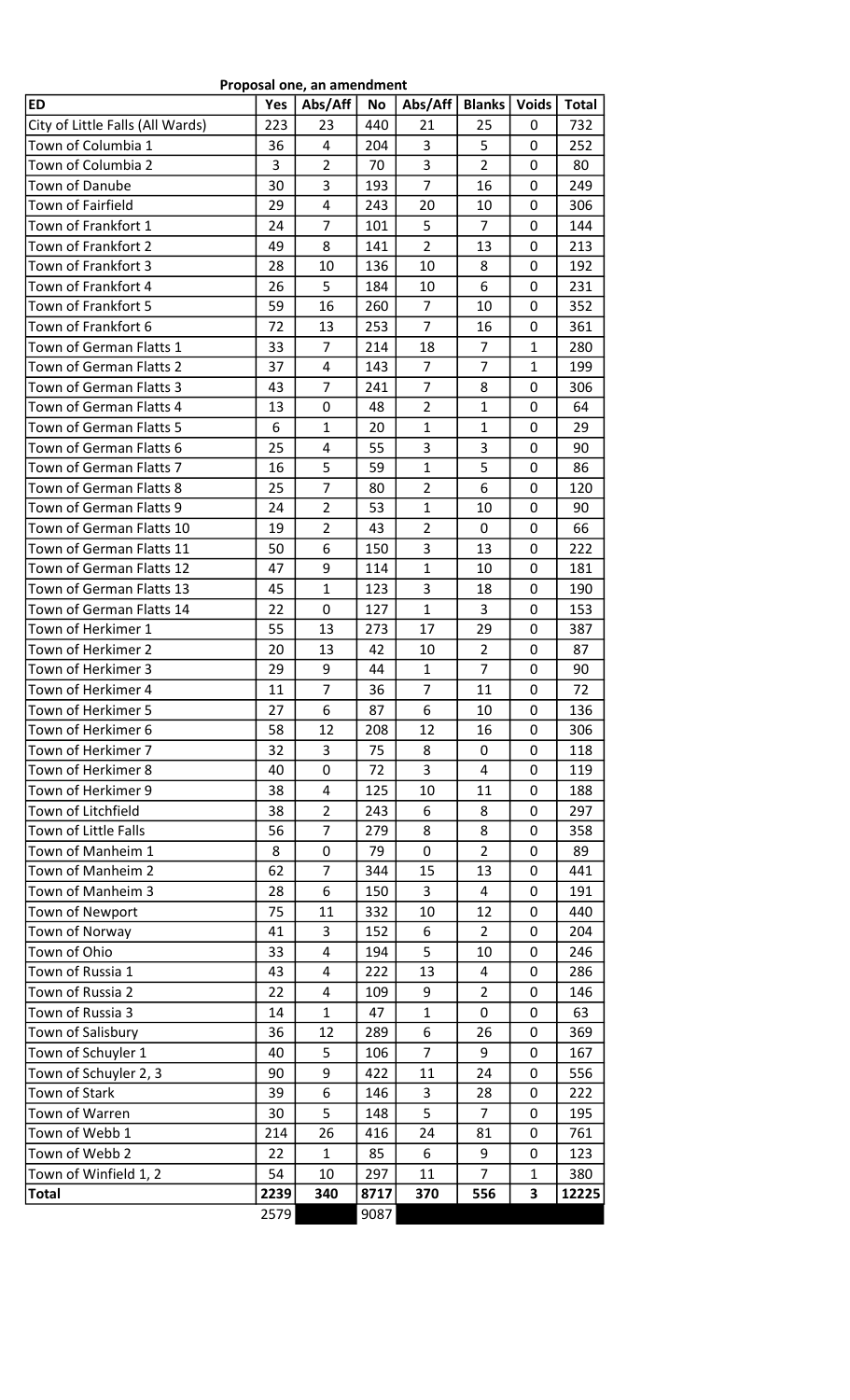| Proposal two, an amendment       |           |                |             |                     |                |                   |              |  |  |  |
|----------------------------------|-----------|----------------|-------------|---------------------|----------------|-------------------|--------------|--|--|--|
| <b>ED</b>                        | Yes       | Abs/Aff        | No          | Abs/Aff             | <b>Blanks</b>  | <b>Voids</b>      | <b>Total</b> |  |  |  |
| City of Little Falls (All Wards) | 405       | 39             | 246         | 5                   | 36             | 1                 | 732          |  |  |  |
| Town of Columbia 1               | 80        | 5              | 158         | 3                   | 6              | 0                 | 252          |  |  |  |
| Town of Columbia 2               | 16        | 5              | 56          | $\overline{2}$      | $\mathbf{1}$   | 0                 | 80           |  |  |  |
| Town of Danube                   | 74        | 5              | 134         | 5                   | 31             | 0                 | 249          |  |  |  |
| <b>Town of Fairfield</b>         | 109       | 13             | 157         | 13                  | 14             | 0                 | 306          |  |  |  |
| Town of Frankfort 1              | 63        | 10             | 63          | 2                   | 6              | 0                 | 144          |  |  |  |
| Town of Frankfort 2              | 104       | 8              | 83          | $\overline{2}$      | 16             | 0                 | 213          |  |  |  |
| Town of Frankfort 3              | 75        | 16             | 83          | 4                   | 14             | 0                 | 192          |  |  |  |
| Town of Frankfort 4              | 75        | 8              | 127         | 8                   | 13             | 0                 | 231          |  |  |  |
| Town of Frankfort 5              | 164       | 20             | 153         | 3                   | 12             | 0                 | 352          |  |  |  |
| Town of Frankfort 6              | 169       | 17             | 153         | 4                   | 18             | 0                 | 361          |  |  |  |
| Town of German Flatts 1          | 124       | 22             | 119         | 4                   | 11             | 0                 | 280          |  |  |  |
| Town of German Flatts 2          | 104       | $\overline{7}$ | 70          | 4                   | 14             | 0                 | 199          |  |  |  |
| Town of German Flatts 3          | 137       | 13             | 138         | 1                   | 17             | 0                 | 306          |  |  |  |
| Town of German Flatts 4          | 34        | $\overline{2}$ | 25          | 0                   | 3              | 0                 | 64           |  |  |  |
| Town of German Flatts 5          | 17        | 3              | 8           | 0                   | $\mathbf{1}$   | 0                 | 29           |  |  |  |
| Town of German Flatts 6          | 49        | 6              | 32          | $\mathbf{1}$        | $\overline{2}$ | 0                 | 90           |  |  |  |
| Town of German Flatts 7          | 49        | 6              | 27          | 0                   | 4              | 0                 | 86           |  |  |  |
| Town of German Flatts 8          | 63        | 8              | 40          | 0                   | 9              | 0                 | 120          |  |  |  |
| Town of German Flatts 9          | 53        | 3              | 22          | 0                   | 12             | 0                 | 90           |  |  |  |
| Town of German Flatts 10         | 33        | 4              | 27          | 0                   | $\overline{2}$ | 0                 | 66           |  |  |  |
| Town of German Flatts 11         | 123       | 11             | 76          | 0                   | 12             | 0                 | 222          |  |  |  |
| Town of German Flatts 12         | 102       | 10             | 60          | $\mathbf{1}$        | 8              | 0                 | 181          |  |  |  |
| Town of German Flatts 13         | 100       | $\overline{2}$ | 64          | $\overline{2}$      | 22             | 0                 | 190          |  |  |  |
| Town of German Flatts 14         | 62        | 0              | 83          | $\overline{2}$      | 6              | 0                 | 153          |  |  |  |
| Town of Herkimer 1               | 159       | 21             | 162         | 10                  | 35             | 0                 | 387          |  |  |  |
| Town of Herkimer 2               | 37        | 23             | 25          | 0                   | 2              | 0                 | 87           |  |  |  |
| Town of Herkimer 3               | 45        | 10             | 25          | 0                   | 10             | 0                 | 90           |  |  |  |
| Town of Herkimer 4               | 27        | 11             | 19          | 3                   | 12             | 0                 | 72           |  |  |  |
| Town of Herkimer 5               | 74        | 11             | 38          | 2                   | 11             | 0                 | 136          |  |  |  |
| Town of Herkimer 6               | 136       | 20             | 123         | 4                   | 23             | 0                 | 306          |  |  |  |
| Town of Herkimer 7               | 73        | 10             | 33          | $\mathbf{1}$        | $\mathbf{1}$   | 0                 | 118          |  |  |  |
| Town of Herkimer 8               | 73        | 3              | 38          | 0                   | 5              | 0                 | 119          |  |  |  |
| Town of Herkimer 9               | 99        | 13             | 62          | 3                   | 11             | 0                 | 188          |  |  |  |
| Town of Litchfield               | 120       | 1              | 150         | 7                   | 19             | 0                 | 297          |  |  |  |
| Town of Little Falls             | 166       | 11             | 157         | $\overline{2}$      | 22             | 0                 | 358          |  |  |  |
| Town of Manheim 1                | 34        | 0              | 54          | 0                   | $\mathbf{1}$   | 0                 | 89           |  |  |  |
| Town of Manheim 2                | 190       | 14             | 210         | 9                   | 18             | 0                 | 441          |  |  |  |
| Town of Manheim 3                | 85        | 8              | 89          | $\mathbf{1}$        | 8              | 0                 | 191          |  |  |  |
| Town of Newport                  | 188       | 17             | 210         | 6                   | 19             | 0                 | 440          |  |  |  |
| Town of Norway                   | 89        | 6              | 94          | $\overline{2}$      | 13             | 0                 | 204          |  |  |  |
| Town of Ohio                     | 87        | 7              | 136         | $\overline{2}$      | 14             | 0                 | 246          |  |  |  |
| Town of Russia 1                 | 104       | 8              | 146         | 9                   | 19             | 0                 | 286          |  |  |  |
| Town of Russia 2                 | 50        | 8              | 74          | 3                   | 11             | 0                 | 146          |  |  |  |
| Town of Russia 3                 | 31        | $\mathbf{1}$   | 29          | 0                   | $\overline{2}$ | 0                 | 63           |  |  |  |
| Town of Salisbury                | 109       | 18             | 204         | $\overline{2}$      | 36<br>5        | 0                 | 369          |  |  |  |
| Town of Schuyler 1               | 94        | 11             | 56          | $\mathbf{1}$        |                | 0                 | 167          |  |  |  |
| Town of Schuyler 2, 3            | 248       | 18             | 253         | $\mathbf{1}$        | 36             | 0                 | 556          |  |  |  |
| Town of Stark                    | 93        | 6<br>6         | 94          | 3                   | 26             | 0                 | 222          |  |  |  |
| Town of Warren                   | 76        |                | 103         | 4                   | 6              | 0                 | 195          |  |  |  |
| Town of Webb 1                   | 389       | 35             | 260         | 16                  | 61             | 0                 | 761          |  |  |  |
| Town of Webb 2                   | 50<br>149 | 3<br>15        | 55          | 4<br>$\overline{7}$ | 11<br>9        | 0                 | 123          |  |  |  |
| Town of Winfield 1, 2<br>Total   | 5459      | 558            | 200<br>5303 | 168                 | 736            | 0<br>$\mathbf{1}$ | 380<br>12225 |  |  |  |
|                                  | 6017      |                | 5471        |                     |                |                   |              |  |  |  |
|                                  |           |                |             |                     |                |                   |              |  |  |  |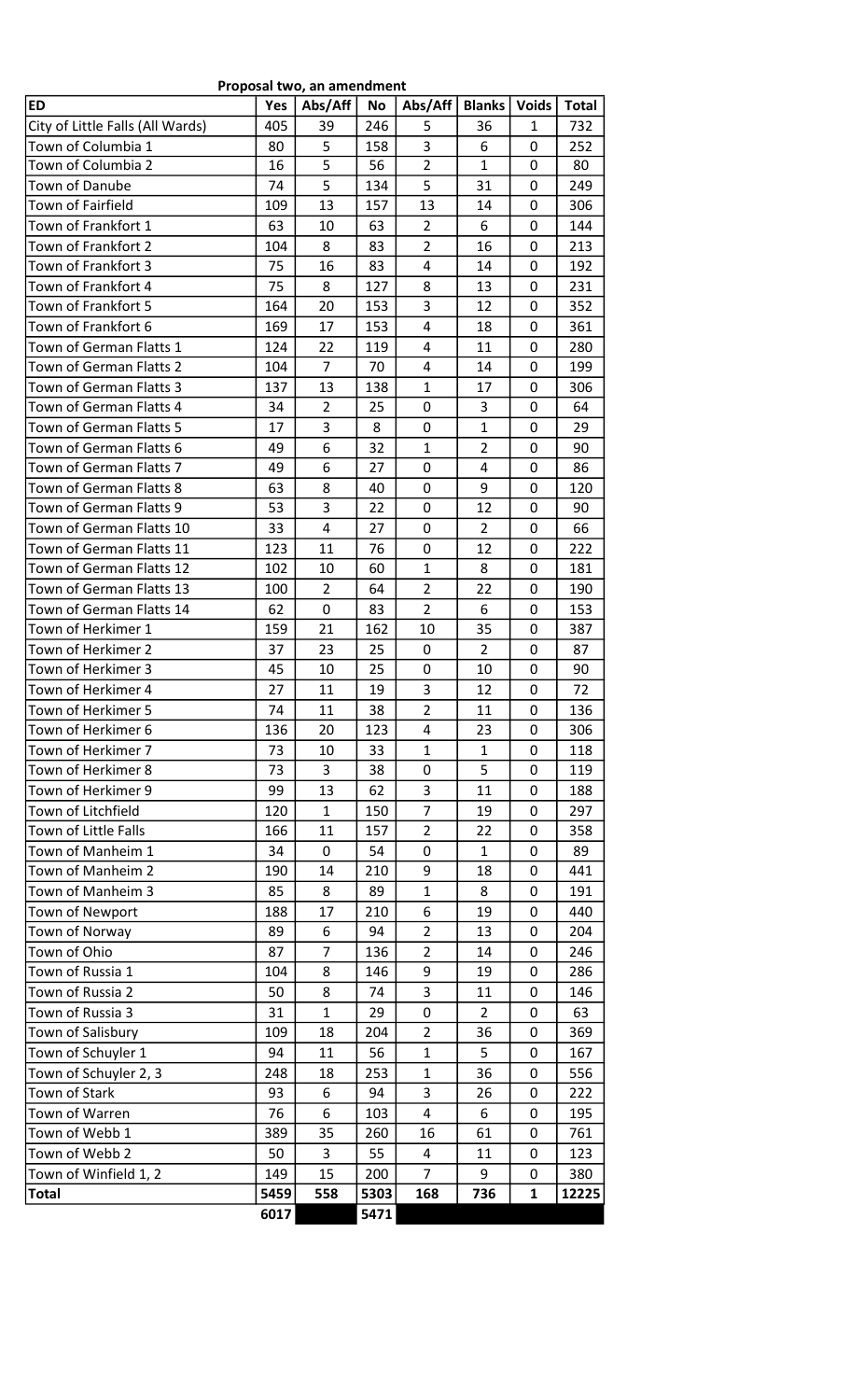| Proposal three, an amendment |  |
|------------------------------|--|
|------------------------------|--|

| <b>ED</b>                                          | Yes      | Abs/Aff             | No         | Abs/Aff           | <b>Blanks</b>                    | <b>Voids</b> | <b>Total</b> |
|----------------------------------------------------|----------|---------------------|------------|-------------------|----------------------------------|--------------|--------------|
| City of Little Falls (All Wards)                   | 217      | 21                  | 450        | 24                | 20                               | 0            | 732          |
| Town of Columbia 1                                 | 34       | 3                   | 210        | 5                 | 0                                | 0            | 252          |
| Town of Columbia 2                                 | 4        | 3                   | 67         | 4                 | $\overline{2}$                   | 0            | 80           |
| Town of Danube                                     | 26       | $\overline{2}$      | 197        | 8                 | 16                               | 0            | 249          |
| Town of Fairfield                                  | 25       | 6                   | 249        | 19                | $\overline{7}$                   | 0            | 306          |
| Town of Frankfort 1                                | 25       | 4                   | 101        | 8                 | 5                                | 1            | 144          |
| Town of Frankfort 2                                | 44       | $\overline{7}$      | 149        | 3                 | 10                               | 0            | 213          |
| Town of Frankfort 3                                | 24       | 8                   | 140        | 12                | 8                                | 0            | 192          |
| Town of Frankfort 4                                | 25       | 5                   | 187        | 11                | 3                                | 0            | 231          |
| Town of Frankfort 5                                | 59       | 11                  | 263        | 11                | 8                                | 0            | 352          |
| Town of Frankfort 6                                | 62       | 12                  | 268        | 9                 | 10                               | 0            | 361          |
| Town of German Flatts 1                            | 37       | 9                   | 211        | 16                | 5                                | 2            | 280          |
| Town of German Flatts 2                            | 30       | $\overline{2}$      | 151        | 8                 | 8                                | 0            | 199          |
| Town of German Flatts 3                            | 43       | 4                   | 241        | 10                | 8                                | 0            | 306          |
| Town of German Flatts 4                            | 11       | 1                   | 51         | $\mathbf{1}$      | 0                                | 0            | 64           |
| Town of German Flatts 5                            | 6        | $\mathbf 1$         | 19         | $\mathbf{1}$<br>3 | $\overline{2}$<br>$\overline{2}$ | 0            | 29           |
| Town of German Flatts 6                            | 23       | 4<br>4              | 58         | $\overline{2}$    |                                  | 0            | 90           |
| Town of German Flatts 7<br>Town of German Flatts 8 | 15<br>19 | 5                   | 61<br>87   | 4                 | 4<br>5                           | 0<br>0       | 86<br>120    |
| Town of German Flatts 9                            | 20       | $\mathbf{1}$        | 54         | $\overline{2}$    | 13                               | 0            | 90           |
| Town of German Flatts 10                           | 10       | 3                   | 50         | $\mathbf{1}$      | $\overline{2}$                   | 0            | 66           |
| Town of German Flatts 11                           | 46       | 6                   | 161        | 3                 | 6                                | 0            | 222          |
| Town of German Flatts 12                           | 44       | 6                   | 121        | 5                 | 5                                | 0            | 181          |
| Town of German Flatts 13                           | 46       | 0                   | 126        | 4                 | 14                               | 0            | 190          |
| Town of German Flatts 14                           | 17       | 0                   | 133        | $\overline{2}$    | $\mathbf{1}$                     | 0            | 153          |
| Town of Herkimer 1                                 | 52       | $\overline{7}$      | 280        | 24                | 24                               | 0            | 387          |
| Town of Herkimer 2                                 | 16       | 12                  | 47         | 10                | $\overline{2}$                   | 0            | 87           |
| Town of Herkimer 3                                 | 28       | 8                   | 46         | 2                 | 6                                | 0            | 90           |
| Town of Herkimer 4                                 | 10       | 5                   | 38         | 9                 | 10                               | 0            | 72           |
| Town of Herkimer 5                                 | 23       | 6                   | 92         | $\overline{7}$    | 8                                | 0            | 136          |
| Town of Herkimer 6                                 | 53       | 11                  | 216        | 13                | 13                               | 0            | 306          |
| Town of Herkimer 7                                 | 31       | 3                   | 76         | 8                 | 0                                | 0            | 118          |
| Town of Herkimer 8                                 | 38       | 3                   | 74         | 0                 | 4                                | 0            | 119          |
| Town of Herkimer 9                                 | 36       | 5                   | 129        | 11                | 7                                | 0            | 188          |
| Town of Litchfield                                 | 40       | 0                   | 246        | 8                 | 3                                | 0            | 297          |
| Town of Little Falls                               | 52       | $\overline{7}$      | 285        | 8                 | 6                                | 0            | 358          |
| Town of Manheim 1                                  | 8        | 0                   | 80         | 0                 | $\mathbf{1}$                     | 0            | 89           |
| Town of Manheim 2                                  | 62       | $\overline{7}$      | 348        | 15                | 9                                | 0            | 441          |
| Town of Manheim 3                                  | 27       | 6                   | 150        | 3                 | 5                                | 0            | 191          |
| Town of Newport                                    | 76       | 10                  | 335        | 13                | 6                                | 0            | 440          |
| Town of Norway                                     | 32       | $\overline{2}$      | 161        | 7                 | $\overline{2}$                   | 0            | 204          |
| Town of Ohio                                       | 26       | 3                   | 205        | 6                 | 6                                | 0            | 246          |
| Town of Russia 1                                   | 44       | $\overline{2}$      | 222        | 16                | $\overline{2}$                   | 0            | 286          |
| Town of Russia 2                                   | 18       | 3                   | 113        | 10                | $\overline{2}$                   | 0            | 146          |
| Town of Russia 3                                   | 14       | 0                   | 47         | $\overline{2}$    | 0                                | 0            | 63           |
| Town of Salisbury                                  | 29       | 9<br>$\overline{7}$ | 296        | 11                | 24                               | 0            | 369          |
| Town of Schuyler 1<br>Town of Schuyler 2, 3        | 34<br>79 | 5                   | 116<br>440 | 5<br>15           | 5<br>17                          | 0<br>0       | 167<br>556   |
| Town of Stark                                      | 36       | 3                   | 153        | 6                 | 24                               | 0            | 222          |
| Town of Warren                                     | 24       | 5                   | 157        | 5                 | 4                                | 0            | 195          |
| Town of Webb 1                                     | 224      | 23                  | 431        | 30                | 53                               | 0            | 761          |
| Town of Webb 2                                     | 19       | 0                   | 88         | 7                 | 9                                | 0            | 123          |
| Town of Winfield 1, 2                              | 55       | 9                   | 298        | 13                | 5                                | 0            | 380          |
| <b>Total</b>                                       | 2098     | 289                 | 8974       | 440               | 421                              | 3            | 12225        |
|                                                    | 2387     |                     | 9414       |                   |                                  |              |              |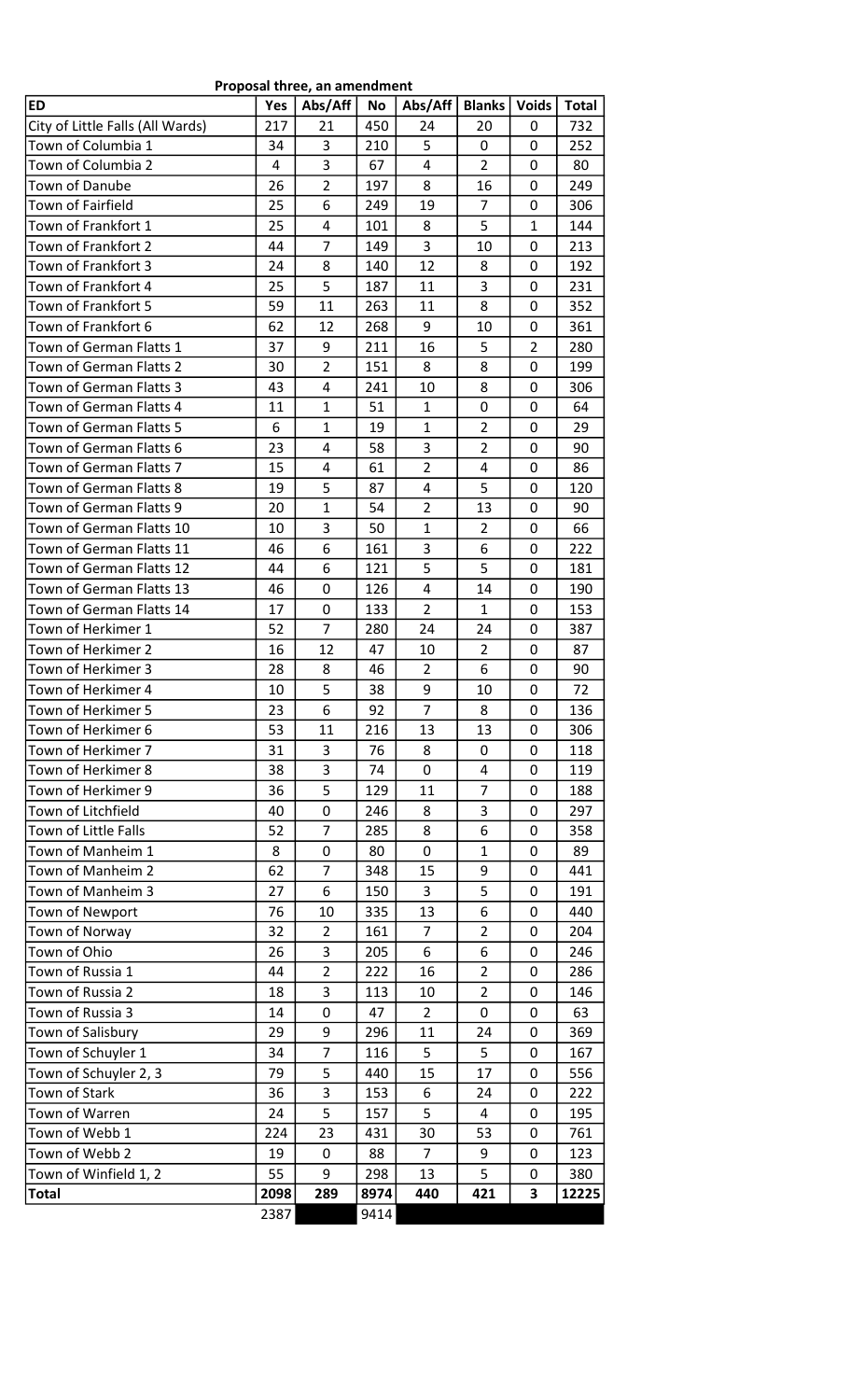| City of Little Falls (All Wards)<br>230<br>22<br>434<br>22<br>24<br>0<br>Town of Columbia 1<br>$\overline{2}$<br>6<br>$\mathbf{1}$<br>28<br>215<br>0<br>3<br>5<br>4<br>0<br>Town of Columbia 2<br>68<br>0<br>$\overline{2}$<br>Town of Danube<br>31<br>192<br>7<br>17<br>0<br>5<br>Town of Fairfield<br>38<br>238<br>22<br>3<br>0<br>8<br>6<br>Town of Frankfort 1<br>5<br>29<br>96<br>0<br>$\overline{7}$<br>3<br>Town of Frankfort 2<br>43<br>148<br>12<br>0<br>8<br>Town of Frankfort 3<br>9<br>25<br>140<br>10<br>0<br>Town of Frankfort 4<br>$\overline{2}$<br>3<br>30<br>181<br>14<br>1<br>$\overline{7}$<br>$\overline{7}$<br>Town of Frankfort 5<br>63<br>14<br>261<br>0<br>9<br>Town of Frankfort 6<br>72<br>258<br>11<br>11<br>0<br>5<br>Town of German Flatts 1<br>47<br>12<br>203<br>12<br>$\mathbf{1}$<br>$\overline{7}$<br>5<br>$\overline{7}$<br>Town of German Flatts 2<br>44<br>136<br>0<br>$\overline{7}$<br>$\overline{7}$<br>8<br>Town of German Flatts 3<br>47<br>237<br>0<br>$\mathbf{1}$<br>$\mathbf{1}$<br>Town of German Flatts 4<br>14<br>47<br>$\mathbf{1}$<br>64<br>0<br>$\mathbf{1}$<br>$\overline{2}$<br>Town of German Flatts 5<br>6<br>19<br>$\mathbf{1}$<br>29<br>0<br>3<br>51<br>$\overline{2}$<br>Town of German Flatts 6<br>30<br>4<br>90<br>0<br>4<br>56<br>Town of German Flatts 7<br>20<br>$\overline{2}$<br>86<br>4<br>0<br>5<br>5<br>25<br>4<br>Town of German Flatts 8<br>81<br>0<br>$\overline{2}$<br>$\mathbf{1}$<br>59<br>Town of German Flatts 9<br>18<br>10<br>90<br>0<br>$\overline{2}$<br>$\overline{2}$<br>$\mathbf{1}$<br>Town of German Flatts 10<br>11<br>50<br>0<br>5<br>5<br>Town of German Flatts 11<br>156<br>6<br>50<br>0<br>$\overline{7}$<br>5<br>4<br>Town of German Flatts 12<br>45<br>120<br>0<br>Town of German Flatts 13<br>48<br>0<br>122<br>4<br>16<br>0<br>0<br>$\overline{2}$<br>$\mathbf{1}$<br>Town of German Flatts 14<br>20<br>130<br>0<br>Town of Herkimer 1<br>69<br>15<br>265<br>17<br>21<br>0<br>Town of Herkimer 2<br>17<br>6<br>17<br>46<br>$\mathbf{1}$<br>0<br>87<br>5<br>Town of Herkimer 3<br>28<br>46<br>$\mathbf{0}$<br>90<br>11<br>0<br>Town of Herkimer 4<br>4<br>9<br>72<br>10<br>39<br>10<br>0<br>6<br>$\overline{7}$<br>8<br>Town of Herkimer 5<br>28<br>87<br>0<br>Town of Herkimer 6<br>60<br>10<br>206<br>14<br>16<br>0<br>Town of Herkimer 7<br>6<br>71<br>5<br>35<br>$\mathbf{1}$<br>0<br>Town of Herkimer 8<br>43<br>1<br>$\overline{2}$<br>69<br>4<br>0<br>$\overline{7}$<br>Town of Herkimer 9<br>9<br>$\overline{7}$<br>188<br>46<br>119<br>0<br>$\overline{2}$<br>6<br>3<br>Town of Litchfield<br>41<br>245<br>297<br>0<br>$\overline{7}$<br>$\overline{7}$<br>Town of Little Falls<br>8<br>60<br>276<br>0<br>358<br>Town of Manheim 1<br>0<br>$\mathbf{1}$<br>10<br>78<br>0<br>89<br>0<br>Town of Manheim 2<br>6<br>5<br>69<br>344<br>17<br>441<br>0<br>5<br>Town of Manheim 3<br>6<br>3<br>191<br>39<br>138<br>0<br>7<br>8<br>Town of Newport<br>85<br>325<br>15<br>440<br>0<br>$\overline{2}$<br>$\overline{7}$<br>Town of Norway<br>35<br>158<br>$\overline{2}$<br>204<br>0<br>$\overline{7}$<br>Town of Ohio<br>$\overline{2}$<br>6<br>30<br>201<br>0<br>246<br>5<br>Town of Russia 1<br>51<br>$\overline{2}$<br>286<br>212<br>16<br>0<br>5<br>$\overline{2}$<br>Town of Russia 2<br>8<br>0<br>21<br>110<br>146<br>Town of Russia 3<br>0<br>47<br>$\overline{2}$<br>0<br>63<br>14<br>0<br>Town of Salisbury<br>8<br>289<br>36<br>12<br>24<br>0<br>369<br>Town of Schuyler 1<br>4<br>3<br>41<br>111<br>8<br>0<br>167<br>5<br>Town of Schuyler 2, 3<br>76<br>441<br>16<br>18<br>0<br>556<br>5<br>Town of Stark<br>146<br>44<br>4<br>23<br>0<br>222<br>Town of Warren<br>4<br>5<br>35<br>145<br>6<br>195<br>0<br>Town of Webb 1<br>27<br>761<br>254<br>395<br>26<br>59<br>0<br>Town of Webb 2<br>85<br>123<br>23<br>1<br>6<br>8<br>0<br>9<br>$\overline{7}$<br>55<br>Town of Winfield 1, 2<br>297<br>12<br>380<br>0<br>2374<br>322<br><b>Total</b><br>8689<br>412<br>426<br>$\mathbf{2}$<br>12225 | <b>ED</b> | Yes  | Abs/Aff | No   | Abs/Aff | <b>Blanks</b> | <b>Voids</b> | <b>Total</b> |
|---------------------------------------------------------------------------------------------------------------------------------------------------------------------------------------------------------------------------------------------------------------------------------------------------------------------------------------------------------------------------------------------------------------------------------------------------------------------------------------------------------------------------------------------------------------------------------------------------------------------------------------------------------------------------------------------------------------------------------------------------------------------------------------------------------------------------------------------------------------------------------------------------------------------------------------------------------------------------------------------------------------------------------------------------------------------------------------------------------------------------------------------------------------------------------------------------------------------------------------------------------------------------------------------------------------------------------------------------------------------------------------------------------------------------------------------------------------------------------------------------------------------------------------------------------------------------------------------------------------------------------------------------------------------------------------------------------------------------------------------------------------------------------------------------------------------------------------------------------------------------------------------------------------------------------------------------------------------------------------------------------------------------------------------------------------------------------------------------------------------------------------------------------------------------------------------------------------------------------------------------------------------------------------------------------------------------------------------------------------------------------------------------------------------------------------------------------------------------------------------------------------------------------------------------------------------------------------------------------------------------------------------------------------------------------------------------------------------------------------------------------------------------------------------------------------------------------------------------------------------------------------------------------------------------------------------------------------------------------------------------------------------------------------------------------------------------------------------------------------------------------------------------------------------------------------------------------------------------------------------------------------------------------------------------------------------------------------------------------------------------------------------------------------------------------------------------------------------------------------------------------------------------------------------------------------------------------------------------------------------------------------------------------------------------------------------------------------------------------------------------------------------------------------------------------------------------------------------------------------------------------------------------------------------------------------------------------------------------------------------------------|-----------|------|---------|------|---------|---------------|--------------|--------------|
|                                                                                                                                                                                                                                                                                                                                                                                                                                                                                                                                                                                                                                                                                                                                                                                                                                                                                                                                                                                                                                                                                                                                                                                                                                                                                                                                                                                                                                                                                                                                                                                                                                                                                                                                                                                                                                                                                                                                                                                                                                                                                                                                                                                                                                                                                                                                                                                                                                                                                                                                                                                                                                                                                                                                                                                                                                                                                                                                                                                                                                                                                                                                                                                                                                                                                                                                                                                                                                                                                                                                                                                                                                                                                                                                                                                                                                                                                                                                                                                                         |           |      |         |      |         |               |              | 732          |
|                                                                                                                                                                                                                                                                                                                                                                                                                                                                                                                                                                                                                                                                                                                                                                                                                                                                                                                                                                                                                                                                                                                                                                                                                                                                                                                                                                                                                                                                                                                                                                                                                                                                                                                                                                                                                                                                                                                                                                                                                                                                                                                                                                                                                                                                                                                                                                                                                                                                                                                                                                                                                                                                                                                                                                                                                                                                                                                                                                                                                                                                                                                                                                                                                                                                                                                                                                                                                                                                                                                                                                                                                                                                                                                                                                                                                                                                                                                                                                                                         |           |      |         |      |         |               |              | 252          |
|                                                                                                                                                                                                                                                                                                                                                                                                                                                                                                                                                                                                                                                                                                                                                                                                                                                                                                                                                                                                                                                                                                                                                                                                                                                                                                                                                                                                                                                                                                                                                                                                                                                                                                                                                                                                                                                                                                                                                                                                                                                                                                                                                                                                                                                                                                                                                                                                                                                                                                                                                                                                                                                                                                                                                                                                                                                                                                                                                                                                                                                                                                                                                                                                                                                                                                                                                                                                                                                                                                                                                                                                                                                                                                                                                                                                                                                                                                                                                                                                         |           |      |         |      |         |               |              | 80           |
|                                                                                                                                                                                                                                                                                                                                                                                                                                                                                                                                                                                                                                                                                                                                                                                                                                                                                                                                                                                                                                                                                                                                                                                                                                                                                                                                                                                                                                                                                                                                                                                                                                                                                                                                                                                                                                                                                                                                                                                                                                                                                                                                                                                                                                                                                                                                                                                                                                                                                                                                                                                                                                                                                                                                                                                                                                                                                                                                                                                                                                                                                                                                                                                                                                                                                                                                                                                                                                                                                                                                                                                                                                                                                                                                                                                                                                                                                                                                                                                                         |           |      |         |      |         |               |              | 249          |
|                                                                                                                                                                                                                                                                                                                                                                                                                                                                                                                                                                                                                                                                                                                                                                                                                                                                                                                                                                                                                                                                                                                                                                                                                                                                                                                                                                                                                                                                                                                                                                                                                                                                                                                                                                                                                                                                                                                                                                                                                                                                                                                                                                                                                                                                                                                                                                                                                                                                                                                                                                                                                                                                                                                                                                                                                                                                                                                                                                                                                                                                                                                                                                                                                                                                                                                                                                                                                                                                                                                                                                                                                                                                                                                                                                                                                                                                                                                                                                                                         |           |      |         |      |         |               |              | 306          |
|                                                                                                                                                                                                                                                                                                                                                                                                                                                                                                                                                                                                                                                                                                                                                                                                                                                                                                                                                                                                                                                                                                                                                                                                                                                                                                                                                                                                                                                                                                                                                                                                                                                                                                                                                                                                                                                                                                                                                                                                                                                                                                                                                                                                                                                                                                                                                                                                                                                                                                                                                                                                                                                                                                                                                                                                                                                                                                                                                                                                                                                                                                                                                                                                                                                                                                                                                                                                                                                                                                                                                                                                                                                                                                                                                                                                                                                                                                                                                                                                         |           |      |         |      |         |               |              | 144          |
|                                                                                                                                                                                                                                                                                                                                                                                                                                                                                                                                                                                                                                                                                                                                                                                                                                                                                                                                                                                                                                                                                                                                                                                                                                                                                                                                                                                                                                                                                                                                                                                                                                                                                                                                                                                                                                                                                                                                                                                                                                                                                                                                                                                                                                                                                                                                                                                                                                                                                                                                                                                                                                                                                                                                                                                                                                                                                                                                                                                                                                                                                                                                                                                                                                                                                                                                                                                                                                                                                                                                                                                                                                                                                                                                                                                                                                                                                                                                                                                                         |           |      |         |      |         |               |              | 213          |
|                                                                                                                                                                                                                                                                                                                                                                                                                                                                                                                                                                                                                                                                                                                                                                                                                                                                                                                                                                                                                                                                                                                                                                                                                                                                                                                                                                                                                                                                                                                                                                                                                                                                                                                                                                                                                                                                                                                                                                                                                                                                                                                                                                                                                                                                                                                                                                                                                                                                                                                                                                                                                                                                                                                                                                                                                                                                                                                                                                                                                                                                                                                                                                                                                                                                                                                                                                                                                                                                                                                                                                                                                                                                                                                                                                                                                                                                                                                                                                                                         |           |      |         |      |         |               |              | 192          |
|                                                                                                                                                                                                                                                                                                                                                                                                                                                                                                                                                                                                                                                                                                                                                                                                                                                                                                                                                                                                                                                                                                                                                                                                                                                                                                                                                                                                                                                                                                                                                                                                                                                                                                                                                                                                                                                                                                                                                                                                                                                                                                                                                                                                                                                                                                                                                                                                                                                                                                                                                                                                                                                                                                                                                                                                                                                                                                                                                                                                                                                                                                                                                                                                                                                                                                                                                                                                                                                                                                                                                                                                                                                                                                                                                                                                                                                                                                                                                                                                         |           |      |         |      |         |               |              | 231          |
|                                                                                                                                                                                                                                                                                                                                                                                                                                                                                                                                                                                                                                                                                                                                                                                                                                                                                                                                                                                                                                                                                                                                                                                                                                                                                                                                                                                                                                                                                                                                                                                                                                                                                                                                                                                                                                                                                                                                                                                                                                                                                                                                                                                                                                                                                                                                                                                                                                                                                                                                                                                                                                                                                                                                                                                                                                                                                                                                                                                                                                                                                                                                                                                                                                                                                                                                                                                                                                                                                                                                                                                                                                                                                                                                                                                                                                                                                                                                                                                                         |           |      |         |      |         |               |              | 352          |
|                                                                                                                                                                                                                                                                                                                                                                                                                                                                                                                                                                                                                                                                                                                                                                                                                                                                                                                                                                                                                                                                                                                                                                                                                                                                                                                                                                                                                                                                                                                                                                                                                                                                                                                                                                                                                                                                                                                                                                                                                                                                                                                                                                                                                                                                                                                                                                                                                                                                                                                                                                                                                                                                                                                                                                                                                                                                                                                                                                                                                                                                                                                                                                                                                                                                                                                                                                                                                                                                                                                                                                                                                                                                                                                                                                                                                                                                                                                                                                                                         |           |      |         |      |         |               |              | 361          |
|                                                                                                                                                                                                                                                                                                                                                                                                                                                                                                                                                                                                                                                                                                                                                                                                                                                                                                                                                                                                                                                                                                                                                                                                                                                                                                                                                                                                                                                                                                                                                                                                                                                                                                                                                                                                                                                                                                                                                                                                                                                                                                                                                                                                                                                                                                                                                                                                                                                                                                                                                                                                                                                                                                                                                                                                                                                                                                                                                                                                                                                                                                                                                                                                                                                                                                                                                                                                                                                                                                                                                                                                                                                                                                                                                                                                                                                                                                                                                                                                         |           |      |         |      |         |               |              | 280          |
|                                                                                                                                                                                                                                                                                                                                                                                                                                                                                                                                                                                                                                                                                                                                                                                                                                                                                                                                                                                                                                                                                                                                                                                                                                                                                                                                                                                                                                                                                                                                                                                                                                                                                                                                                                                                                                                                                                                                                                                                                                                                                                                                                                                                                                                                                                                                                                                                                                                                                                                                                                                                                                                                                                                                                                                                                                                                                                                                                                                                                                                                                                                                                                                                                                                                                                                                                                                                                                                                                                                                                                                                                                                                                                                                                                                                                                                                                                                                                                                                         |           |      |         |      |         |               |              | 199          |
|                                                                                                                                                                                                                                                                                                                                                                                                                                                                                                                                                                                                                                                                                                                                                                                                                                                                                                                                                                                                                                                                                                                                                                                                                                                                                                                                                                                                                                                                                                                                                                                                                                                                                                                                                                                                                                                                                                                                                                                                                                                                                                                                                                                                                                                                                                                                                                                                                                                                                                                                                                                                                                                                                                                                                                                                                                                                                                                                                                                                                                                                                                                                                                                                                                                                                                                                                                                                                                                                                                                                                                                                                                                                                                                                                                                                                                                                                                                                                                                                         |           |      |         |      |         |               |              | 306          |
|                                                                                                                                                                                                                                                                                                                                                                                                                                                                                                                                                                                                                                                                                                                                                                                                                                                                                                                                                                                                                                                                                                                                                                                                                                                                                                                                                                                                                                                                                                                                                                                                                                                                                                                                                                                                                                                                                                                                                                                                                                                                                                                                                                                                                                                                                                                                                                                                                                                                                                                                                                                                                                                                                                                                                                                                                                                                                                                                                                                                                                                                                                                                                                                                                                                                                                                                                                                                                                                                                                                                                                                                                                                                                                                                                                                                                                                                                                                                                                                                         |           |      |         |      |         |               |              |              |
|                                                                                                                                                                                                                                                                                                                                                                                                                                                                                                                                                                                                                                                                                                                                                                                                                                                                                                                                                                                                                                                                                                                                                                                                                                                                                                                                                                                                                                                                                                                                                                                                                                                                                                                                                                                                                                                                                                                                                                                                                                                                                                                                                                                                                                                                                                                                                                                                                                                                                                                                                                                                                                                                                                                                                                                                                                                                                                                                                                                                                                                                                                                                                                                                                                                                                                                                                                                                                                                                                                                                                                                                                                                                                                                                                                                                                                                                                                                                                                                                         |           |      |         |      |         |               |              |              |
|                                                                                                                                                                                                                                                                                                                                                                                                                                                                                                                                                                                                                                                                                                                                                                                                                                                                                                                                                                                                                                                                                                                                                                                                                                                                                                                                                                                                                                                                                                                                                                                                                                                                                                                                                                                                                                                                                                                                                                                                                                                                                                                                                                                                                                                                                                                                                                                                                                                                                                                                                                                                                                                                                                                                                                                                                                                                                                                                                                                                                                                                                                                                                                                                                                                                                                                                                                                                                                                                                                                                                                                                                                                                                                                                                                                                                                                                                                                                                                                                         |           |      |         |      |         |               |              |              |
|                                                                                                                                                                                                                                                                                                                                                                                                                                                                                                                                                                                                                                                                                                                                                                                                                                                                                                                                                                                                                                                                                                                                                                                                                                                                                                                                                                                                                                                                                                                                                                                                                                                                                                                                                                                                                                                                                                                                                                                                                                                                                                                                                                                                                                                                                                                                                                                                                                                                                                                                                                                                                                                                                                                                                                                                                                                                                                                                                                                                                                                                                                                                                                                                                                                                                                                                                                                                                                                                                                                                                                                                                                                                                                                                                                                                                                                                                                                                                                                                         |           |      |         |      |         |               |              |              |
|                                                                                                                                                                                                                                                                                                                                                                                                                                                                                                                                                                                                                                                                                                                                                                                                                                                                                                                                                                                                                                                                                                                                                                                                                                                                                                                                                                                                                                                                                                                                                                                                                                                                                                                                                                                                                                                                                                                                                                                                                                                                                                                                                                                                                                                                                                                                                                                                                                                                                                                                                                                                                                                                                                                                                                                                                                                                                                                                                                                                                                                                                                                                                                                                                                                                                                                                                                                                                                                                                                                                                                                                                                                                                                                                                                                                                                                                                                                                                                                                         |           |      |         |      |         |               |              | 120          |
|                                                                                                                                                                                                                                                                                                                                                                                                                                                                                                                                                                                                                                                                                                                                                                                                                                                                                                                                                                                                                                                                                                                                                                                                                                                                                                                                                                                                                                                                                                                                                                                                                                                                                                                                                                                                                                                                                                                                                                                                                                                                                                                                                                                                                                                                                                                                                                                                                                                                                                                                                                                                                                                                                                                                                                                                                                                                                                                                                                                                                                                                                                                                                                                                                                                                                                                                                                                                                                                                                                                                                                                                                                                                                                                                                                                                                                                                                                                                                                                                         |           |      |         |      |         |               |              |              |
|                                                                                                                                                                                                                                                                                                                                                                                                                                                                                                                                                                                                                                                                                                                                                                                                                                                                                                                                                                                                                                                                                                                                                                                                                                                                                                                                                                                                                                                                                                                                                                                                                                                                                                                                                                                                                                                                                                                                                                                                                                                                                                                                                                                                                                                                                                                                                                                                                                                                                                                                                                                                                                                                                                                                                                                                                                                                                                                                                                                                                                                                                                                                                                                                                                                                                                                                                                                                                                                                                                                                                                                                                                                                                                                                                                                                                                                                                                                                                                                                         |           |      |         |      |         |               |              | 66           |
|                                                                                                                                                                                                                                                                                                                                                                                                                                                                                                                                                                                                                                                                                                                                                                                                                                                                                                                                                                                                                                                                                                                                                                                                                                                                                                                                                                                                                                                                                                                                                                                                                                                                                                                                                                                                                                                                                                                                                                                                                                                                                                                                                                                                                                                                                                                                                                                                                                                                                                                                                                                                                                                                                                                                                                                                                                                                                                                                                                                                                                                                                                                                                                                                                                                                                                                                                                                                                                                                                                                                                                                                                                                                                                                                                                                                                                                                                                                                                                                                         |           |      |         |      |         |               |              | 222          |
|                                                                                                                                                                                                                                                                                                                                                                                                                                                                                                                                                                                                                                                                                                                                                                                                                                                                                                                                                                                                                                                                                                                                                                                                                                                                                                                                                                                                                                                                                                                                                                                                                                                                                                                                                                                                                                                                                                                                                                                                                                                                                                                                                                                                                                                                                                                                                                                                                                                                                                                                                                                                                                                                                                                                                                                                                                                                                                                                                                                                                                                                                                                                                                                                                                                                                                                                                                                                                                                                                                                                                                                                                                                                                                                                                                                                                                                                                                                                                                                                         |           |      |         |      |         |               |              | 181          |
|                                                                                                                                                                                                                                                                                                                                                                                                                                                                                                                                                                                                                                                                                                                                                                                                                                                                                                                                                                                                                                                                                                                                                                                                                                                                                                                                                                                                                                                                                                                                                                                                                                                                                                                                                                                                                                                                                                                                                                                                                                                                                                                                                                                                                                                                                                                                                                                                                                                                                                                                                                                                                                                                                                                                                                                                                                                                                                                                                                                                                                                                                                                                                                                                                                                                                                                                                                                                                                                                                                                                                                                                                                                                                                                                                                                                                                                                                                                                                                                                         |           |      |         |      |         |               |              | 190          |
|                                                                                                                                                                                                                                                                                                                                                                                                                                                                                                                                                                                                                                                                                                                                                                                                                                                                                                                                                                                                                                                                                                                                                                                                                                                                                                                                                                                                                                                                                                                                                                                                                                                                                                                                                                                                                                                                                                                                                                                                                                                                                                                                                                                                                                                                                                                                                                                                                                                                                                                                                                                                                                                                                                                                                                                                                                                                                                                                                                                                                                                                                                                                                                                                                                                                                                                                                                                                                                                                                                                                                                                                                                                                                                                                                                                                                                                                                                                                                                                                         |           |      |         |      |         |               |              | 153          |
|                                                                                                                                                                                                                                                                                                                                                                                                                                                                                                                                                                                                                                                                                                                                                                                                                                                                                                                                                                                                                                                                                                                                                                                                                                                                                                                                                                                                                                                                                                                                                                                                                                                                                                                                                                                                                                                                                                                                                                                                                                                                                                                                                                                                                                                                                                                                                                                                                                                                                                                                                                                                                                                                                                                                                                                                                                                                                                                                                                                                                                                                                                                                                                                                                                                                                                                                                                                                                                                                                                                                                                                                                                                                                                                                                                                                                                                                                                                                                                                                         |           |      |         |      |         |               |              | 387          |
|                                                                                                                                                                                                                                                                                                                                                                                                                                                                                                                                                                                                                                                                                                                                                                                                                                                                                                                                                                                                                                                                                                                                                                                                                                                                                                                                                                                                                                                                                                                                                                                                                                                                                                                                                                                                                                                                                                                                                                                                                                                                                                                                                                                                                                                                                                                                                                                                                                                                                                                                                                                                                                                                                                                                                                                                                                                                                                                                                                                                                                                                                                                                                                                                                                                                                                                                                                                                                                                                                                                                                                                                                                                                                                                                                                                                                                                                                                                                                                                                         |           |      |         |      |         |               |              |              |
|                                                                                                                                                                                                                                                                                                                                                                                                                                                                                                                                                                                                                                                                                                                                                                                                                                                                                                                                                                                                                                                                                                                                                                                                                                                                                                                                                                                                                                                                                                                                                                                                                                                                                                                                                                                                                                                                                                                                                                                                                                                                                                                                                                                                                                                                                                                                                                                                                                                                                                                                                                                                                                                                                                                                                                                                                                                                                                                                                                                                                                                                                                                                                                                                                                                                                                                                                                                                                                                                                                                                                                                                                                                                                                                                                                                                                                                                                                                                                                                                         |           |      |         |      |         |               |              |              |
|                                                                                                                                                                                                                                                                                                                                                                                                                                                                                                                                                                                                                                                                                                                                                                                                                                                                                                                                                                                                                                                                                                                                                                                                                                                                                                                                                                                                                                                                                                                                                                                                                                                                                                                                                                                                                                                                                                                                                                                                                                                                                                                                                                                                                                                                                                                                                                                                                                                                                                                                                                                                                                                                                                                                                                                                                                                                                                                                                                                                                                                                                                                                                                                                                                                                                                                                                                                                                                                                                                                                                                                                                                                                                                                                                                                                                                                                                                                                                                                                         |           |      |         |      |         |               |              |              |
|                                                                                                                                                                                                                                                                                                                                                                                                                                                                                                                                                                                                                                                                                                                                                                                                                                                                                                                                                                                                                                                                                                                                                                                                                                                                                                                                                                                                                                                                                                                                                                                                                                                                                                                                                                                                                                                                                                                                                                                                                                                                                                                                                                                                                                                                                                                                                                                                                                                                                                                                                                                                                                                                                                                                                                                                                                                                                                                                                                                                                                                                                                                                                                                                                                                                                                                                                                                                                                                                                                                                                                                                                                                                                                                                                                                                                                                                                                                                                                                                         |           |      |         |      |         |               |              | 136          |
|                                                                                                                                                                                                                                                                                                                                                                                                                                                                                                                                                                                                                                                                                                                                                                                                                                                                                                                                                                                                                                                                                                                                                                                                                                                                                                                                                                                                                                                                                                                                                                                                                                                                                                                                                                                                                                                                                                                                                                                                                                                                                                                                                                                                                                                                                                                                                                                                                                                                                                                                                                                                                                                                                                                                                                                                                                                                                                                                                                                                                                                                                                                                                                                                                                                                                                                                                                                                                                                                                                                                                                                                                                                                                                                                                                                                                                                                                                                                                                                                         |           |      |         |      |         |               |              | 306          |
|                                                                                                                                                                                                                                                                                                                                                                                                                                                                                                                                                                                                                                                                                                                                                                                                                                                                                                                                                                                                                                                                                                                                                                                                                                                                                                                                                                                                                                                                                                                                                                                                                                                                                                                                                                                                                                                                                                                                                                                                                                                                                                                                                                                                                                                                                                                                                                                                                                                                                                                                                                                                                                                                                                                                                                                                                                                                                                                                                                                                                                                                                                                                                                                                                                                                                                                                                                                                                                                                                                                                                                                                                                                                                                                                                                                                                                                                                                                                                                                                         |           |      |         |      |         |               |              | 118          |
|                                                                                                                                                                                                                                                                                                                                                                                                                                                                                                                                                                                                                                                                                                                                                                                                                                                                                                                                                                                                                                                                                                                                                                                                                                                                                                                                                                                                                                                                                                                                                                                                                                                                                                                                                                                                                                                                                                                                                                                                                                                                                                                                                                                                                                                                                                                                                                                                                                                                                                                                                                                                                                                                                                                                                                                                                                                                                                                                                                                                                                                                                                                                                                                                                                                                                                                                                                                                                                                                                                                                                                                                                                                                                                                                                                                                                                                                                                                                                                                                         |           |      |         |      |         |               |              | 119          |
|                                                                                                                                                                                                                                                                                                                                                                                                                                                                                                                                                                                                                                                                                                                                                                                                                                                                                                                                                                                                                                                                                                                                                                                                                                                                                                                                                                                                                                                                                                                                                                                                                                                                                                                                                                                                                                                                                                                                                                                                                                                                                                                                                                                                                                                                                                                                                                                                                                                                                                                                                                                                                                                                                                                                                                                                                                                                                                                                                                                                                                                                                                                                                                                                                                                                                                                                                                                                                                                                                                                                                                                                                                                                                                                                                                                                                                                                                                                                                                                                         |           |      |         |      |         |               |              |              |
|                                                                                                                                                                                                                                                                                                                                                                                                                                                                                                                                                                                                                                                                                                                                                                                                                                                                                                                                                                                                                                                                                                                                                                                                                                                                                                                                                                                                                                                                                                                                                                                                                                                                                                                                                                                                                                                                                                                                                                                                                                                                                                                                                                                                                                                                                                                                                                                                                                                                                                                                                                                                                                                                                                                                                                                                                                                                                                                                                                                                                                                                                                                                                                                                                                                                                                                                                                                                                                                                                                                                                                                                                                                                                                                                                                                                                                                                                                                                                                                                         |           |      |         |      |         |               |              |              |
|                                                                                                                                                                                                                                                                                                                                                                                                                                                                                                                                                                                                                                                                                                                                                                                                                                                                                                                                                                                                                                                                                                                                                                                                                                                                                                                                                                                                                                                                                                                                                                                                                                                                                                                                                                                                                                                                                                                                                                                                                                                                                                                                                                                                                                                                                                                                                                                                                                                                                                                                                                                                                                                                                                                                                                                                                                                                                                                                                                                                                                                                                                                                                                                                                                                                                                                                                                                                                                                                                                                                                                                                                                                                                                                                                                                                                                                                                                                                                                                                         |           |      |         |      |         |               |              |              |
|                                                                                                                                                                                                                                                                                                                                                                                                                                                                                                                                                                                                                                                                                                                                                                                                                                                                                                                                                                                                                                                                                                                                                                                                                                                                                                                                                                                                                                                                                                                                                                                                                                                                                                                                                                                                                                                                                                                                                                                                                                                                                                                                                                                                                                                                                                                                                                                                                                                                                                                                                                                                                                                                                                                                                                                                                                                                                                                                                                                                                                                                                                                                                                                                                                                                                                                                                                                                                                                                                                                                                                                                                                                                                                                                                                                                                                                                                                                                                                                                         |           |      |         |      |         |               |              |              |
|                                                                                                                                                                                                                                                                                                                                                                                                                                                                                                                                                                                                                                                                                                                                                                                                                                                                                                                                                                                                                                                                                                                                                                                                                                                                                                                                                                                                                                                                                                                                                                                                                                                                                                                                                                                                                                                                                                                                                                                                                                                                                                                                                                                                                                                                                                                                                                                                                                                                                                                                                                                                                                                                                                                                                                                                                                                                                                                                                                                                                                                                                                                                                                                                                                                                                                                                                                                                                                                                                                                                                                                                                                                                                                                                                                                                                                                                                                                                                                                                         |           |      |         |      |         |               |              |              |
|                                                                                                                                                                                                                                                                                                                                                                                                                                                                                                                                                                                                                                                                                                                                                                                                                                                                                                                                                                                                                                                                                                                                                                                                                                                                                                                                                                                                                                                                                                                                                                                                                                                                                                                                                                                                                                                                                                                                                                                                                                                                                                                                                                                                                                                                                                                                                                                                                                                                                                                                                                                                                                                                                                                                                                                                                                                                                                                                                                                                                                                                                                                                                                                                                                                                                                                                                                                                                                                                                                                                                                                                                                                                                                                                                                                                                                                                                                                                                                                                         |           |      |         |      |         |               |              |              |
|                                                                                                                                                                                                                                                                                                                                                                                                                                                                                                                                                                                                                                                                                                                                                                                                                                                                                                                                                                                                                                                                                                                                                                                                                                                                                                                                                                                                                                                                                                                                                                                                                                                                                                                                                                                                                                                                                                                                                                                                                                                                                                                                                                                                                                                                                                                                                                                                                                                                                                                                                                                                                                                                                                                                                                                                                                                                                                                                                                                                                                                                                                                                                                                                                                                                                                                                                                                                                                                                                                                                                                                                                                                                                                                                                                                                                                                                                                                                                                                                         |           |      |         |      |         |               |              |              |
|                                                                                                                                                                                                                                                                                                                                                                                                                                                                                                                                                                                                                                                                                                                                                                                                                                                                                                                                                                                                                                                                                                                                                                                                                                                                                                                                                                                                                                                                                                                                                                                                                                                                                                                                                                                                                                                                                                                                                                                                                                                                                                                                                                                                                                                                                                                                                                                                                                                                                                                                                                                                                                                                                                                                                                                                                                                                                                                                                                                                                                                                                                                                                                                                                                                                                                                                                                                                                                                                                                                                                                                                                                                                                                                                                                                                                                                                                                                                                                                                         |           |      |         |      |         |               |              |              |
|                                                                                                                                                                                                                                                                                                                                                                                                                                                                                                                                                                                                                                                                                                                                                                                                                                                                                                                                                                                                                                                                                                                                                                                                                                                                                                                                                                                                                                                                                                                                                                                                                                                                                                                                                                                                                                                                                                                                                                                                                                                                                                                                                                                                                                                                                                                                                                                                                                                                                                                                                                                                                                                                                                                                                                                                                                                                                                                                                                                                                                                                                                                                                                                                                                                                                                                                                                                                                                                                                                                                                                                                                                                                                                                                                                                                                                                                                                                                                                                                         |           |      |         |      |         |               |              |              |
|                                                                                                                                                                                                                                                                                                                                                                                                                                                                                                                                                                                                                                                                                                                                                                                                                                                                                                                                                                                                                                                                                                                                                                                                                                                                                                                                                                                                                                                                                                                                                                                                                                                                                                                                                                                                                                                                                                                                                                                                                                                                                                                                                                                                                                                                                                                                                                                                                                                                                                                                                                                                                                                                                                                                                                                                                                                                                                                                                                                                                                                                                                                                                                                                                                                                                                                                                                                                                                                                                                                                                                                                                                                                                                                                                                                                                                                                                                                                                                                                         |           |      |         |      |         |               |              |              |
|                                                                                                                                                                                                                                                                                                                                                                                                                                                                                                                                                                                                                                                                                                                                                                                                                                                                                                                                                                                                                                                                                                                                                                                                                                                                                                                                                                                                                                                                                                                                                                                                                                                                                                                                                                                                                                                                                                                                                                                                                                                                                                                                                                                                                                                                                                                                                                                                                                                                                                                                                                                                                                                                                                                                                                                                                                                                                                                                                                                                                                                                                                                                                                                                                                                                                                                                                                                                                                                                                                                                                                                                                                                                                                                                                                                                                                                                                                                                                                                                         |           |      |         |      |         |               |              |              |
|                                                                                                                                                                                                                                                                                                                                                                                                                                                                                                                                                                                                                                                                                                                                                                                                                                                                                                                                                                                                                                                                                                                                                                                                                                                                                                                                                                                                                                                                                                                                                                                                                                                                                                                                                                                                                                                                                                                                                                                                                                                                                                                                                                                                                                                                                                                                                                                                                                                                                                                                                                                                                                                                                                                                                                                                                                                                                                                                                                                                                                                                                                                                                                                                                                                                                                                                                                                                                                                                                                                                                                                                                                                                                                                                                                                                                                                                                                                                                                                                         |           |      |         |      |         |               |              |              |
|                                                                                                                                                                                                                                                                                                                                                                                                                                                                                                                                                                                                                                                                                                                                                                                                                                                                                                                                                                                                                                                                                                                                                                                                                                                                                                                                                                                                                                                                                                                                                                                                                                                                                                                                                                                                                                                                                                                                                                                                                                                                                                                                                                                                                                                                                                                                                                                                                                                                                                                                                                                                                                                                                                                                                                                                                                                                                                                                                                                                                                                                                                                                                                                                                                                                                                                                                                                                                                                                                                                                                                                                                                                                                                                                                                                                                                                                                                                                                                                                         |           |      |         |      |         |               |              |              |
|                                                                                                                                                                                                                                                                                                                                                                                                                                                                                                                                                                                                                                                                                                                                                                                                                                                                                                                                                                                                                                                                                                                                                                                                                                                                                                                                                                                                                                                                                                                                                                                                                                                                                                                                                                                                                                                                                                                                                                                                                                                                                                                                                                                                                                                                                                                                                                                                                                                                                                                                                                                                                                                                                                                                                                                                                                                                                                                                                                                                                                                                                                                                                                                                                                                                                                                                                                                                                                                                                                                                                                                                                                                                                                                                                                                                                                                                                                                                                                                                         |           |      |         |      |         |               |              |              |
|                                                                                                                                                                                                                                                                                                                                                                                                                                                                                                                                                                                                                                                                                                                                                                                                                                                                                                                                                                                                                                                                                                                                                                                                                                                                                                                                                                                                                                                                                                                                                                                                                                                                                                                                                                                                                                                                                                                                                                                                                                                                                                                                                                                                                                                                                                                                                                                                                                                                                                                                                                                                                                                                                                                                                                                                                                                                                                                                                                                                                                                                                                                                                                                                                                                                                                                                                                                                                                                                                                                                                                                                                                                                                                                                                                                                                                                                                                                                                                                                         |           |      |         |      |         |               |              |              |
|                                                                                                                                                                                                                                                                                                                                                                                                                                                                                                                                                                                                                                                                                                                                                                                                                                                                                                                                                                                                                                                                                                                                                                                                                                                                                                                                                                                                                                                                                                                                                                                                                                                                                                                                                                                                                                                                                                                                                                                                                                                                                                                                                                                                                                                                                                                                                                                                                                                                                                                                                                                                                                                                                                                                                                                                                                                                                                                                                                                                                                                                                                                                                                                                                                                                                                                                                                                                                                                                                                                                                                                                                                                                                                                                                                                                                                                                                                                                                                                                         |           |      |         |      |         |               |              |              |
|                                                                                                                                                                                                                                                                                                                                                                                                                                                                                                                                                                                                                                                                                                                                                                                                                                                                                                                                                                                                                                                                                                                                                                                                                                                                                                                                                                                                                                                                                                                                                                                                                                                                                                                                                                                                                                                                                                                                                                                                                                                                                                                                                                                                                                                                                                                                                                                                                                                                                                                                                                                                                                                                                                                                                                                                                                                                                                                                                                                                                                                                                                                                                                                                                                                                                                                                                                                                                                                                                                                                                                                                                                                                                                                                                                                                                                                                                                                                                                                                         |           |      |         |      |         |               |              |              |
|                                                                                                                                                                                                                                                                                                                                                                                                                                                                                                                                                                                                                                                                                                                                                                                                                                                                                                                                                                                                                                                                                                                                                                                                                                                                                                                                                                                                                                                                                                                                                                                                                                                                                                                                                                                                                                                                                                                                                                                                                                                                                                                                                                                                                                                                                                                                                                                                                                                                                                                                                                                                                                                                                                                                                                                                                                                                                                                                                                                                                                                                                                                                                                                                                                                                                                                                                                                                                                                                                                                                                                                                                                                                                                                                                                                                                                                                                                                                                                                                         |           |      |         |      |         |               |              |              |
|                                                                                                                                                                                                                                                                                                                                                                                                                                                                                                                                                                                                                                                                                                                                                                                                                                                                                                                                                                                                                                                                                                                                                                                                                                                                                                                                                                                                                                                                                                                                                                                                                                                                                                                                                                                                                                                                                                                                                                                                                                                                                                                                                                                                                                                                                                                                                                                                                                                                                                                                                                                                                                                                                                                                                                                                                                                                                                                                                                                                                                                                                                                                                                                                                                                                                                                                                                                                                                                                                                                                                                                                                                                                                                                                                                                                                                                                                                                                                                                                         |           |      |         |      |         |               |              |              |
|                                                                                                                                                                                                                                                                                                                                                                                                                                                                                                                                                                                                                                                                                                                                                                                                                                                                                                                                                                                                                                                                                                                                                                                                                                                                                                                                                                                                                                                                                                                                                                                                                                                                                                                                                                                                                                                                                                                                                                                                                                                                                                                                                                                                                                                                                                                                                                                                                                                                                                                                                                                                                                                                                                                                                                                                                                                                                                                                                                                                                                                                                                                                                                                                                                                                                                                                                                                                                                                                                                                                                                                                                                                                                                                                                                                                                                                                                                                                                                                                         |           |      |         |      |         |               |              |              |
|                                                                                                                                                                                                                                                                                                                                                                                                                                                                                                                                                                                                                                                                                                                                                                                                                                                                                                                                                                                                                                                                                                                                                                                                                                                                                                                                                                                                                                                                                                                                                                                                                                                                                                                                                                                                                                                                                                                                                                                                                                                                                                                                                                                                                                                                                                                                                                                                                                                                                                                                                                                                                                                                                                                                                                                                                                                                                                                                                                                                                                                                                                                                                                                                                                                                                                                                                                                                                                                                                                                                                                                                                                                                                                                                                                                                                                                                                                                                                                                                         |           | 2696 |         | 9101 |         |               |              |              |